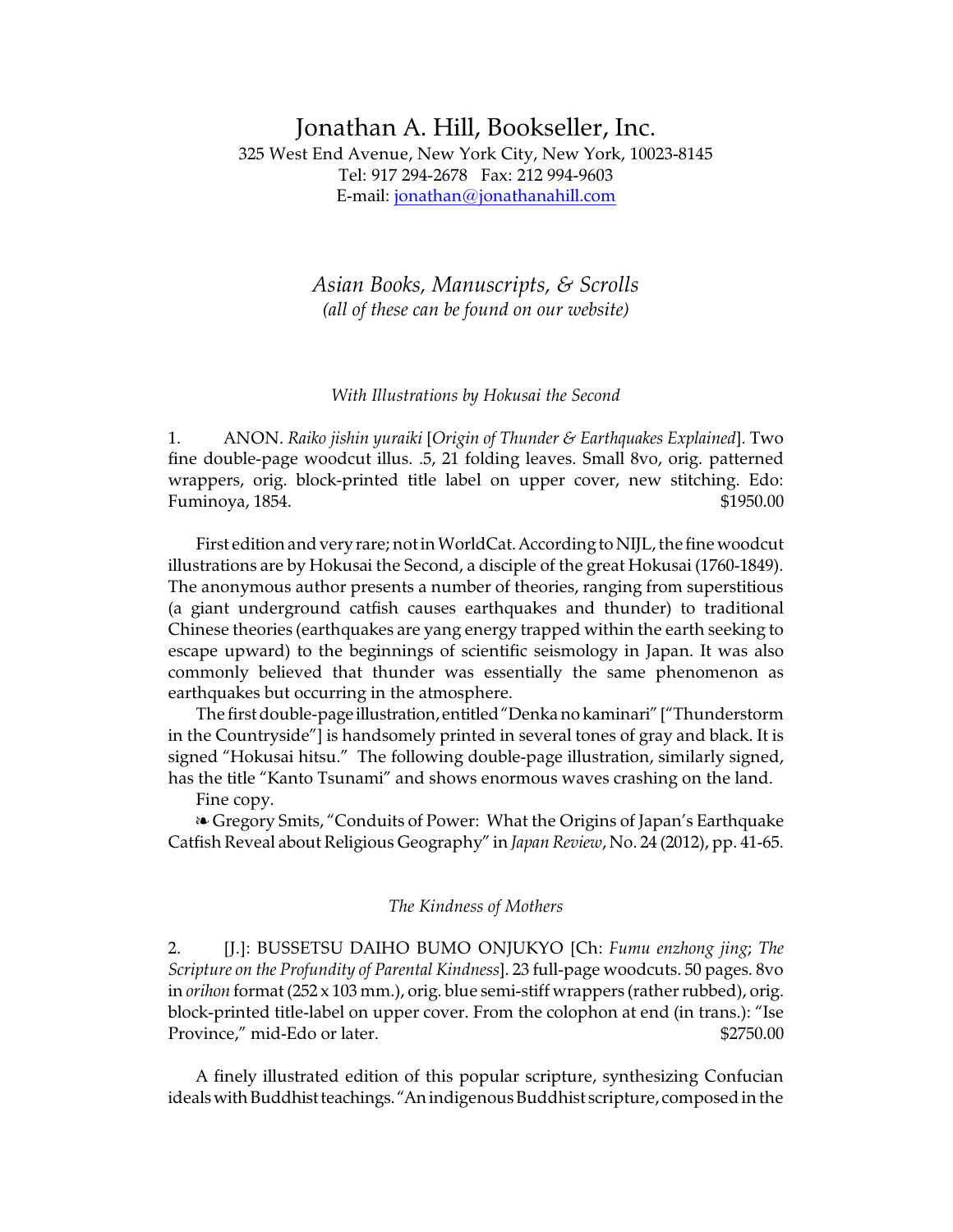seventh century that extols the virtues of filial piety. There are several different recensions of this sutra, including one discovered in the caves of Dunhuang…[It] continues to be one of the most popular scriptures in East Asian Buddhism and is frequently cited in the Buddhist literature of China, Korea, and Japan."–Buswell & Lopez, eds., *The Princeton Dictionary of Buddhism,* p. 308.

This was frequently printed in China, Korea, and Japan from the early days of printing in Asia. As always, ten of the attractive woodcuts have the same theme: the ten types of kindness bestowed by the mother on the child. They demonstrate parents' sacrifices for their children and the need for children to understand and repay the kindness and devotion of their parents. The text is printed in *kanbun*, with Japanese reading marks.

Fine copy and rare; we find no copy in WorldCat. Some worming, carefully repaired.

## *Not in WorldCat*

3. CHENG, Hao & CHENG, Yi. *Er Cheng xiansheng chuandao cuiyan* [K.: *Yi Chong sonsaeng chondo suon*; *Essential Sayings on the Transmission of the Way by the Two Teachers Cheng*]. Several woodcuts in the text. Ten columns per page, 22 characters per column, textblock: 208 x 155 mm. 80; 69 folding leaves. Two vols. 8vo (273 x 178 mm.), somewhat later wrappers, later block-printed title labels on upper covers, new stitching. [Korea]: colophon dated 1562 (Jiajing 41). \$17,500.00

An early and very rare (no copy in WorldCat) Korean edition of the teachings of the Cheng brothers, Hao (1032-85) and Yi (1033-1107), two important philosophers of the Northern Song period; they can be called the true founders of Neo-Confucianism. The Cheng brothers, along with their uncle Zai Zhang, their teacher Dunyi Zhou, and their friend Yong Shao, were the most important thinkers of the Northern Song. "Cheng Yi claimed that he and his brother recovered the Learning of the Way, which had been lost since the time of Mencius in the fourth century B.C. With Cheng Hao's encouragement, the *Mencius* quickly became integrated into the intellectual and philosophical mainstream…

"Cheng Yi's theory of knowledge and comprehension — new to the Confucian tradition — laid the foundation for the many scientific and technological breakthroughs of the Song, and above all influenced the entire School of Principle (*lixue*) erected by the philosopher Zhu Xi."–Dieter Kuhn, *The Age of Confucian Rule. The Song Transformation of China* (Harvard University Press), pp. 101-02.

This book has two prefaces. In the first, the title is *Er Cheng cuiyan* [*Essential Sayings from the Two Cheng* (*Brothers*)]. Written on the occasion of a reprint of the work in 1513 (Zhengde 8), this preface is by Lian Yang (1452-1525), a Ming official. It is followed by the original preface, dated 1166 (Qiandao 2), by Shi Zhang (1133-80).

The colophon is by Hwang Yi, written in 1562.

On the final paste-down endpaper in each volume, an inscription in red ink states that this book comes from the library of Tessai Tomioka (1836-1924), the painter and calligrapher. He was the last major artist in the *Bunjinga* tradition and one of the first major artists of the *Nihonga* style. He was educated in classical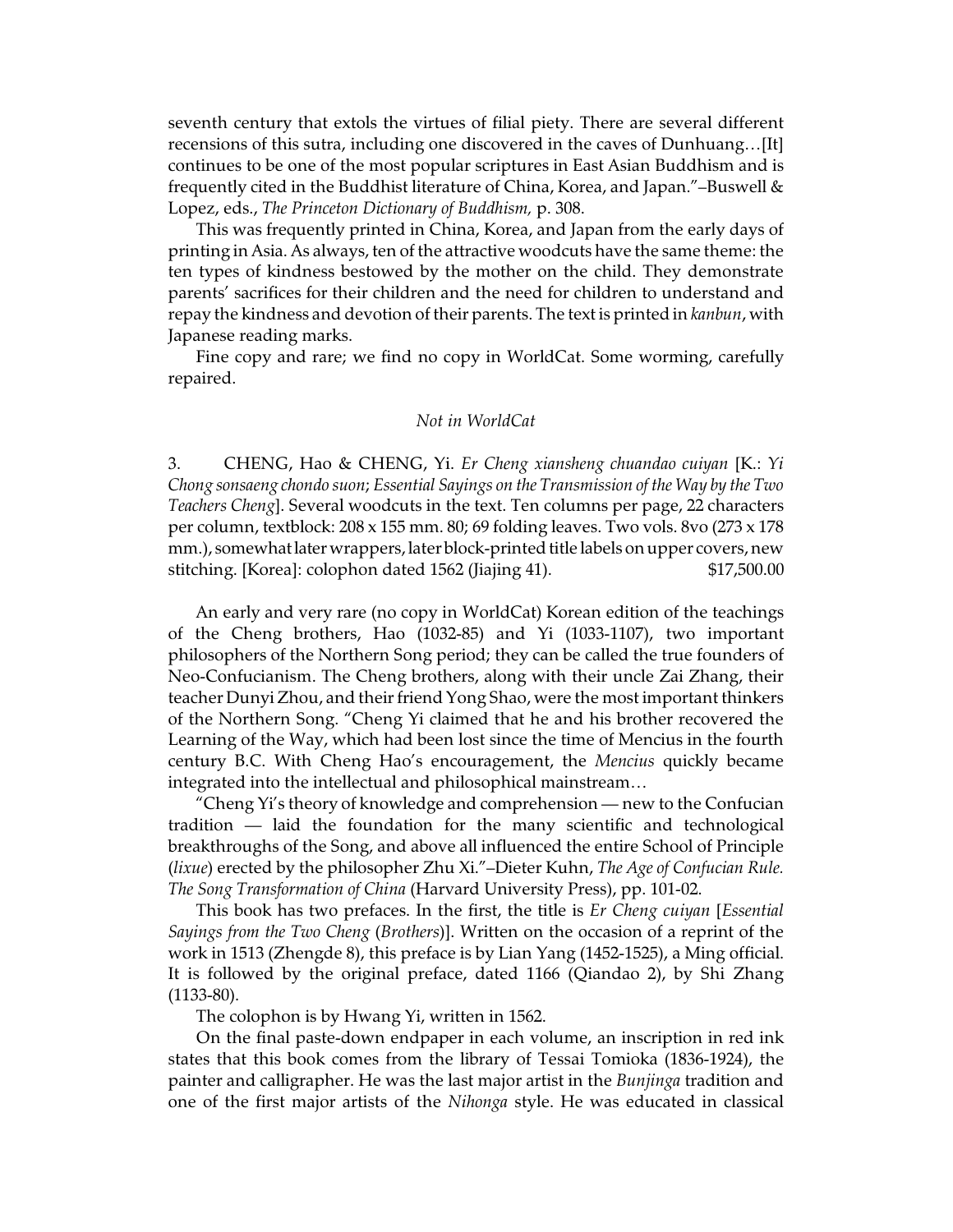Chinese philosophy and literature, and his worldview was deeply rooted in Confucianism.

A fine set. Some mostly marginal worming, occasionally touching characters. Minor dampstaining.

É With thanks to Prof. Marten Soderblom Saarela of the Institute of Modern History, Academia Sinica, Taiwan.

## *The Dangers of the Americans, in Poetry*

4. FUJITA, Toko (?, attributed to). Illustrated manuscript on paper, entitled "Ihaku niju hanshi" ["20 Poems on the Crimes [Caused by the Arrival] of the Big Foreign Ships"]. Two-page brush & ink illus. of Perry's ships in Uraga Bay. Four folding leaves. 8vo (267 x 186 mm.), orig. semi-stiff blue wrappers, blind-stamped with the motifs from the Mito fiefdom family crest  $\&$  a few gold speckles, new stitching. [Japan]: from one of the poems: "1853." \$3950.00

This collection of poems on the dangers of the arrival of Perry's ships has been attributed to Toko Fujita (1806-55), a feudal retainer and Confucian scholar of the Mito Domain, who was known for his contributions in supporting Tokugawa Nariaki in promoting reforms of domain politics. He was also known as a significantly influential figure for the *sonno joi undo* (the movement to revere the Emperor and expel the barbarians). Fujita was born into a high samurai family and followed his father as director of the Kodokan, the educational complex of the Mito fiefdom. The Kodokan was dedicated to spreading the fusion of Shinto and Confucianism, preaching military preparedness, and the study of Japanese history. Fujita and his lord Nariaki were deeply involved in the negotiations with the Americans beginning in 1853.

While we cannot demonstrate these poems are by Fujita, they are very clearly written by an intellectual Mito fiefdom insider who was a witness to the shogunate's discussions regarding Perry's demands.

The 20 poems are all written in the *shichigon-zekku* style (four phrases, each with seven *kanji* characters in length), a form of classical Chinese poems know as *kanshi* in Japanese.All the poems are full of complex puns. Some of the titles, in translation, are: "Turmoil Caused by the American Ships' Arrival," "Rumors of Price-Gouging for Weapons," "Awakening of the Cabinet Ministers," "Landing of Perry in Kurihama," "Cannons Made in Mito Fiefdom," "The Important Role Models of Former Lords of Mito Fiefdom," "Lord Hosokawa of Kumamoto Fiefdom," "Weapon Merchants Are Making a Fortune," "Defense of Edo Bay," "Fearful Reactions amongst the Population of Uraga Bay," "The Thoughts of the Cabinet Members," and "Uraga Magistrate."

In the poem "Uraga Magistrate," we find the name of Egawa Taro (1801-55), the *bakufu* minister who took a leading role in the reinforcement of Japanese coastal defenses against the Westerners. This poem discusses the preparations then underway to defend Edo Bay before Perry's promised return in 1854.

The two pages of illustrations have the title "North American Ships Illustrated" (in trans.). Depicted are the *Susquehanna*, the *Mississippi*, the *Saratoga,* and the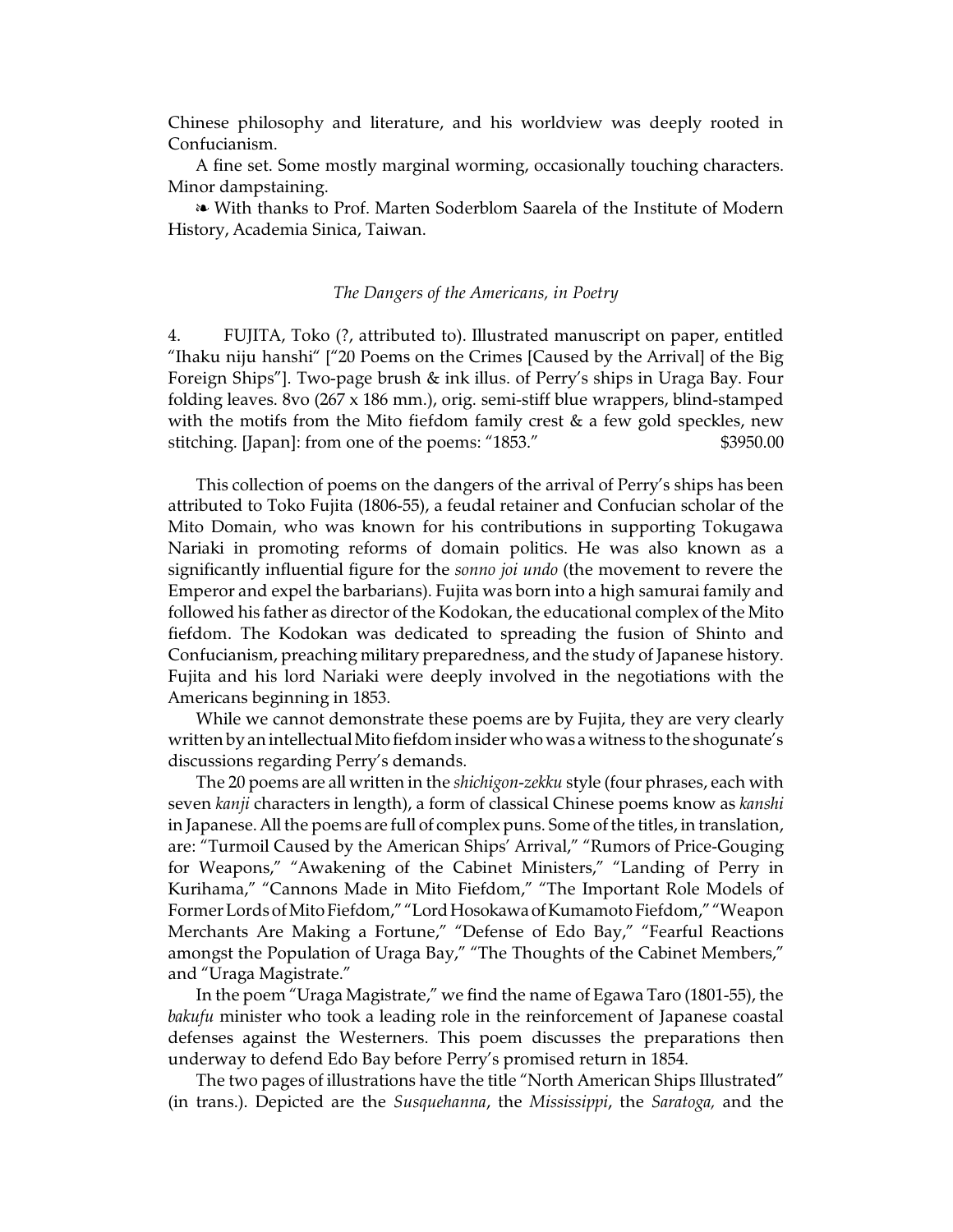*Plymouth* (with descriptions of the number of cannons); Japanese defensive positions; watchtowers, etc.

In fine condition. Minor worming.

#### *The Earliest Work on the Ethnology of the Ainu*

5. HATA, Awagimaru (or Okurmaru, or MURAKAMI, Shimanojo). Three finely illustrated scrolls with 38 scenes in brush & color wash, with metallic highlights, entitled from the label on the old box that contains the scrolls "Ezoto kikan" ["Strange Sights in the Island of Ezo"). Three scrolls (265 x 5007 mm.; 265 x 5330 mm.; 265 x 6370 mm.), silver-covered endpaper at beginning of each scroll, outside of each endpaper covered with metallic brocade fabric. [Japan: after 1800]. \$12,500.00

Large-scale colonization of Hokkaido Island ("Ezo") by the Japanese began in the mid-18th century. Awagimaru Hata (1764-1808), a Tokugawa *bakufu* official who served in Hokkaido from 1798 to1800, wrote a self-illustrated text concerning the ethnology of the Ainu, the aboriginal inhabitants of the island; it is the earliest work on the ethnology of these people. A copy of his manuscript was prepared ca. 1800 with woodblock illustrations in *orihon* format, and the only known copy was in the Hyde collection (sold Christie's NY, 7 October 1988, lot 48, for \$66,000).

A series of manuscript copies of Hata's original manuscript was made and circulated, each with notable variations. Our three scrolls are remarkably complete.

The first scroll begins with a preface describing the long history of Japan's relations with Hokkaido (the Japanese were extremely anxious about Russia colonizing the island and were therefore active in justifying their own territorial claims). Described also are the various rulers of the Matsumae fiefdom, which had been granted exclusive trading rights with the Ainu. The reason for the compilation of these texts was the official visit of the current lord Akihiro Matsumae, who was making a tour of the southern part of the island, which his clan controlled.

Each fine brush and color-wash painting, often heightened with metallic pigment, is prefaced with explanatory text. In the first scroll, we find a depiction of the mythological beginnings of Ezo, a tribal leader (with detailed descriptions of his clothes and language), his wife (describing her clothes and accessories), a tattooed woman's hand (with an explanation of why and how the Ainu made tattoos), ceremonial headwear (made of braided shaved wood), a necklace of jewels and silver, a ceremonial ornamental piece of shaved wood, a sea otter, a group of three Ainu leaders waiting to meet governmental dignitaries, an illustration of how kinspeople greet each other, and a woman making a ritualized greeting.

Our second scroll contains a winter scene showing eight Ainu men preparing to launch their boats to hunt for seals; the hunters on their boat with spears; a government office where men are exchanging seals for rice, tobacco, and cloth; a dried seal pickled in salt; the testicles and other organs of the seal soaked in sake and dried for several days (used as a medicine); a seal swimming in the ocean; an image of another species of seal out of the water; and a long text of Chinese-based materia medica on the medical benefits of consuming parts of the seal. This is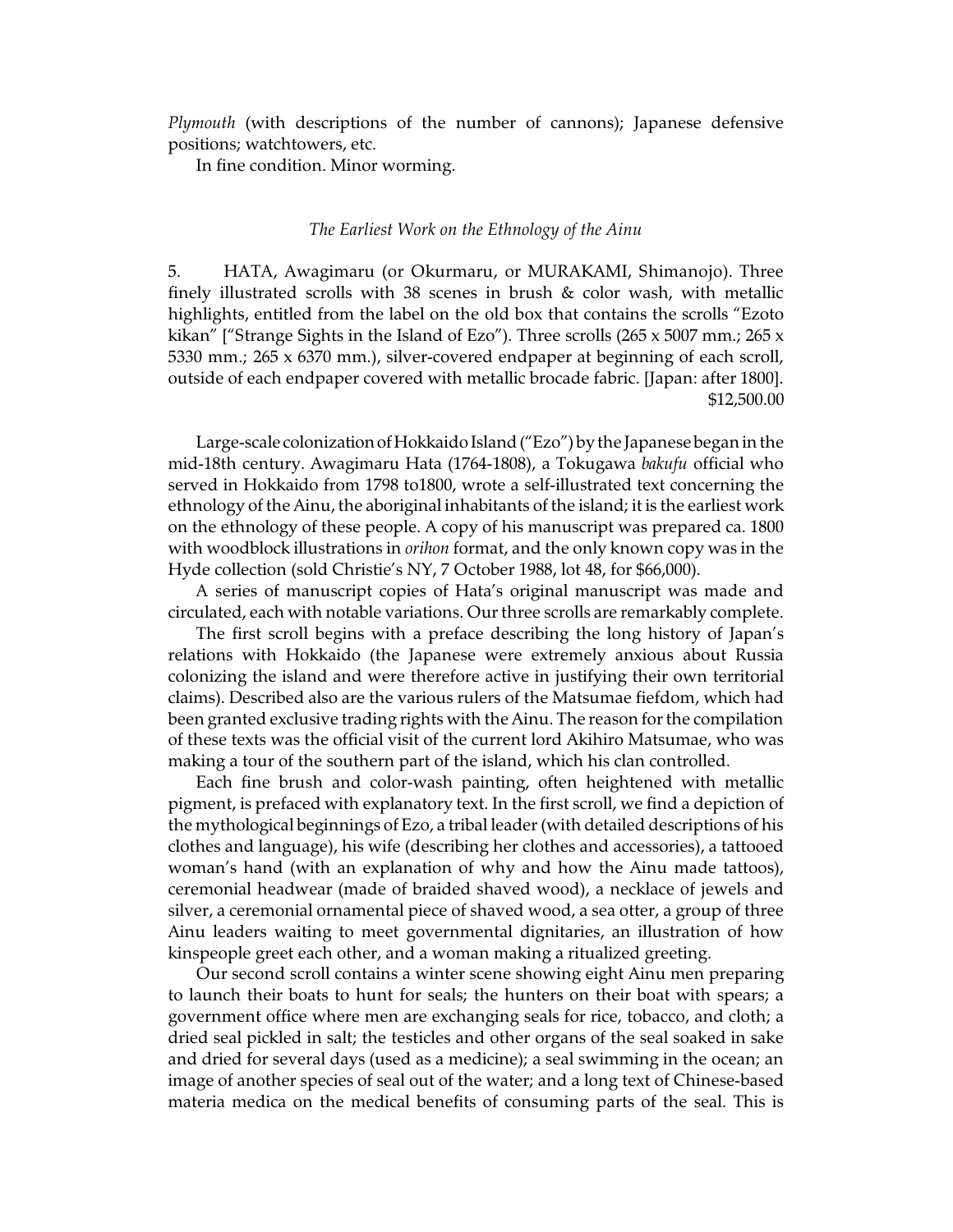followed by a depiction of a bear in a cage surrounding by dancing Ainu. We learn from the text that the bear, captured when a cub, was nurtured on the breast milk of a local woman. The next scene shows the bear out of the cage and being slowly killed by arrows. The following shows the bear being crushed by three logs weighted down by Ainu tribesmen. The woman who nurtured the bear is shown crying. Next, we see the bear's skin on an altar, with men offering the dead bear to the gods. Finally, we see a feast with Japanese governmental officials, who are being offered sake and broth made from bear meat.

The final scroll shows Ainu houses, constructed with thatched roofs made from bamboo leaves; a cage for bear cubs; the house interior (this is very detailed, showing cooking vessels, hunting gear, and the stomachs of seals hanging, full of oil, with explanatory text); a variety of hunting gear including bows and arrow; a mechanical trap to catch foxes; a family meeting with a prospective groom; a feast with dancing and the drinking of alcohol; another dancing scene; a group of men rehearsing for the punishment of a man for adultery; the actual beating of the man in front of both families; a group of men sending off two boats full of seal hunters; a long-stringed musical instrument made from flax stems; and, finally, a depiction of a woman being punished for adultery (she has to grab three pebbles from the bottom of a pot of boiling water).

In fine condition, preserved in an old box.

6. HIGASHI HONGAN-JI TEMPLE, Kyoto. A beautifully illustrated scroll on paper, depicting the Higashi Hongan-ji Temple complex in Kyoto, established in 1602 by the shogun Ieyasu Tokugawa. Scroll (655 x 1380 mm.; image measurement: 665 x 835 mm.), with endpapers (silk brocade on outside of endpapers), recently  $\&$ expertly laid-down on new paper. [Japan: after 1847]. \$7500.00

The Higashi Hongan-ji Temple is one of the most magnificent temple complexes in Kyoto. Our scroll was created as a celebration of the 1835 completion of the rebuilding of its two main structures, the Goei-do (the founder's hall) and the Amida-do, which had burned down in Bunsei 6 (1823). The Goei-do hall is one of the largest wooden structures in the world (76 m. long, 58 m. wide, and 38 m. high). The Amida Hall contains images of Amida Buddha and Prince Shotoku, who introduced Buddhism to Japan.

This is a finely executed painting with ample use of gold, now-oxidized silver, *gofun* (ground oyster shell, giving a three-dimensional effect), *fukibokashi* (spraystippled color applied by blowing pigment through a small tube), and many colors of wash.

From the calligraphic legend at the top of the image, we learn the dimensions and number of pillars and roof tiles of the rebuilt Goei-do, the history of the 1823 fire and earlier fires, and accounts of its rebuilding, in 1833-35, and the rebuilding of the Amida-do and Goei-do mon (the Goei-do gate, rebuilt in 1847).

This large painting, which employs the bird's-eye perspective, shows all the principal buildings and lush vegetation of the temple complex in minute and colorful detail. Each structure is labelled. The painting is an excellent introduction for the student of temple architecture, with the buildings displayed in nuanced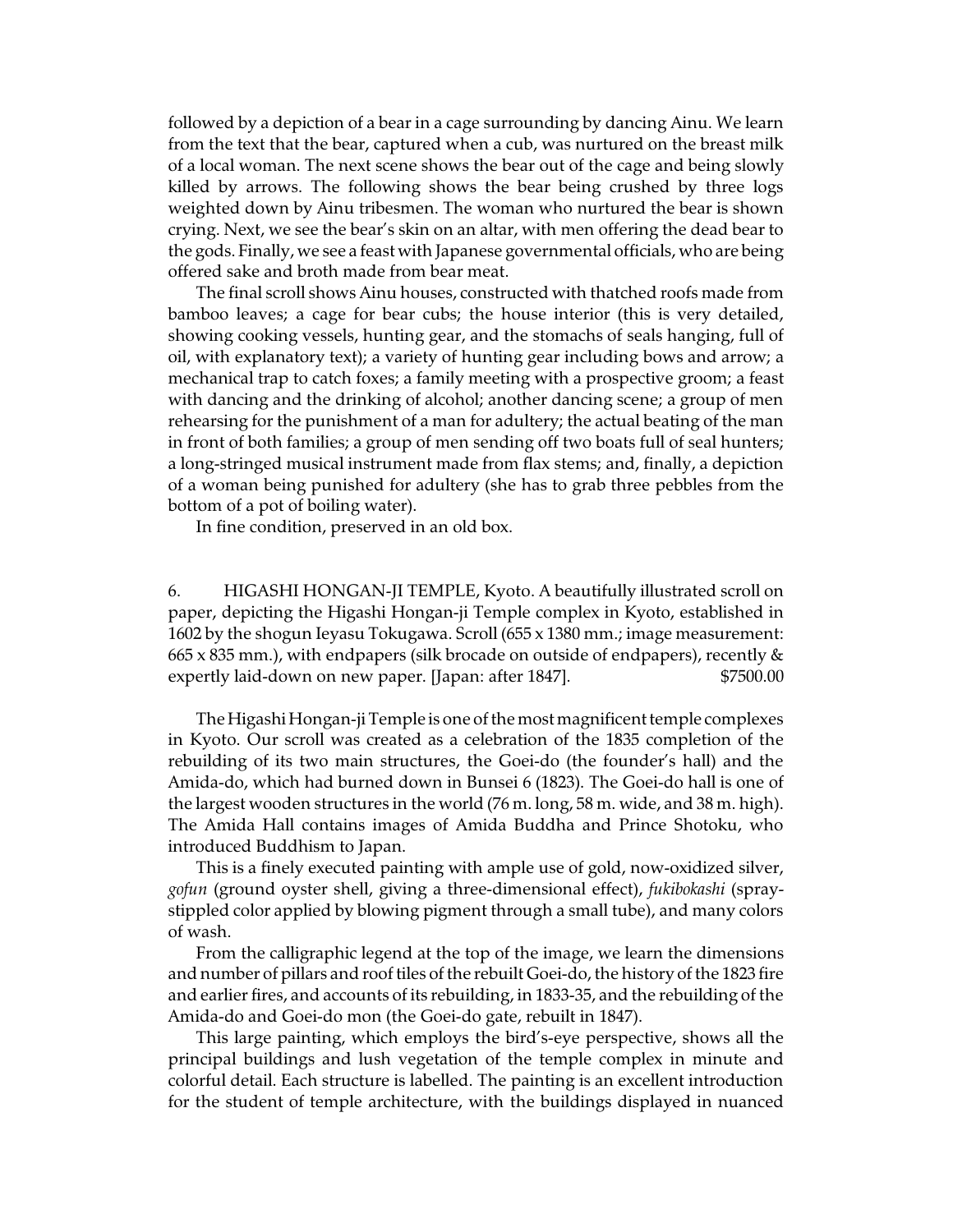views. We can see the public buildings and spaces as well as the private areas.

It might be noted that both main buildings were again destroyed in the Great Tenmei fire of 1858 and later rebuilt.

In very good condition, although there are several smallish holes with bits of the image missing. All have been carefully repaired. Preserved in a very attractive box.

## *Censorship*

7. KABUKI THEATER CENSORSHIP, 1946.Eleven kabuki *daihon*(play scripts) prepared for U.S. military censors to review before performance. Eleven vols. 8vo  $(257 \times 184)$ , each with orig. wrappers, with manuscript inscriptions on upper wrappers. Text apparently type-written. [Japan]: intended performance dates July & August 1946. \$17,500.00

A fascinating survival. In the earliest months of the occupation of Japan in August 1945, American authorities had to grapple with the problems of censorship. General Douglas MacArthur established the Civil Censorship Detachment (CCD). It had two operating divisions, one of which — the Press, Pictorial, and Broadcasting Division (PPB) — was responsible for censoring print, radio, movies, and theater. By late November 1945, a Theater Sub-Section was formed within the PPB and was charged with "censorship and control" of all public theatrical performances.

The Theater Sub-Section of the PPB was decentralized, with officers posted in three district offices: Tokyo, Osaka, and Fukuoka. The Americans assigned to the Theater Sub-Section were either graduates of the Army's Military Intelligence Service Language School at Camp Savage/Fort Snelling, Minnesota or *nisei* (second generation Japanese Americans) civilians recruited to help with the Occupation. They were assisted by teams of Japanese nationals.

Kabuki plays presented particular problems as many exhibited traditional themes of feudalism, militarism, and sexual inequality. "When a theatre producer wished to present a play, he was required to submit the play script (*daihon*) to the Theatre Sub-Section, CCD, for approval. A Japanese national examined the script for violation of the brief Pictorial Code (praise of militarism or feudalism, antidemocratic ideas, untruthful history, or criticism of the Allies or the Occupation). The Japanese national's recommendation was passed to a supervisor, usually a *nisei*, a second generation Japanese American, who forwarded it to a censor, initially an officer, for action. Within one to three days, the censor made a decision: pass, pass with deletions, or 'suppress' (forbid production). The censor placed a 'PC' (passed censorship) stamp on the title page of a passed script. Page numbers of deletions, if any, were written beside the stamp. Rarely was a deletion more than a word or phrase — 'samurai' or 'loyalty to my lord,' for example. Censors did not delete whole scenes or acts. And, very important, CCD regulations forbid censors from ordering a scene rewritten or telling a playwright what content he should include in a play. This restriction contributed to the eventual failure of *kabuki* censorship."–James R. Brandon, "Myth and Reality: A Story of Kabuki during American Censorship, 1945-1949" in *Asian Theatre Journal*, Vol. 23, No. 1 (Spring 2006), p. 12–(& see the whole of this most interesting article, upon which almost all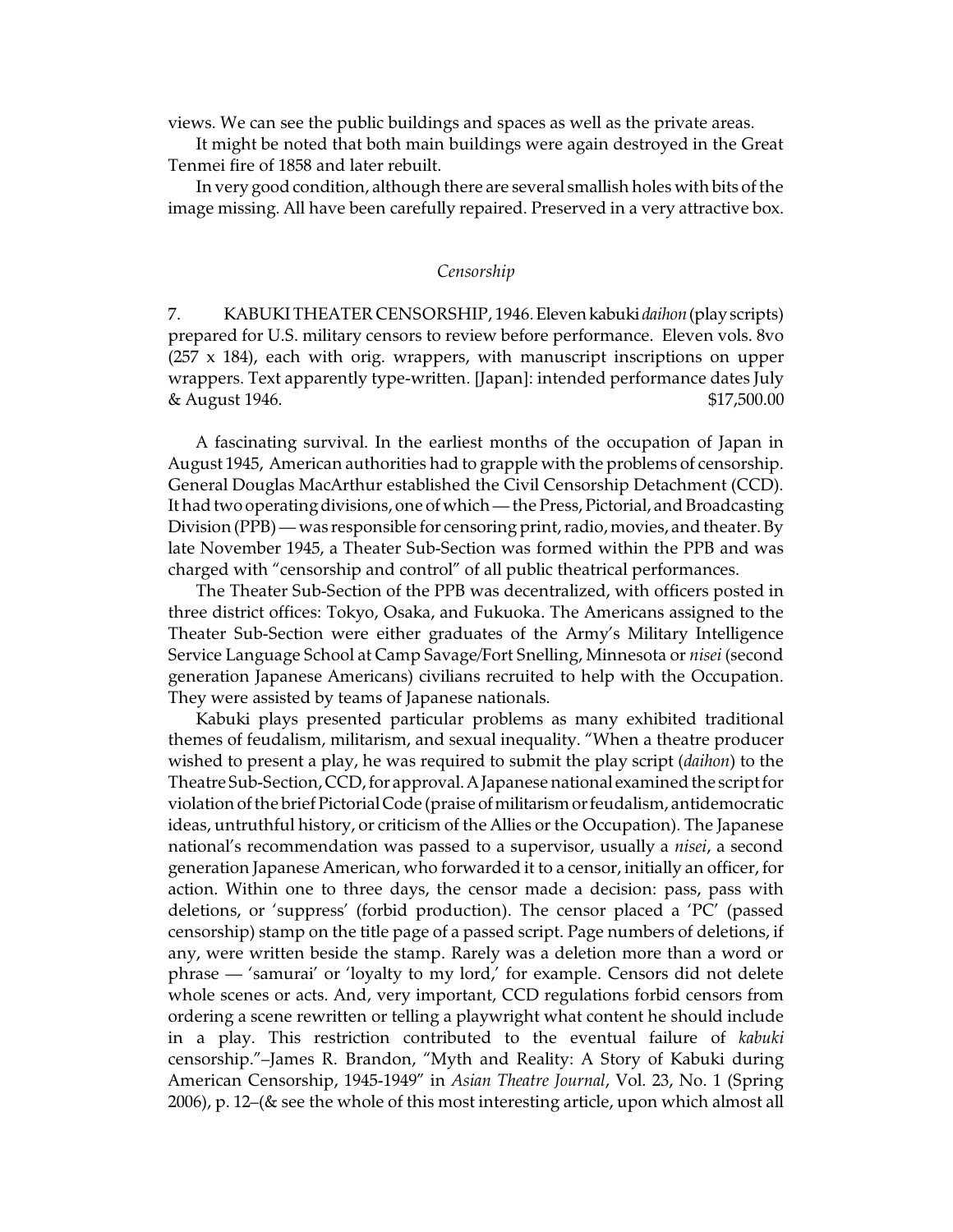of our description is based).

Brandon's article, cited above, makes it clear: the American censors were very sympathetic to the art of kabuki theater. Indeed, during their time as censors, they became fans of kabuki and spent more time enjoying performances than censoring.

Our collection of *daihon* include both kabuki plays (*kabuki geki*) and dance plays and dramas *(shosagoto*). Each, with two exceptions, has on the upper wrapper in Japanese manuscript the prospective date of performance, title, address of the theater company, and its name, Tokyo joyu Sawamura Momiji ichiza.

1. *Roben sugi no urai*. In manuscript on first leaf: "Script number 937, received 15 June, read 17 June 1946, by M.N." With the stamp "PC" and signed by "K. Hamamura." Kiyoko Hamamura (1923–2013), was a native of Honolulu and an American civilian censor assigned to Osaka.

2. *Koinyobo somewake tezuna*. In manuscript on first leaf: "Script number 938, received 15 June, read 17 June 1946, by M.N." Signed by Hamamura, who found an objectionable passage on the sixth leaf which she has annotated in red, crossing out *seppuku* ("ritual suicide") and replacing it with *jinin* ("resigned").

3. *Adesugata onna maiginu*. In manuscript on first leaf: "Script number 939, received 15 June, read 17 June 1946, by M.N." With the stamp "PC" and signed by "K. Hamamura."

4. *Shinpan utazaimon*. In manuscript on first leaf: "Script number 1189, received 8 July, read 12 (?) July, by [illegible initials]." With the stamp "PC" and signed by "T. Tada." Takeo Tada was an American *nisei* officer and censor stationed in Osaka.

5. *Yoshitsune senbon sakura.* In manuscript on first leaf: "Script number 1356, received 25 July, read 1 August 1946, by N.K." With the stamp "PC" and signed by "T. Tada." Tipped-in is an English synopsis of the play.

6. *Iriya no mato*. In manuscript on first leaf: "Script number 1406, received 31 July, read 2 August 1946, by N.K." With the stamp "PC" and signed by "T. Tada." Tipped-in is an English synopsis of the play.

7. *Sumidagawa utsusu omokage*. In manuscript on first leaf: "Script number 1449, received 5 August, read 7 August, by Y.M." With the stamp "PC" and signed by "T. Tada." Tipped-in is an English synopsis of the play.

8. *Modoribashi*. In manuscript on first leaf: "Script number 1501, received 9 August, read 15 August, by Y.M." With the stamp "PC" and signed by "John Allyn Jr." Tipped-in is an English synopsis of the play.

John Allyn Jr. attended the Army Specialized Training Program at Stanford University in 1944, majoring in the Japanese language, and also attended the Army Intensive Japanese Language School at the University of Michigan in 1945, from which he received a B.A. degree. He spent four years as censor in Japan. Upon his return to the United States, he received a Ph.D. in theater history at UCLA, specializing in Japanese theater. He wrote a quite famous book, *The 47 Ronin Story* (1970), published by Tuttle.

9. *Okura monogatari*. In manuscript on first leaf: "Script number 1503, received 9 August, read 15 August, by Y.M." With the stamp "PC" and signed by "John Allyn Jr." Tipped-in is an English synopsis of the play.

10. *Miura no suke Yoshimura*. In manuscript on cover: "Script number 1545, received 15 August, read 20 August 1946, by N.K." With the stamp "PC" and signed by "Tadeo Tada." Tipped-in is an English synopsis of the play. This play has been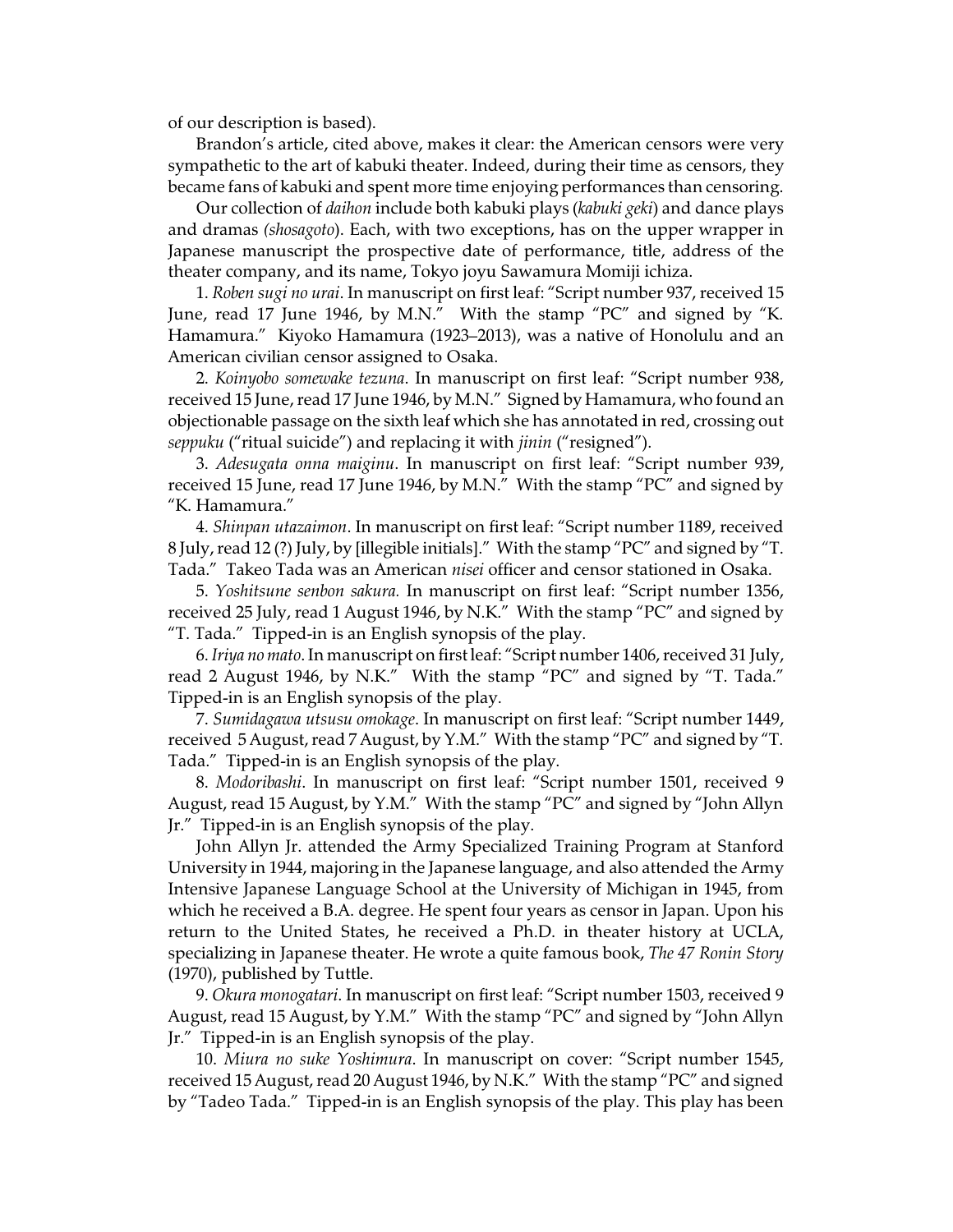heavily censored. On page 5 the word "buyu" ("military prowess") has been crossed-out and replaced with "sakae" ("honorable duty"). Pages 47-56 — an entire scene — have been crossed-out.

11. *Aoyama harima*. In manuscript on cover: "Script number 1574, received 19 August, read 21 August 1946, by N.K." Signed by "K. Hamamura." She has made five substantial deletions to the text, which are listed on the inside of the front wrapper and corrected in the text. Tipped-in is an English synopsis of the play.

In fine condition.

## *The Kanjin Noh Performances of 1848*

8. KANJIN NOH. Illustrated scroll on fine paper concerned with the final Noh subscription performances, of 1848, by the *Hosho ryu* (school) of Noh. Scroll (310 x 4130 mm.), with silk borders & silk brocade on outside of front endpaper, wooden roller, recently & expertly backed. [Edo: late Edo].  $$7500.00$ 

An important document for Noh theater. Our scroll depicts the buildings, stage, and back rooms of the theater constructed for the *Kanjin Noh* performances of 1848. They took place at Sujikaibashi in Edo and were organized by the *Hosho ryu* (school) of Noh, whose chief performer was Hosho Tayu XV. This school was founded in the 14th century and was known for its emphasis on its dignity and the sensitivity and refinement of its singing. The *Hosho ryu* school thrives today with regular performances in the main Noh theater in Bunkyo, near the Tokyo Dome.

*Kanjin Noh* ("benefit Noh") were originally subscription Noh performances held to raise money for worthy causes, such as construction or repair of temples and shrines. The tradition began in the 14th century. However, by the Edo period, the *Kanjin Noh* performances had turned into commercial ventures, bringing profits chiefly to the producers and performers. In the Edo period, there were eight such events: 1607, 1624, 1656, 1687, 1750, 1816, 1831, and 1848.

These commercial *Kanjin Noh* were elaborate productions that took place at open areas within major urban centers. The performances were authorized by the *bakufu* as a form of support for the official Noh troupes; the head of each company was allowed one major public event in a lifetime. Through the Edo period, *Kanjin Noh* grew in complexity and length (one lasted 15 days). A vast performance area of three to four acres, large enough for several thousand daily spectators, was constructed, with boxes and spaces reserved for special guests. A drum tower (*yagura,* erected to literally drum up business) was built to attract the public. The entire large area was enclosed by a tall wooden board fence. Announcements advertising the event were posted in the busiest parts of Edo, and drummers were sent throughout the city to notify the population. The major *Kanjin Noh* productions were financed by mandatory contributions from the samurai and local citizenry.

This handsome scroll contains four detailed scenes of the buildings, stage, and back rooms of the theater built for the 1848 *Kanjin Noh* performances held at Sujikaibashi. The scenes are painted with brush & washes of various colors.

1. The first image has an elevated perspective, drawn from the Sujikaibashi (Sujikai bridge), and shows the walled front of the performance area, with the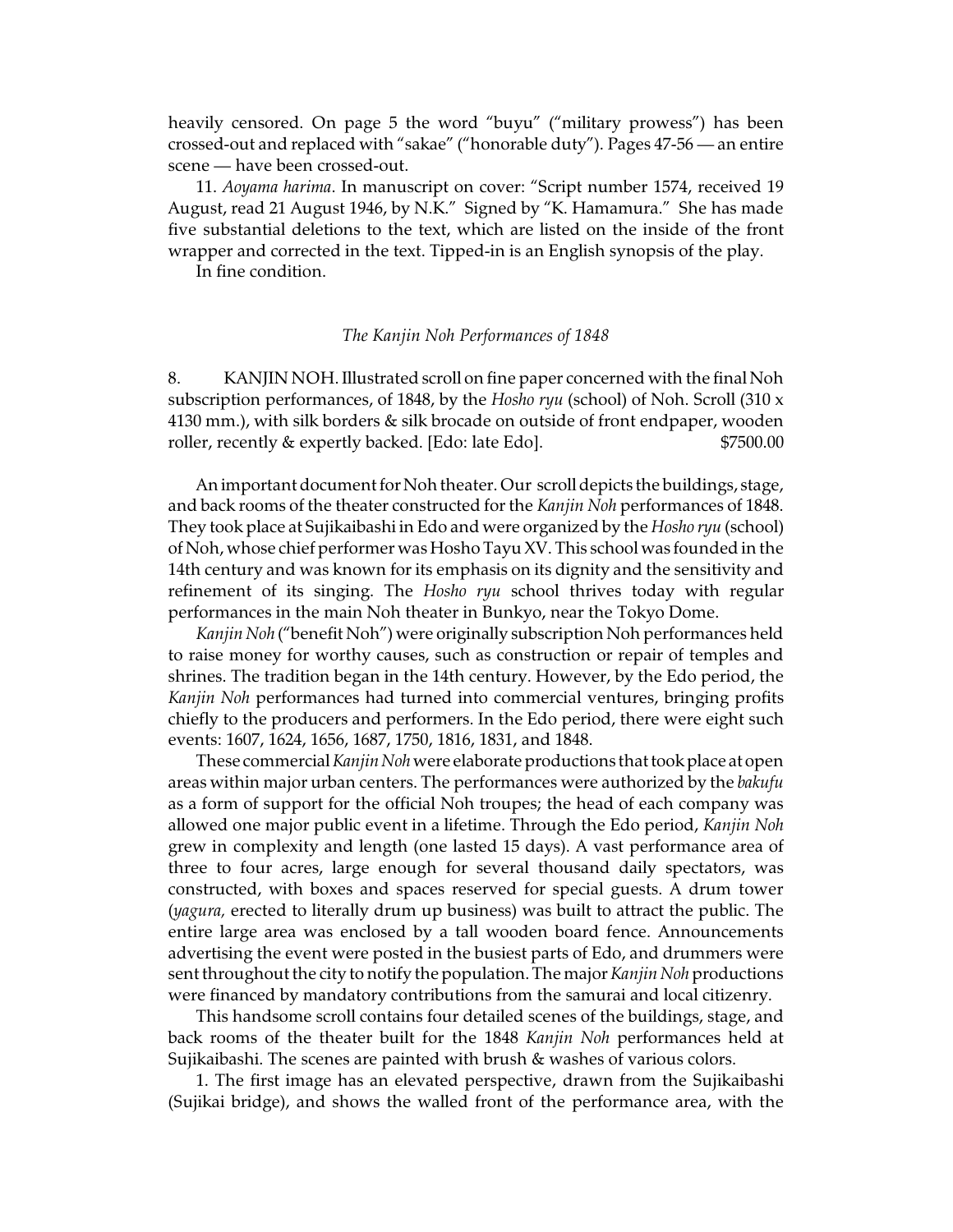*yagura* (with the *Hosho ryu* crest) and three entrances for the different classes of audience. Attendees are shown milling around the front of the entrances. From this perspective, we can see inside the various buildings. One pillar of the wall has a written legend (in trans.): "The place for Hosho Tayu [XV] *Kanjin Noh* performance /17 November 1847." Although the performances took place in February and March of 1848, the construction of the stage and related buildings took many months of advance work.

2. The following scene, which is quite long, depicts the traditional roofed small stage with the musicians and singers seated around it. Also shown is the long hashigakari (bridgeway) for entrances and exits and additional scenes. On the bridge, we see a fully dressed actor approaching the stage to perform in *Ataka*, which was written in 1465.

3.This fine scene shows the bridgeway andthe *kagami-no-ma* (the "mirror room," where the actors prepare themselves before going on stage). Nine fully costumed actors are shown on the bridgeway approaching the stage, led by Yoshitsune and Benkei, two important characters in *Ataka.*

4. The fourth and final scene is very long and depicts in a complex panoramic view—a goodexample of *fukinuki yatai* (literally, "roof blown off,"enabling us to see into the rooms) — the many backstage buildings and rooms for the actors, props, and theater workers as well as private rooms for dignitaries. This very useful image reveals how all the rooms and the actual performing stage are connected. Dozens of people are shown in their various occupations. We see a kitchen, dressing rooms (three are elaborately decorated private dressing rooms for the main characters), communal rooms for others including the musicians and singers, the mirror room and bridgeway, the roof of the stage, storage areas for the props and musical instruments, the private rooms for distinguished guests, etc. As is common in these types of illustrated scrolls, there are long painted ribbons of mist. In the background, across the river, we see more of Edo in the distance.

In fine condition. There is some very minor worming.

<sup>a</sup> Almost all of this description is based on Gerald Groemer's wonderful and detailed "Elite Culture for Common Audiences: Machiiri No and Kanjin No in the City of Edo" in *Asian Theatre Journal,* Vol. 15, No. 2 (Autumn 1998), pp. 230-52.

## *Firefighting for the Nation*

9. KAWAGUCHI (or SUGAWARA), Yoshikazu. *Banmin chiyo no ishizue* [*Important Cautionary Firefighting Instructions for the Entire Nation*]. Woodcut illus. (five are double-page). .5, 13, .5 (ads); .5 (ads), 17, .5; .5 (ads), 14, .5 folding leaves. Three vols. 8vo, orig. green patterned semi-stiff wrappers, orig. block-printed title labels on upper covers, new stitching. Kyoto: Honya Juemon, [1789]. \$4500.00

First edition and very rare; this work was written as a result of the devastating Great Kyoto Fire, which broke out on 7 March 1788 and lasted several days. It caused serious damage, including the destruction of the Imperial Palace and the Nijo-jo Castle. The fire so shocked the *bakufu* that senior councillor Sadanobu Matsudaira was sent to Kyoto to investigate and consult with the Imperial Court.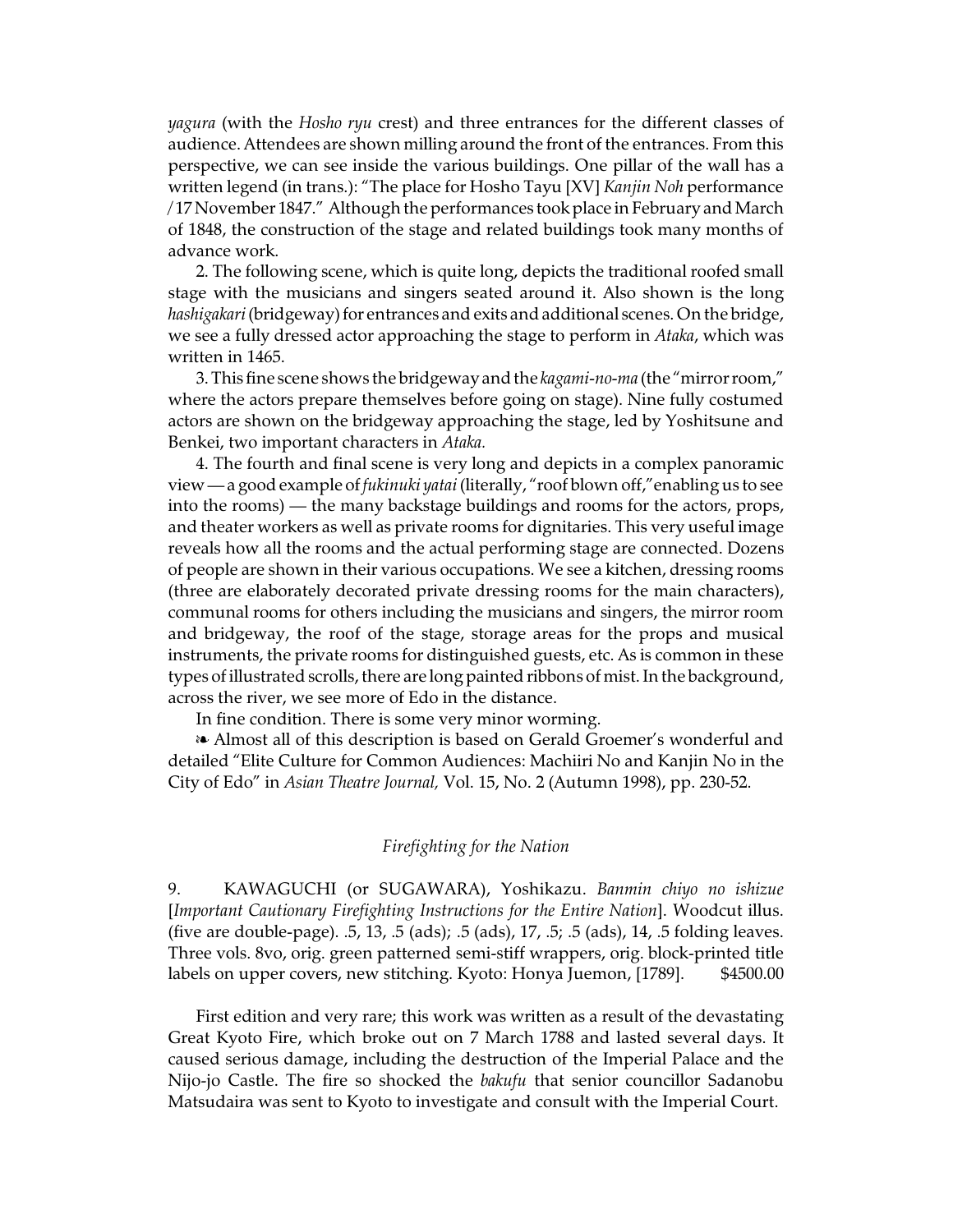The first woodcut depicts how one can prepare for a quick escape in case of fire. This single-page illustration shows how to leave one's street clothes at nighttime so that they can be put on quickly for a fast evacuation. The first double-page illustration is a map of Kyoto where the great fire occurred. The following two double-page woodcuts show scenes of the raging fire with citizens fleeing, carrying their valuables. The next two-page woodcut shows refugees, of all classes, on the outskirts of Kyoto moving away from the city. The final double-page woodcut shows survivors beginning to rebuild their houses.

The text gives detailed instructions on how to prevent fires and, in the case of a fire breaking out, what to do to contain and extinguish it.

The block-printed title labels read "Banmin hinoyojin chinki" ["Cautionary Instructions on Containing Fires for the Entire Nation"].

Fine copy. Minor, mostly marginal, worming, carefully mended in the first volume.

### *Extra! Extra! Read All About It!*

10. KAWARABAN. A group of six rare *kawaraban* (ephemeral newssheets), dating to 1853-59, depicting foreigners; cont. manuscript label on outside of scroll: "Kaikoku emaki" ["Picture Scroll of Japan's Opening"]. All six mounted on a long thick-paper scroll (243 x 2118 mm.), painted silk on outside of front endpaper, modern wooden roller. Japan: ca. 1853-59. **\$8500.00** \$8500.00

A very interesting collection of *kawaraban* concerning the growing presence of foreigners in Bakumatsu Japan. *Kawaraban* were affordable woodblock-illustrated newssheets produced to rapidly spread the latest news. The illustrations were frequently re-used, while the text around them was modified and re-printed. For much of the Japanese population, this medium was the sole source of information about the nation's struggle and ultimate failure to keep foreign powers such as the United States, Russia, France, and England from establishing a foothold in the country. In the early 1860s, these *kawaraban* were assembled onto the present scroll.

I. Woodblock print. Title: *Bankoku sankai tsuran bunzu* [*Information on the Entire World*], after 1853 (243 x 318 mm.). The print has an approximative map of the world on which there are two large foreign ships. Japan is shown in the middle, between China and the United States. Blocks of text are filled with information on foreign cities and the distances between cities. Brief passages recount the first Commodore Perry expedition to Japan in July 1853. Tiny wormholes to the center of the print, expertly repaired, and a restoration to the right margin.

II.Woodblock print. Title: *Gokaku on Boekiba* [*Trading Center for the Five Countries*], dated 1859 (243 x 317 mm). This print mentions five countries: the United States, Russia, England, France, and Holland. It describes new trade regulations with these foreign powers. The illustration depicts a group of men in European attire bringing a large amount of goods to a Japanese nobleman or government official. Minor worming on the left side, just touching the margin. Very small loss to the left margin, repaired.

III.Woodblock print.[Drop-title]: *Recently Four EuropeanCountries: Russia, United States, England, and France, Building Warships,* n.d. (230 x 313 mm.). Large rendering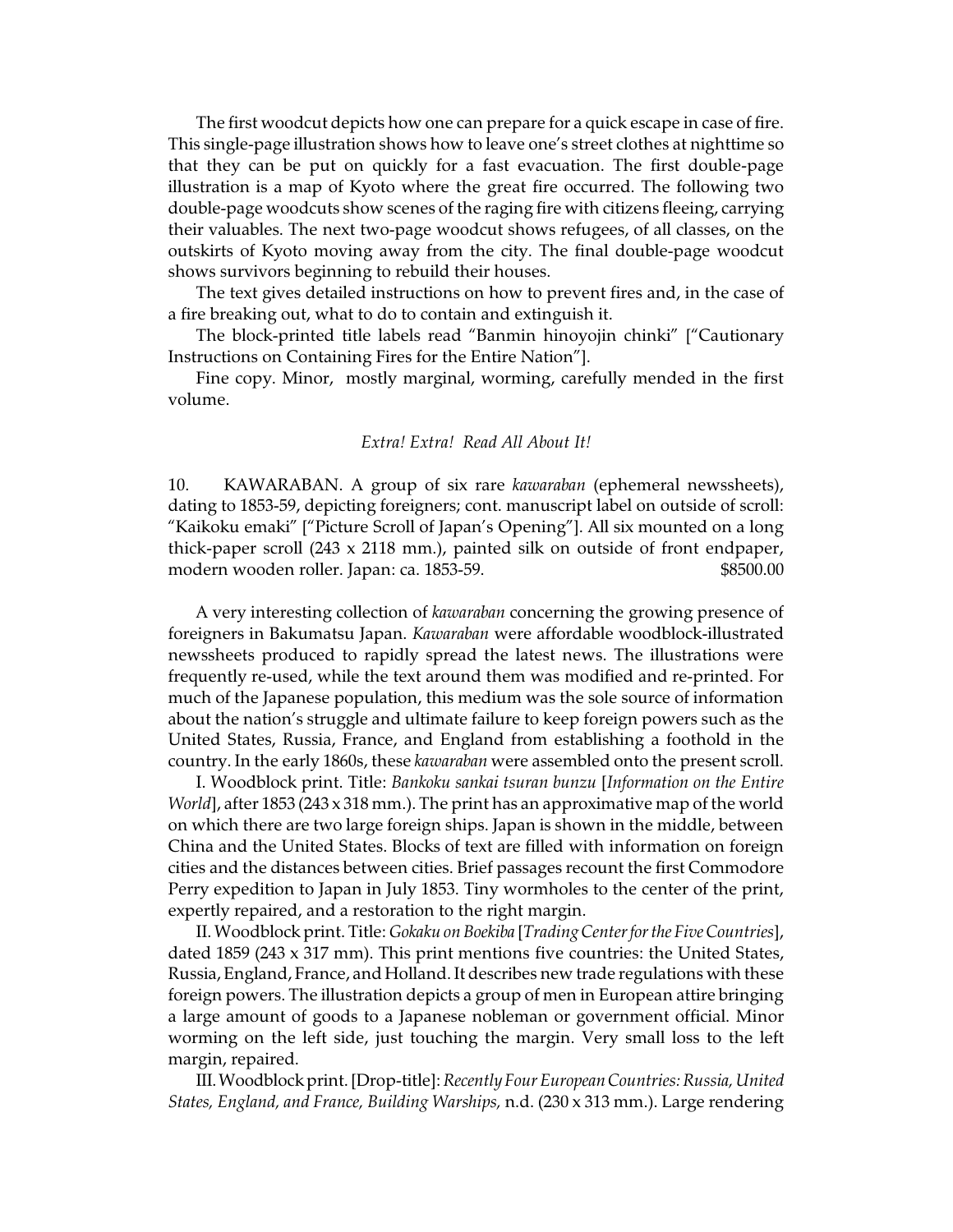of an American sidewheel steam-powered ship, with several sailors shown on board. Mended in two sections on the upper margin, affecting a small portion of the text. Small loss to the upper left margin, repaired, and two other minuscule restorations.

IV. Woodblock print. Title from box in upper right: *Kita Amerika Gasshukoku teio yori Kenjo Mitsugimono Shinajina* [*Offering of Many Gifts from the North American President*], [ca. 1854] (227 x 300 mm.). This is a famous and rare image of the Norris locomotive that the American expedition presented to the Japanese. It is rendered here at 1/10 scale. Several small repairs, one affecting the train illustration.

V. Woodblock print. Untitled, dated June 1858 (225 x 292 mm.). A trilingual vocabulary for Russian, English, and "American," with translations for "tea," "sake," "cigarette," "man," "woman," "beautiful," "money," etc. Some unexpected words are defined, such as "belly button," "testicles," "penis," and slang terms for "vagina." There is a portrait, dated June 1858, depicting a bearded foreign translator, likely Dutch. Repair to the upper left margin, just touching the text.

VI. Woodblock print. Title: *Image of a Steam Engine Ship, Gift from Russia,* dated July 1858 (220 x 280 mm.). Scene with Russian ships offshore from an unidentified location in Japan, possibly Nagasaki.

Given their ephemeral nature, these examples of *kawaraban* are overall in near fine condition, with mostly marginal defects. Unidentified contemporary red-ink ownership seal on inside of front endpaper.

## *The Most Influential of All Sutra*

11. LOTUS SUTRA. Eight scrolls, finely woodblock-printed, of the complete *Lotus Sutra* [S.: *Saddharmapundarikasutra*; J.: *Myohorengekyo*]. 17 characters per column; 26-27 columns per sheet. Eight scrolls (285 x 10,320; 12,170; 11,310; 10,050; 9,880; 10,380; 9,810; 8,720 mm.), all with indigo-dyed front endpapers, which are decorated on the exterior with abstractly applied sprays of gold creating impressionistic landscapes and, on the interior, gold-patterned paper. Each scroll has borders on top & bottom that display many different patterns employing gold & silver. Every column of text is vertically ruled in gold (*kinkai*). Each scroll on the outside of the front endpaper has an orig. label stating "Daijo myoten" (alternate title of *Myohorengekyo*), crystal rollers. Japan: *Kasuga-ban,* mid- to late Kamakura (ca. 1250-1333). \$175,000.00

A luxuriously produced *kasuga-ban* edition of the complete *Lotus Sutra* in 28 chapters, originally translated into Chinese by Kumarajiva and completed in 406. The *Lotus Sutra* is the most influential of all sutra and "was highly influential in East Asia, inspiring both a range of devotional practices as well as the creation of new Buddhist schools that had no Indian analogues."–Buswell & Lopez, eds., *The Princeton Dictionary of Buddhism,* p. 730. For several Japanese schools of Buddhism, the *Lotus Sutra* remains their central text and is considered to be the only valid Buddhist sutra for the degenerate age.

These handsome scrolls have been printed on high-quality paper (*gampi,* or mulberry fibers), and printed in bold, thick strokes, using black *sumi* ink, typical of Kamakura and Muromachi *kasuga-ban* printings (*kasuga-ban* is a general term for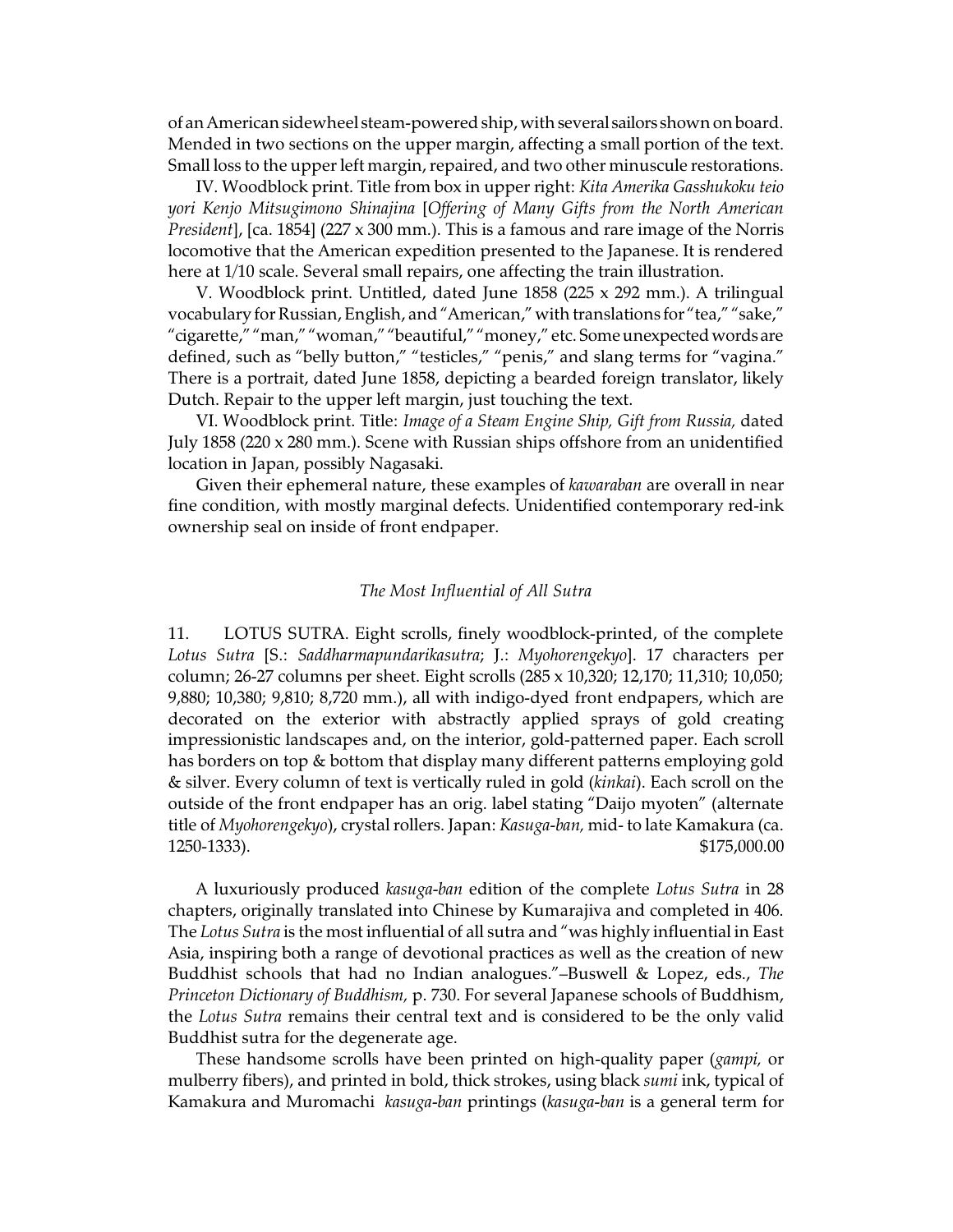publications of the Nara monasteries; see below).

Kumarajiva (344-413), Buddhist monk, scholar, missionary, and translator, who came from the Silk Road kingdom of Kucha, was famous for his encyclopedic knowledge of Indian and Vendantic learning. He was the greatest translator of Buddhist scripture from Sanskrit into Chinese, andit was largely owing to his efforts and influence that Buddhist religious and philosophical ideas were disseminated in China. Following many years of study in Kucha and Kashmir, he arrived in Chang'an (now Xi'an), in 401 with a great reputation. He became known as "teacher of the nation." There, he headed a famous school of translators, and together they translated many important texts into Chinese, including the *Vimalakirti,* the *Diamond,* the *Lotus,* and the *Amitabha* sutras.

It is most unusual to find an early printing of a long sutra, like the *Lotus Sutra,* textually complete; usually one finds just one part of a text in one scroll. Complete sets of this work are of the greatest rarity.

PROVENANCE: at the end of seven of the scrolls is an inscription giving the names of the temple "Jufuku-in" and a Buddhist priest "Kusho." Kusho was the head of Jufuku-in Temple, located in today's Fukui Prefecture, and was active in 1645.

A fine and remarkable set, preserved in a modern wooden box. The sixth scroll is slightly wormed. Scroll eight has a few minor stains. A similar set appeared in the sale of the Japanese library of Donald and Mary Hyde (Christie's NY, 7 October 1988, lot 54) and sold for \$143,000.

É K.B. Gardner, "Centres of Printing in Medieval Japan: late Heian to early Edo period" in *British Library Occasional Papers 11. Japanese Studies* (ed. by Yu-Ying Brown), London: 1990, p. 159–"The term *Kasuga-ban* became used more loosely, in a wider sense, to denote publications of the Nara monasteries in general, not only of the Kofukuji. The printing of *Kasuga-ban* in this broader sense flourished throughout the Kamakura period and up to the end of Muromachi (ca. 1570)."

## *Sakhalin is an Island*

12. MAMIYA, Rinzo. Manuscript on paper, entitled "Todatsu kiko" ["Travels in the Region of Eastern Tartary"]. 14 double-page & three single-page fine brush & color-wash illus. 21, 19, 20 folding leaves. Three parts in one vol. Large 8vo (270 x 188 mm.), orig. semi-stiff blue patterned wrappers, manuscript title label on upper cover, new stitching. [Japan]: copied by Mokuro Kimura in Tenpo era (1830-44).

\$19,500.00

A very rare manuscript account of the two expeditions in 1808 and 1809 of Mamiya (1775-1844), hydraulic engineer, cartographer, and explorer, to survey Sakhalin Island (J: Kita Ezo or Karafuto), off the coast of Siberia. The "Todatsu kiko" is Mamiya's main Sakhalin travel narrative. During these journeys, Mamiya discovered that Sakhalin is separated from the mainland by a strait, crossed it, and visited eastern Siberia in 1809, returning to Japan via China. "Todatsu kiko," submitted by Mamiya to officials of the shogunate in March 1811, contains valuable geographical and ethnographic information, in which he describes many encounters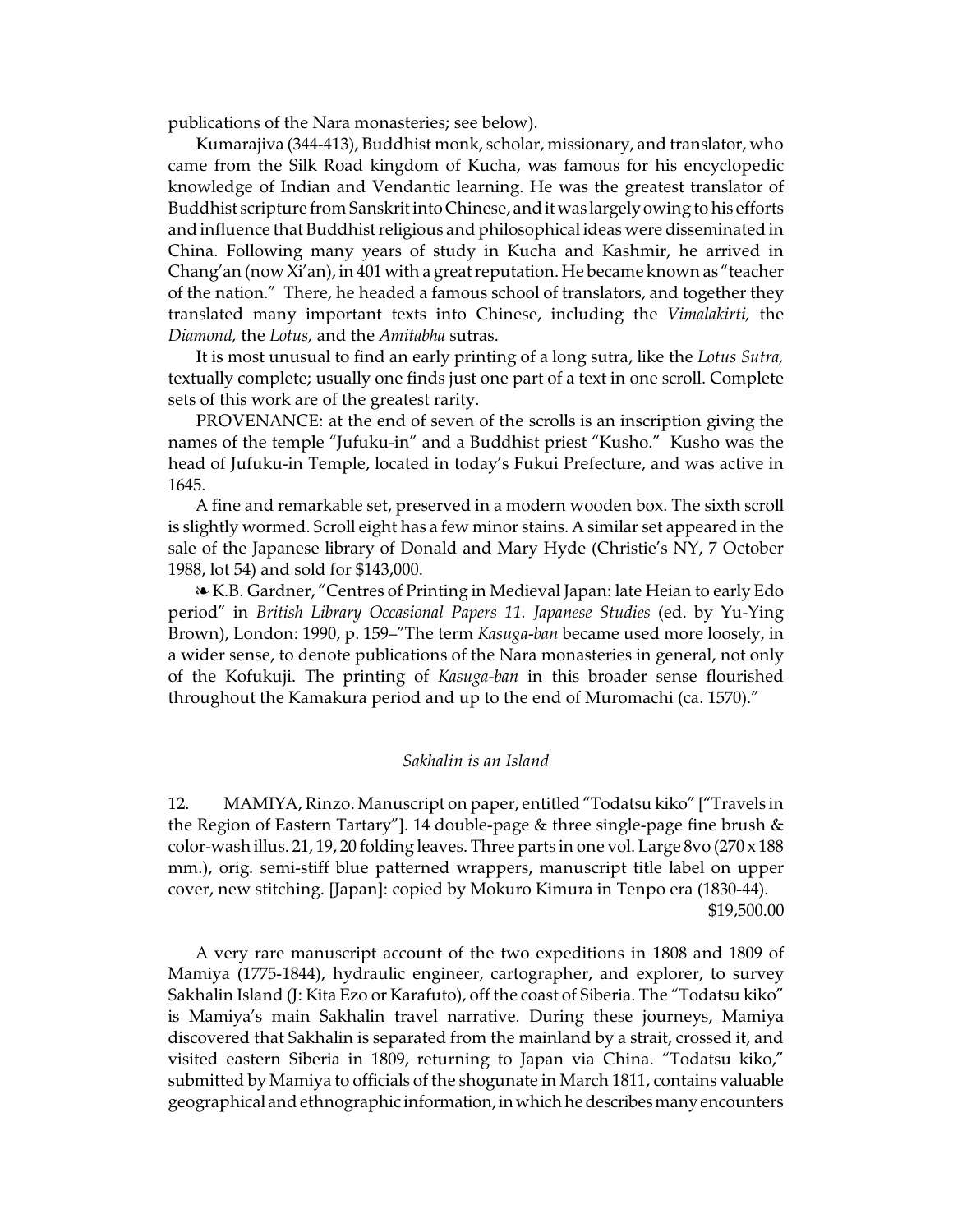with the Ainu, Orokko, Uilta, Nivkh, and Yakagir people. Much of our description is dependent on Prof. Brett L. Walker's fine article "Mamiya Rinzo and the Japanese Exploration of Sakhalin Island: Cartography and Empire," in *Journal of Historical Geography,* Vol. 33 (2007), pp. 283-313.

By the early 19th century, Sakhalin Island had become of considerable geopolitical and imperialistic interest to various nations, including Russia, Japan, France, and Britain. Several Western explorers had surveyed portions of its coast.At this time, it was uncertain whether Sakhalin was a peninsula or an island. In 1787, La Pérouse had determined that it was indeed an island, but this was based only on conversations with the natives. Mamiya was the first to actually see with his own eyes that Sakhalin was separated from Siberia by a substantial body of water, today known as the Mamiya Strait.

From the 18th century, Japan was interested in Sakhalin as part of its economic expansion into the north Pacific (the waters around the island were rich in herring and sea cucumbers, and the island also had considerable natural resources) and because of worry that the Ainu might defect to Russian-controlled areas and convert to Christianity. Japan also wished to control the active and valuable commercial network known as the "Santan" trade, which stretched from Qing posts along the Amur River region in Siberia to Ainu villages in southern Sakhalin and northern Hokkaido. In 1807, the Tokugawa government took control of Sakhalin from the Matsumae fiefdom and commissioned Mamiya to explore and cartographically record the island. The shogun sought to determine the national boundaries between Japan, Russia, and the Qing empire.

Mamiya, accompanied by his fellow explorer Denjiro Matsuda, arrived on Sakhalin in April 1808. They split up, each going up opposite sides of the island. Following a brief return to Hokkaido, Mamiya continued to explore Sakhalin through the early part of the summer of 1809. Afterwards, he sailed to Siberia, entering the mouth of the Amur River and navigating his way to the Qing outpost of Deren in July 1809. Later in the year Mamiya and Matsuda reunited at Shiranushi in southern Sakhalin.

Upon returning to Soya, the northernmost point of Hokkaido, Mamiya prepared the present report and drafted several maps of Sakhalin. These were considered to be of the greatest secrecy, and only a few copies of "Todatsu kiko" (apparently seven) were prepared in manuscript and retained for governmental use.

The first part of the manuscript describes Mamiya's exploration, day by day, of Sakhalin Island and includes many place names. There are reports of the natives' customs, attire, and habitats. There are fine illustrations of the Orokko tribal living quarters and one of their typical boats, which Mamiya judged to be rather flimsy.

Parts Two and Three are concerned with Mamiya's journey up the Amur River to the Chinese town of Deren. He describes the various tribal people he met on the way. Mamiya notes that there were 50 or 60 Qing officials in Deren along with Korean and Russian representatives. He communicated successfully with the Qing officials by writing in Chinese characters. There is a fine scene of boats, filled with trading goods, being rowed along the Amur River. Fortifications and living quarters for the Chinese are also depicted, along with illustrations of various Chinese officials of different ranks. In a wonderful scene we see an Ainu trader with furry animals under one arm about to exchange them with a Chinese dealer who is holding silk.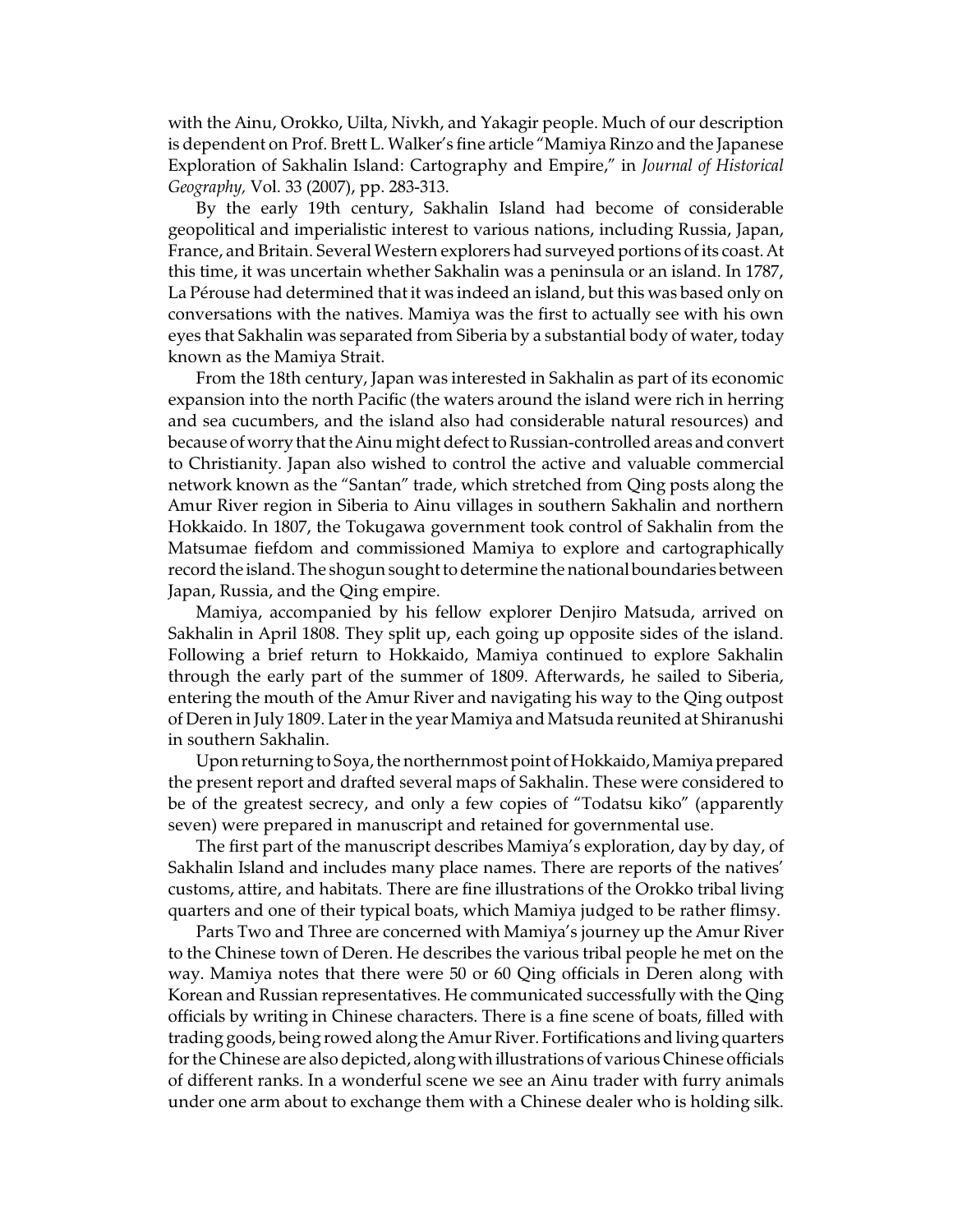There is also a fine market scene, a real "beehive" of activity, depicting Chinese traders carrying, offering, and exchanging goods.

The first double-page illustration in the third part shows a dinner party with two Qing officials, one Japanese (presumably Mamiya) being served a bowl of fish, and two Chinese servants. Next to the dining table is a bookcase with scrolls, books, and maps. Mamiya was surprised by the high level of education of the Qing officials.

PROVENANCE: Our manuscript bears on the first leaf the seal of Mokuro Kimura (1774-1856), a senior official of the Takamatsu fiefdom and man of letters and the arts. He formed a large library. We learn in a statement written by Kimura in 1836 on the final leaf that he gained access to one (he writes that there were seven) of the original manuscript copies of "Todatsu kiko." That copy was owned by Kyosho Tachihara (1786-1840), a samurai and well-known *nanga* painter, who allowed Kimura to make this copy. On the recto of the final leaf, Kimura makes another statement, dated 1837, that he was enabled to gain access to one of the original manuscripts thanks to the efforts of Josui Ishikawa (1807-41), a government official.

The manuscript is loosely housed and protected by Chinese-style wooden boards, with an inscription on the upper board stating that this manuscript was copied by Kimura. On the inside of the upper board is an inscription stating that the wooden boards were made in 1913. The manuscript is further protected by thick paper wrappers.

In very fine condition. Unimportant small worming. WorldCat lists manuscript copies of this work at Harvard and American University.

13. MAO, Zedong. *Mao zhu xi shi ci san shi jiu shou* [*Poems by Chairman Mao*]. 4, 22 folding leaves, one leaf of colophon. Small folio, orig. blue wrappers, orig. stitching. From the colophon: Beijing: Wen wu chu ban she, 1976. \$250.00

A fine edition, in excellent condition, of the poems of Mao Zedong, published in the year of his death. Not only a revolutionary and political leader, Mao was a calligrapher and a poet of extraordinary grace and eloquent simplicity.

14. MATSUDAIRA RESPONSES. Manuscript on paper, entitled "Izoku torai kengi utsushi" ["Copy of Responses Regarding the Arrival of the Foreign Insurgents"]. One brush & ink illus. in the text. 7.5 leaves of text. 8vo (240 x 168 mm.), orig. wrappers (the inside of the lower wrapper is used for text), stitched as issued. Probably Edo: letters dated 1853-54.  $$4750.00$ 

After Perry presented his letters of demands during his first visit to Japan in 1853, copies were made and distributed by Masahiro Abe (1819-57), the chief senior councillor to the shogunate, to *daimyo* and senior *bakufu* officials throughout the country, seeking opinions regarding the proper response to the Americans.

The first four pages of this most fascinating manuscript contain the response of Toshiyasu Maeda (1800-59), retired *daimyo* of the Toyama domain (signed "Matsudaira Ecchu no kami" and dated 13 August 1853). The next two pages have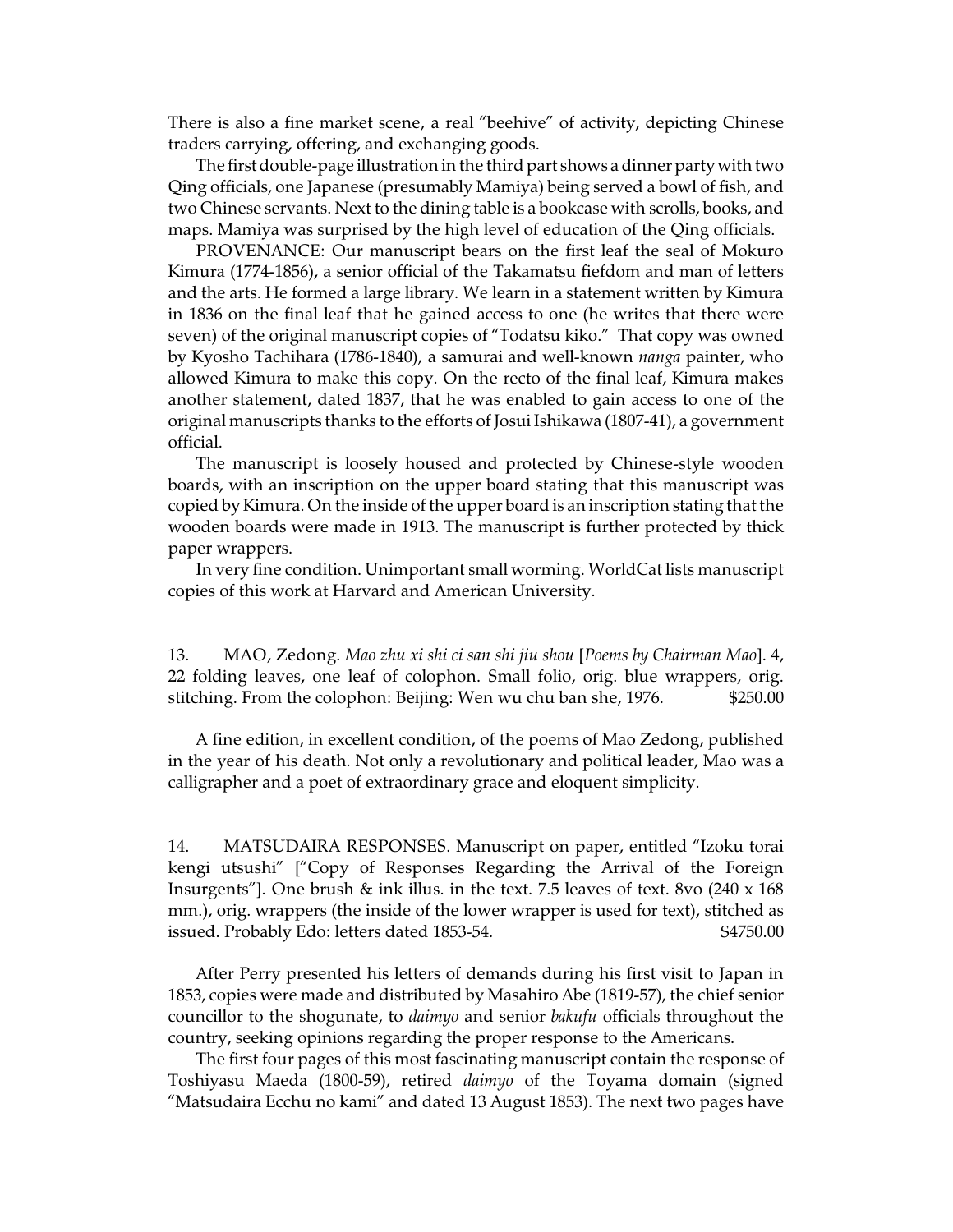the answer of Naomasa (or Narimasa) Nabeshima (1815-71), *daimyo* of the Hizen Saga domain (signed "Matsudaira Hizen no kami," dated 14 August [1853]). The following two pages contain the response of Nariyasu Maeda (1811-84), *daimyo* of Kaga fiefdom (signed"Matsudaira Kaga no kami," dated 14 August [1853]). The final contribution is the two responses of Nariakira Shimazu (1809-58), the *daimyo* of the Satsuma fiefdom (signed "Matsudaira Satsuma no kami," dated 27 July and 29 August 1853).

The responses are so extremely formal, it is rather difficult to fully understand what the officials' views are. Clearly, they were perplexed, and their answers reflect this, ranging from total rejection of American demands to making some concessions (but with discussions of which to make).

The illustration depicts one of the envelopes, which contained a response of Nariakira Shimazu.

The final page contains a summary, dated 11 February 1854, of Perry's second visit.

Fine and fresh condition.

## *The Earliest Surviving Paper Currency*

15. MING BANKNOTE: DA MING BAOCHAO. Woodblock banknote (337 x 220 mm.), printed on blueish slate-colored mulberry bark paper, with six-character inscription at top giving name of banknote: *Da Ming tongxing baochao* [*Great Ming Circulating Treasure Certificate*], with a woodcut border of dragons & traces of three official seals in red. [China]: "1375"-1425. \$12,500.00

The first viable paper currency system used in a national economy in world history was created about 1020 during China's Song dynasty. When Zhu Yuanzhang came to power as the Hongwu emperor at the beginning of the Ming dynasty (1368- 1644), he established, in 1374, the Treasure Note Control Bureau (*Bao chao ti ju si*) to supervise the production of paper money in order to facilitate commerce. The Ming was the first Chinese dynasty to try to totally replace coins with paper money.

The present banknote is an example of the earliest surviving paper currency. Identical to the one held by the British Museum, it is featured in "Ming Banknote. The Threshold of the Modern World (1375-1550 AD)," part of Neil MacGregor's "A History of the World in 100 Objects" (BBC Radio 4). It is well worth a listen.

"The first Ming notes were printed with a name in large characters across the top. It reads *Da Ming tongxing baochao* (Great Ming Circulating Treasure Certificate). They are often referred to as *baochao*, where *bao* conveys the notion of treasure, and *chao* the physical paper note…

"Mingnotes were issuedin several denominations: 100-, 200-, 300-, 400-, 500-*wen* and one *guan* (a string of 1000-*wen*) notes…Almost all the Ming notes that have survived are for one *guan*. The two large characters at the centre of this note read *yi guan* (one string), and beneath them is an image of a string of 1000 *wen* (coins) [strung as ten groups of 100 coins]…

"The large text box below gives instructions for use. It reads in columns from right to left: 'The Ministry of Revenue, with Imperial sanction, has manufactured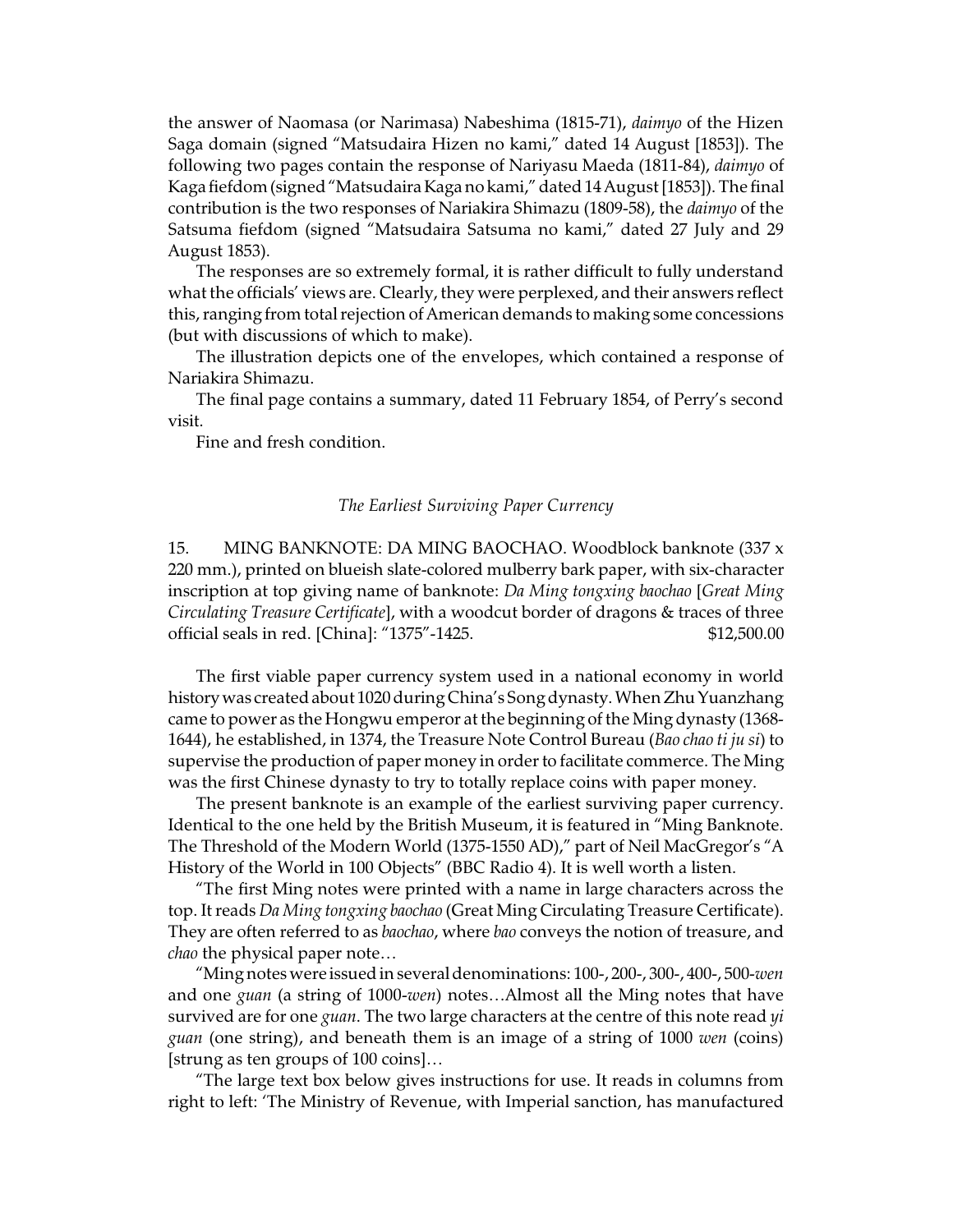and printed Great Ming treasure certificates for circulation alongside bronze coins. Those using counterfeit notes will be executed. Informants will receive 250 *liang* of silver and the entire property of the criminal. On the Xth day of the Xth month of the Xth year of the Hongwu reign period'…

"Before the notes were issued, they were stamped with three official seals, still visible in red. The two seals stamped on the front of the note read 'Seal of the Great Ming treasure certificate' and 'Seal of the supervisorate of treasure certificates.' The seal on the back reads 'Seal of the office of treasure-certificate-printing'."–from the British Museum website.

Successful at first, the state issued too much paper money, causing hyperinflation. By 1425, paper money was worth only a seventieth of its original value, and the use of paper currency in China was suspended.

In very good condition. A bit frayed around the edges but not touching the printed image. There is one small hole and several small thin areas of the paper.

Let I can't resist noting: another example of this banknote is on offer at eBay for \$500,000 (as of 9 March 2022).

### *Crime & Punishment in Early Edo*

16. MURDER & TORTURE EMAKI (PICTURE SCROLLS). Two extraordinary *emaki* (picture scrolls), depicting in a series of fine, complex large paintings, a series of incredibly violent crimes & punishments, involving muchbloodshed. Two scrolls (370 x 7430 mm.; 370 x 3790 mm.), carefully backed at an early date. [Japan]: no date, but late Edo.  $$13,500.00$ 

We have never seen anything like this before: these two picture scrolls depict a series of vivid (vivid is an understatement) scenes of incredibly violent acts against families, women, men, and children. The anonymous artist of these two scrolls was highly accomplished and, in bright colors, has portrayed a series of horrible acts. He has heightened many of the paintings with metallic pigments and rich colors. Our description below understates the violence, gore, and horror displayed on our two scrolls. We don't know why these picture scrolls were created but they are in the tradition of Tokugawa *bakufu* law enforcement.

Scroll One:

1. The first scene uses the technique of *fukinuki yatai* ("roof blown off"), to depict a group of 19 home invaders who have taken over a luxurious walled mansion and its residents. While some of the burglars are removing valuables, others are killing the residents with swords (plenty of spurting blood), sexually assaulting women, gagging women, kidnapping children, and throwing children down wells. Several male residents are tied up and clearly about to be murdered.

2. The next scene depicts one of the burglars outside of the compound. He has captured a fleeing woman, tied her up, and it is clear he is preparing to violate her.

3. Here we find four ugly bandits who have attacked a group of travellers, stripping them of their clothes, leaving several of the women naked, sobbing.

4. This scene depicts two bandits who have attacked a family. The naked parents are tied to a tree, and the son watches in horror as the bandits take his sister and all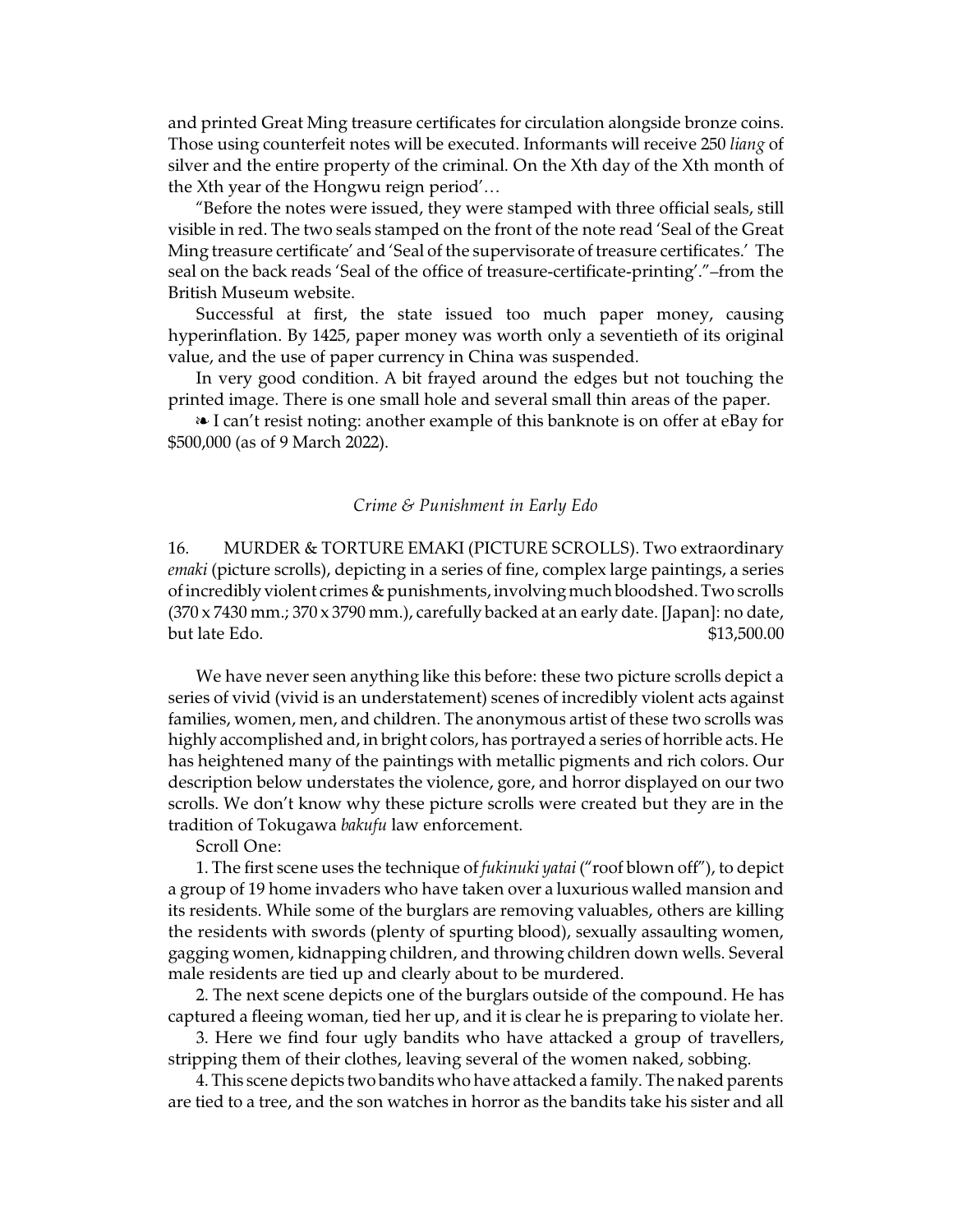their clothes.

5. This scene shows a female criminal being tortured ("water boarded") by three men. We believe the men (who look like criminals) are former bandits engaged by the government to protect the citizenry in the time of Ieyasu.

6. This scene is just awful: two women (a mother and an older sister), who have been sexually assaulted, have committed suicide, one by hanging, the other by stabbing herself in the neck. Standing by are a sobbing lady-in-waiting, a younger sister, and her young samurai brother, who failed to protect them.

7. Here we have a murder scene investigation. A couple lies dead, covered in blood. The woman is naked. A *bugyo* is seated, overseeing the investigation while three other men inspect the bodies.

8. The final scene of this scroll shows a man about to commit *seppuku*. Scroll Two:

1. Here we see a desperate man, chained to a post, burning in an inferno.

2. This scene shows an execution site with skulls and bones in the background. A government official has beheaded one man already, and the victim's head has been mounted on a post. Two other kneeling and bound men are awaiting their own beheadings.

3. This scene is filled with spewing blood: a man has been pinned to a post, and two men are stabbing him with long spears. Blood is spraying everywhere.

4. This scene shows an executioner sawing a criminal's head in half. The victim is buried in the ground, save for his head.

5. This final scene is most unpleasant: a criminal has been pinned to a thick post. His legs have been tied to two oxen's legs. The oxen have been set on fire and are running away — with the criminal's legs — in opposing directions, thereby pulling him apart.

In fine condition, preserved in a modern paper box.

#### *How to Nanshoku*

16a. BAIJOKEN (pen-name). *Nanshoku jitsugo kyo* [*Male Love Sex Manual*]. 11 full-page woodcut illus. 17.5; 20 folding leaves. Two vols. Large 8vo, cont. wrappers (rubbed & somewhat worn), orig. printed title labels on wrappers (wormed), new stitching. Kyoto: Kikuya Shichirobe, January 1700. \$19,500.00

First edition, an engrossing illustrated manual providing a historical introduction to *nanshoku*, male-male sexual relationships. There is no copy located in WorldCat. This is a revealing book about the prevalence of homosexual relationships in early-modern Japan and presents a scholarly study of the practice. The dramatic illustrations are taken from another scarce work attributed to "Baijoken": *Yodarekake* (ca. 1665).

At the beginning of the book, Baijoken traces the ancient traditions of *shudo* (pederasty from the perspective of the older man) and *wakashudo* (pederasty from the young man's perspective) on the Japanese archipelago. The author maintains these practices have been prevalent for several millennia. These traditions were, in all likelihood, influenced by Chinese aristocratic culture, and were originally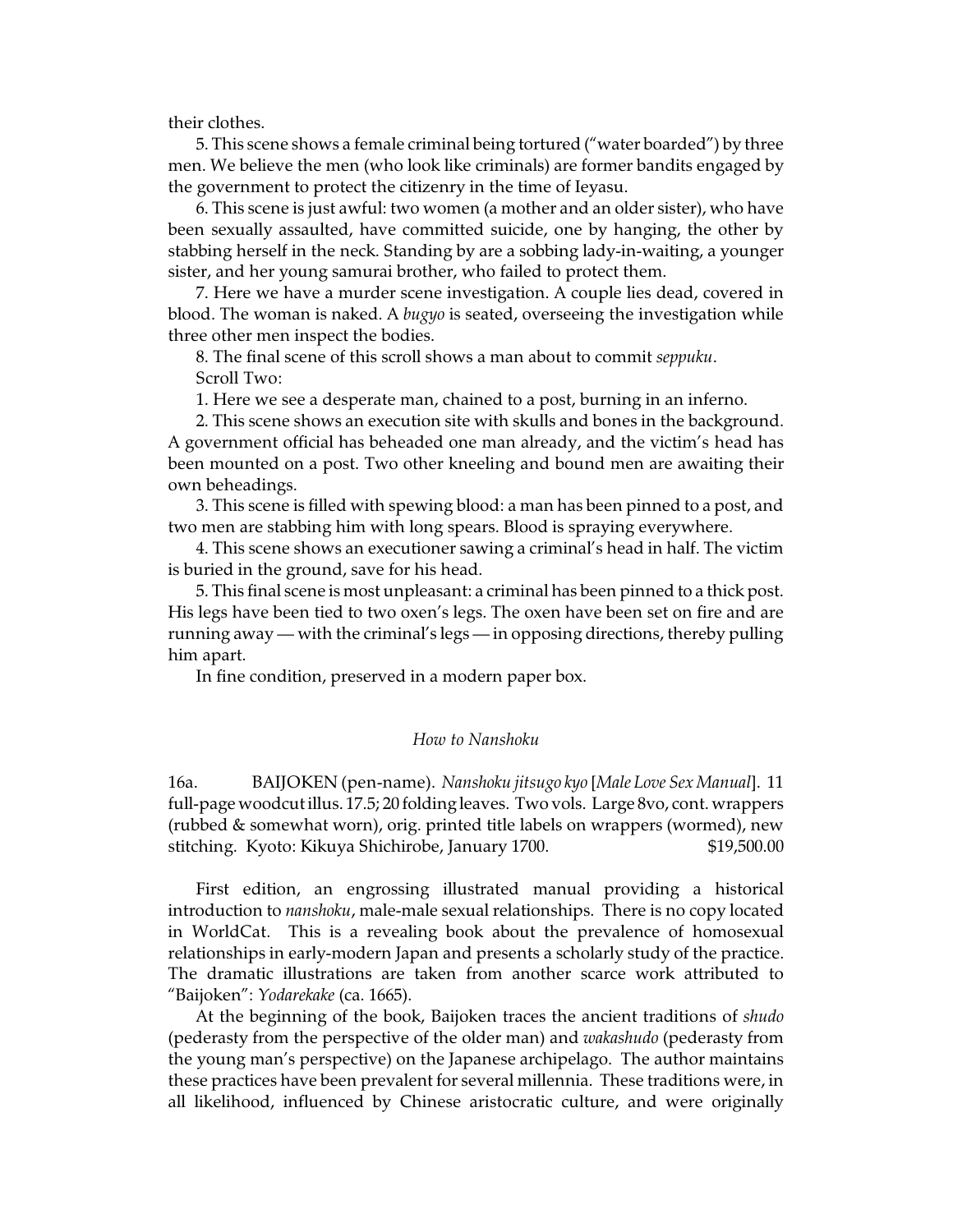imported to China by Buddhist practitioners from India. The Han and Wu dynasties are cited as early historical examples of widespread male homoeroticism. In fact, the book's second woodblock illustration depicts a scene in which two Chinese men are kissing in a palace.

The rest of the book serves as a richly detailed instructional manual on proper behavior in male-male relationships:

–five Confucian virtues of *shudo*

–medicine made by Buddhist priests to control sexual urges

–history of young mens' attire

–history young mens' make-up

–comparison of terms related to *shudo* in Chinese and Japanese

–correct conduct between romantic partners

–performance of all-male *kabuki* (*wakashu kabuki*)

–historical Chinese terms for *wakashu*

These histories and explainers are all supported by frequent excerpts from Chinese (with *kanbun*, i.e.Japanese reading marks) andJapanese texts on the subject. Baijoken refers to two classical Japanese texts in particular: *Nihongi* (or *Nihonshoki*) and *Kojiki*. Many Chinese and Japanese emperors and noblemen are cited in great detail as prominent exemplars of this type of relationship.

Towards the end of the first volume, the poetic names for categories young men are laid out, based on their age: 8-15 (*sakari no hana* [full bloom]); 19-20 (*chiru hana* [falling petals]); older than 20 (*yaro* [past prime]).

The woodblock illustrations show revenge killings, love triangles, love scenes, male sexual entertainment, subtle erotic moments, a beheading, and ritual suicide (*seppuku*).

Very good copy; some occasional worming, most expertly mended. Housed in a light blue *chitsu.*

**EXED:** Japanese erotic books devoted entirely to male – male love "have suffered even greater attrition than heterosexual erotica, particularly in the 20th century."–*Shunga: Sex and Pleasure in Japanese Art* (British Museum: 2013), p. 443.

G.M.Pflugfelder,*Cartographies ofDesire: Male-Male Sexuality in Japanese Discourse, 1600-1950* (1999), p. 64.

16b. NANSHOKU (or DANSHOKU, HOMOSEXUAL LOVE). *Nanshoku kitsune no katakiuchi* [*Nanshoku Tale of the Fox's Revenge*]. Two woodblock illustrations, one pasted on each upper wrapper; five double-page & 10 full-page woodcuts. 5; 5 folding leaves. Two vols. Small 8vo (182 x 130 mm), cont. black wrappers (Vol. I lacking printed title label, minor wear to wrappers & a few repaired wormholes), new stitching. [Edo: Urokogataya Magobei, 1756]. \$16,500.00

An exceedingly rare survival, this is a fascinating example of *nanshoku* (homoerotic love tale) in the *kurohon* format; unrecorded in WorldCat. Anonymously authored and illustrated, the present work is an example of an understudied category of *shunga*, in which male-male romantic relationships, frequently involving an older man and a young boy, are hinted at in an array of visual cues, allusions, and innuendoes. A 1957 reproduction ofthisbook attributes the illustrations to the Torii school and suggests that either Torii Kiyonobu (1664-1729) or, more likely, Torii Kiyomitsu (1735-85) were responsible. This is supported by the presence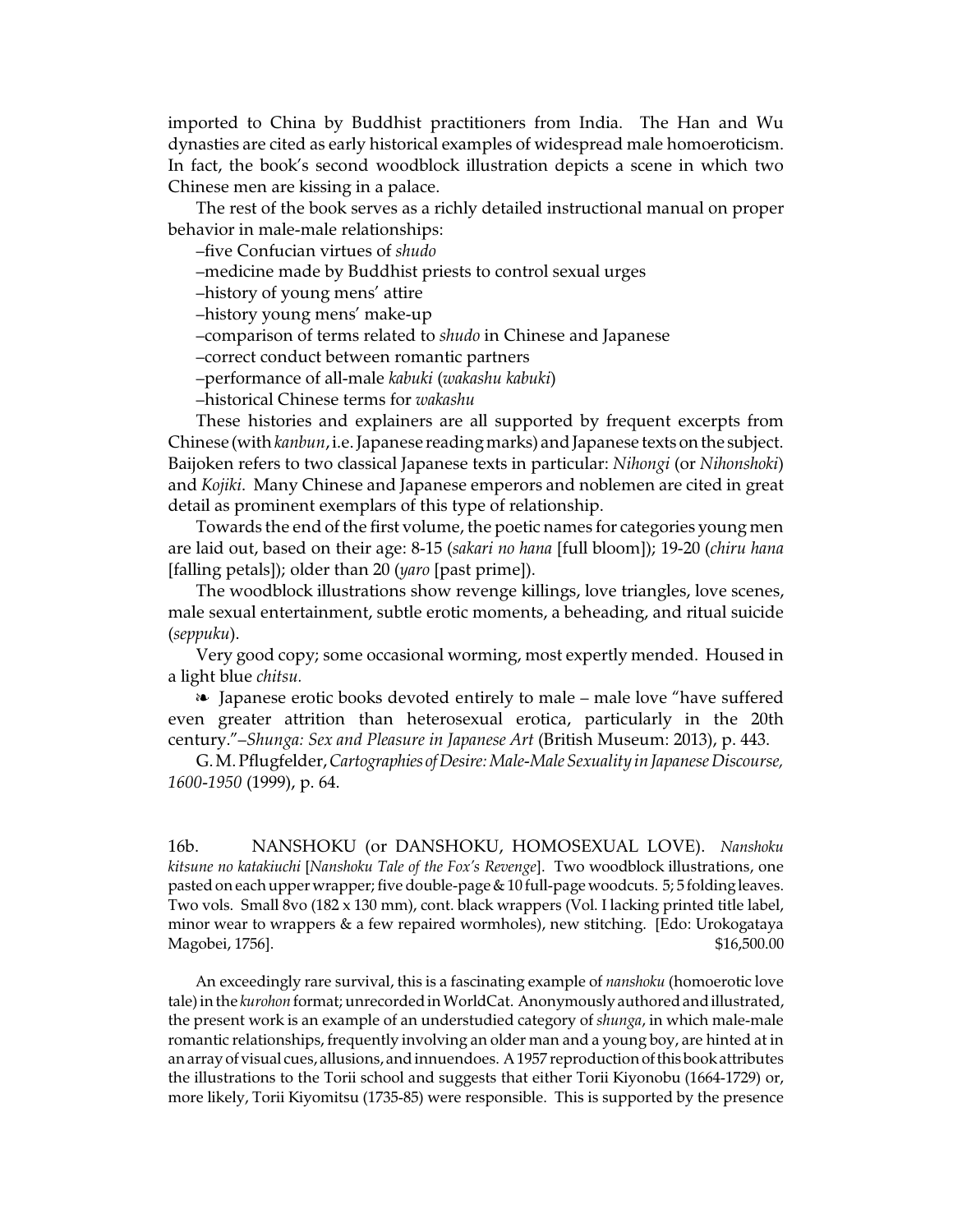in two instances (on the title label & head of the first page of Vol. I) of three triangles forming a pyramid within a circle that is the logo of the Edo publishing company Urokogataya Magobei, which collaborated with the Torii school on numerous *ukiyo-e* books and prints.

This book recounts a classic tale of revenge between two older samurai and an attractive youth named Takeshi. It opens with the gaze of three armed men fixed on the androgynous Takeshi. The closest older man Kaoru is bluntly propositioning the young samurai and tugging at his sleeve. On the following double-page image, Kaoru tracks down the young samurai's male lover, Shio. The next illustration shows Kaoru plunging a spear into Shio's side, presumably killing him. Despite his death, however, Shio seems to be reincarnated in the form of a fox (*kitsune*) that appears throughout the rest of the narrative. The final image of the first volume shows a second older man, Taira, who becomes Takeshi's accomplice; together they go on to plot revenge against Kaoru.

The woodblock illustration adhered to the second volume upper wrapper depicts Takeshi, the young samurai, fending off the older Kaoru with a long spear. Taira, disguised as a fortune-teller, sets up Kaoru's downfall in the first full-page illustration. As they put their plan in place, Taira and Takeshi grow closer. The penultimate double-page image shows the two men trailing Kaoru, who is disguised as a Buddhist monk. In the next and final doublepage rendering, Takeshi and Taira simultaneously thrust their spears into Kaoru, with the reincarnated Shio as a fox in the background holding a torch in his mouth.

Very good copy, anda compellingexampleof early *kusazoshi*(woodblock-printed popular literature) with controversial subject-matter. Red ink seals on the inside of the upper wrappers indicate that this book belonged to Yoshikazu Hayashi (1922-99), the *ukiyo-e* scholar, collector, and a pioneering authority on *shunga.* Small tears in the middle of the second and fourth leaves in Vol. II. Housed in a modern dark blue *chitsu.*

**EX** Japanese erotic books devoted entirely to male – male love "have suffered even greater attrition than heterosexual erotica, particularly in the 20th century."–T. Clark, *Shunga: Sex and Pleasure in Japanese Art* (British Museum: 2013), p. 443.

#### *A Beautifully Illustrated Natural History Book*

17. OHARA, Todo. *Todo ihitsu* [*Todo's Posthumous Works*]. 37 fine woodcuts (some are single-page, others double-page, & one is a text illus.), of which most are black & white, but 11 are printed in complex color & eight are delicately highlighted with gray tints. 33; 33; 32; 34; 35; 35 folding leaves. Six vols. 8vo, orig. decorated wrappers (wrappers slightly soiled), orig. block-printed title labels on upper covers, new stitching. Wakayama [& for Vols. IV-VI: Wakayama, Kyoto, Edo, & Osaka]: Ohiya Ihei et al., [Vols. I-III], Prefaces dated 1833 & 1850. \$12,500.00

First edition, and a complete set in six volumes, of this beautifully illustrated natural history work; the first three volumes were published by the famous bookselling and publishing firm of Obiya Ihei, in Wakayama, a town on the coast some 35 miles to the south-west of Osaka.

"*Todo ihitsu,* a three-volume posthumous collection of the works of Ohara Todo (d. 1825), [was] edited by his grandson [Rankyo Ohara]. Ohara was an herbalist and botanist whose family had been in service to the *daimyo* of Wakayama for generations and who was appointed head of the herbarium founded by the tenth *daimyo*, Tokugawa Harutomi. *Todo ihitsu* was published in 1833 by a consortium of Wakayama publishers, Obiya, Kasedaya, and Sakamotoya Kiichiro. A second set of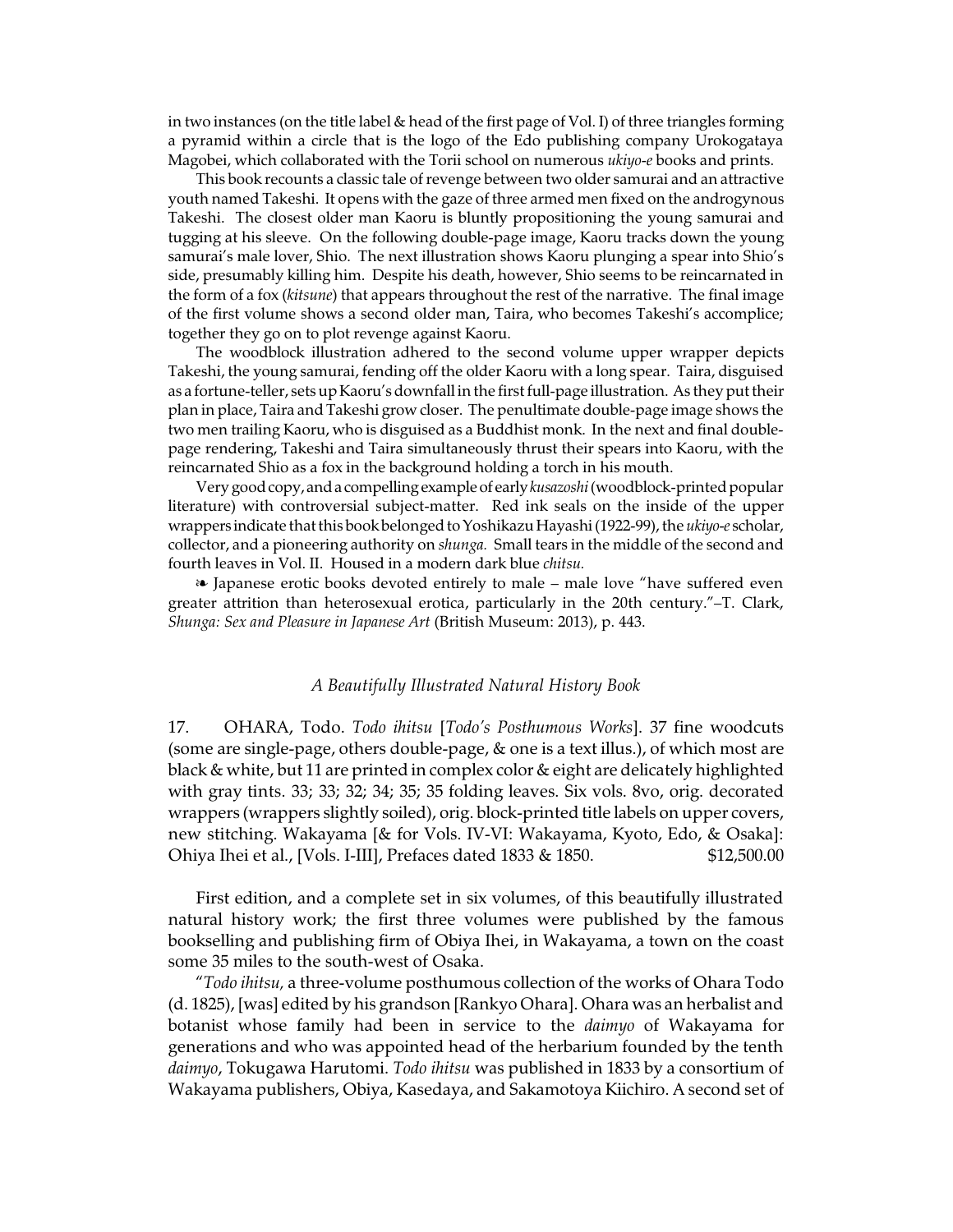three volumes was published in 1850 by the Sakamotoya brothers and a collection of publishers from the three capitals, and a further eight sets were planned [but not published], according to the colophon of the second set."–P.F. Kornicki, "Obiya Ihei, a Japanese Provincial Publisher" in *The British Library Journal*, Vol. 11, No. 2 (Autumn 1985), p. 140.

Todo Ohara (1746-1825), who studied under Ono Ranzan, had been interested in plants from childhood. With Ranzan, he explored the Nikko and Kumano mountains, collecting specimens. In spite of his considerable knowledge, he never published any of his writings and it remained for his grandson Rankyo Ohara (1797-1849), to do so. Rankyo, at the end of Vols. III and VI, has added his own additional natural history observations.

This is a most handsome publication, designed to recreate the layout and general appearance of Todo's original notebooks. The black & white woodcut illustrations are finely executed, and many of them are beautifully accentuated with another printing of gray tint.A number of the woodcuts in the final three volumes are colorprinted, some with metallic highlights and subtle embossing. A number feature *bokashi* (the delicate gradation or shading of the density of one color) and overprinting using multiple pigments. Four bear the printed seal of Keirin Kamata (1808-64), a café owner in Wakayama who learned painting from Keibun Matsumura. Another has the seal of Osatsune Horibata (1801-80), a member of the Kano school of painting and court painter for the Kii fiefdom (today's Wakayama).

The illustrations include abalone, a silkworm, other insects, citrus fruit, a sea snail, birds, a mouse, crabs, seaweed, fish, a monkey, wild orchids, turtles, shells, a leopard, an owl, seals on snow-covered rocks, many kinds of plants, etc.

Fine set.

18. PAK, Mun-hoe & others. [From upper wrapper]: *Kogum popch'op* [*Old & Current Calligraphic Copy Book*]; title on pillars: *Popch'op*. 82 folding leaves. Small folio  $(334 \times 220 \text{ mm.})$ , orig. wrappers (rubbed & a little soiled), later stitching. [Korea: 1859]. \$5000.00

A rare calligraphic copybook, using rubbings of inscriptions carved in stone. The rubbings are from various pieces of famous calligraphy, including those of Injo (1595-1649, r. 1623-49), king of Choson. Various styles of calligraphy are demonstrated.

One leaf each is bound-in at the front and back of the book. These leaves contain printed Buddhist texts and appear to be printer's waste, used to protect the main body of the book.

Fine copy, preserved in a *chitsu*. See WorldCat accession numbers 40485550 and 703734781. With thanks to Prof. Marten Soderblom Saarela of the Institute of Modern History, Academia Sinica, Taiwan, who pointed us in the right directions.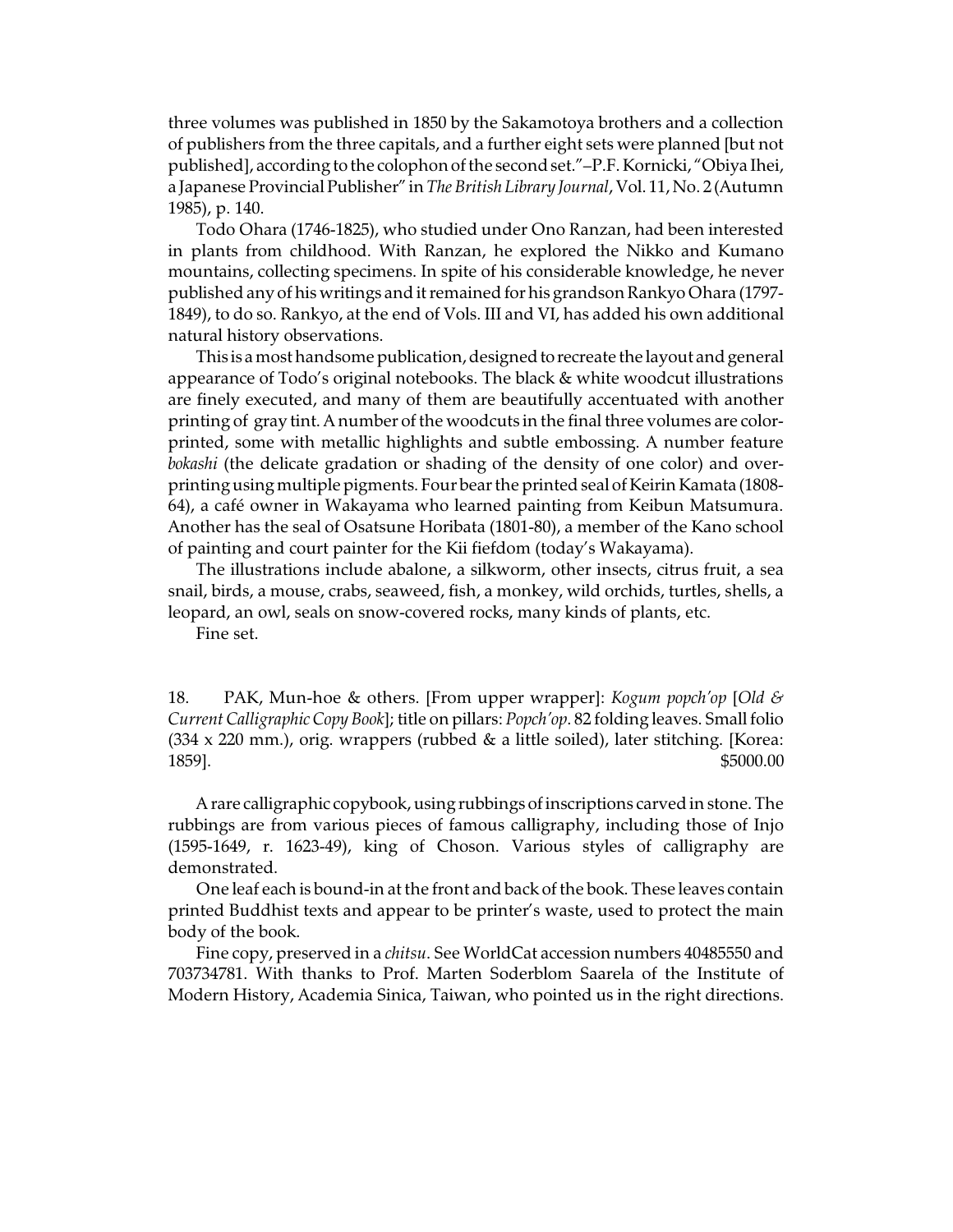19. PERRY'S VISIT TO THE BONIN ISLANDS. Manuscript on paper, handwritten title on upper wrapper: "Ajin chojutsu / mujinto kiji" ["Written by an American / Observations from a Mission to an Uninhabited Island"]. Hand-drawn double-page map of the Bonin Islands. 61 folding leaves. Large 8vo (268 x 200 mm.), orig. wrappers, stitched, spine backed at an early date with matching paper. [Japan: ca. 1860].  $$6500.00$ 

An intriguing manuscript containing early Japanese translations of American reports drafted during Perry's mission to the Bonin Islands (Ogasawara-shima) in June 1853, one month before he sailed into Edo Bay for the first time. It is a fascinating record of America's colonial and commercial ambitions in the mid-19th century and Japan's response. The volume's upper wrapper bears the official seal (*onikki kata*) belonging to the Keeper of the Diary, the functionary responsible for recording important events on behalf of the *bakufu.*

We are uncertain how the Japanese obtained these secret American documents and when this manuscript was compiled. Perhaps it was composed after Japan's 1860 Embassy to the United States, when representatives were sent to Washington to negotiate a treaty between the two nations. Upon the return of Japan's diplomatic mission, the chief negotiator, Yoshitake Kimura, assigned a linguist,Kudo Iwaji, the task of translating the documents and books they had brought back. He also translated Perry's *Narrative of the Expedition of an American Squadron to the China Seas and Japan* (1856); it remained in manuscript until 1912. Iwaji is mentioned twice herein as the compiler of our manuscript volume.

Before Perry's fateful incursion to Edo Bay in July, he explored the Bonin Islands as a potential coal depot and resupply station for future travel and commerce between the United States and Asia. This manuscript is based on accounts of this expedition written by Anton L.C. Portman (Perry's Dutch translator) and the American translator Samuel W. Williams (1812-84), an expert in Chinese and Japanese, who are referred to several times in the text. Our high-level Japanesegovernment-produced report is divided into two sections, based on these firsthand reports by Williams and Portman.

At the beginning of the volume is a two-page manuscript map of the archipelago's two main islands (Chichi-jima and Haha-jima). The text offers a lengthy history of the islands and the various attempts by Britain and Russia to claim it. It is also filled with very detailed notes on the climate, ecology, natural resources, etc. Portman's portion has rather scholarly observations on some botanical specimens that were collected.

All of this information on the archipelago would have been extremely useful to the Japanese when they made an official claim to it in 1862. Control of the islands was ceded to the United States after World War II and in 1968 returned to Japan.

In excellent condition. Preserved in a *chitsu.*

**EXECTER Booth Wiley, Yankees in the Land of the Gods: Commodore Perry and the** *Opening of Japan* (1990), pp. 204-14.

The National Archives of Japan spring 2004 digital exhibition "Gekido Bakumatsu – Kaikoku no shogeki –" ["The end of the turbulent Edo period – Impact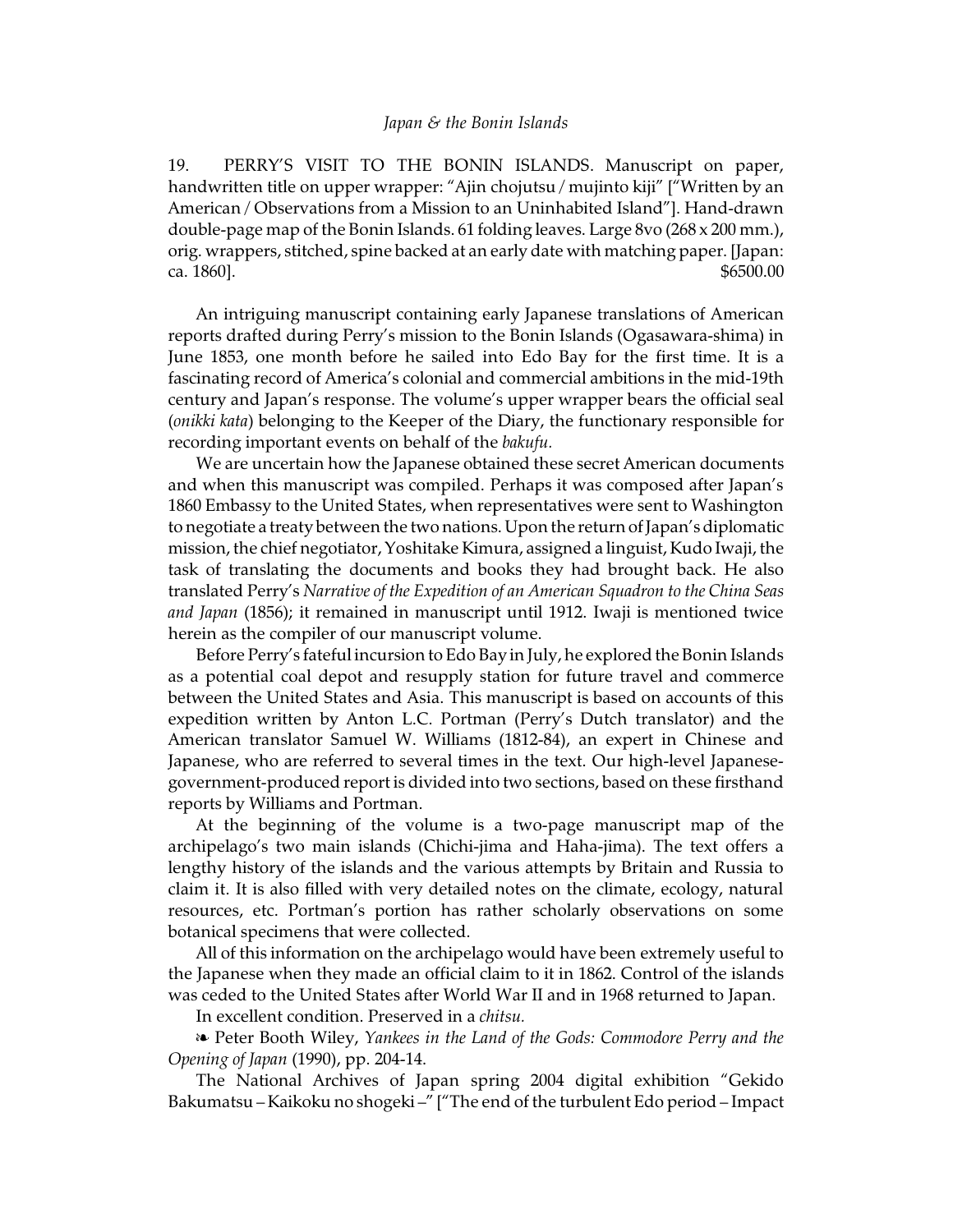of the Opening of the country"] (accessed 11 February 2022) was of great help as we wrote this description.

## *The Russians Fail Again*

20. REZANOV MISSION TO NAGASAKI, 1804-05. Illustrated manuscript on paper, entitled on label in manuscript on upper cover "Roshia hyoryuki" ["Castaways Brought Back by Russians, in Detail"]. Seven full-page brush paintings in black ink & color washes & one manuscript map of the world (laid-in). 47 folding leaves. 8vo (269 x 191 mm.), orig. blue wrappers, new stitching. [Japan]: on final leaf of text (in trans.): "Noted by Yoshinao Takagi on 18 June 1805." \$8500.00

Following the failure of the Laxmanexpedition of 1792 to open trade with Japan, the Russians tried again in the beginning of the 19th century. This time, the Imperial Russian government dispatched two Russian ships, with Krusenstern as captain, on a round-the-world expedition, in an experiment to supply their eastern Siberian and North American colonies more cheaply and reliably by sea. Emperor Alexander I also decided to include an embassy to Japan, led by Nikolai Petrovich Rezanov (1763-1807).

"The three main tasks of the expedition were to (1) negotiate trading rights with Japan on the basis of the Nagasaki permit [granted to Laxman in 1792], (2) survey and describe the Kurils, Sakhalin and the Amur on the way back to Russia, and (3) survey the whole eastern coast of Siberia. In addition, as with the Laxman embassy, in order to justify the mission in Japanese eyes on humanitarian grounds, four Japanese castaways were to be returned to their native country."–William McOmie, *The Opening of Japan 1853-1855* (Global Oriental: 2006), p. 14.

The Russian's Japan mission was a complete failure: Rezanov's proposals to open up trade were categorically rejected, Alexander I's presents were refused, and the Russians were confined to their ships or virtually imprisoned on shore for many months.

Our manuscript consists of a number of sections. The first describes the Russians' visit to Nagasaki from September 1804 to April 1805, using the permit granted to Laxman 12 years before.

The next section contains a translation of Rezanov's proposal for trade. At the end, we are given the names of the Japanese interpreters and translators. This is followed by a translation of the Russian emperor's letter to the emperor of Japan, and then a transcription of the permit given to Laxman to enter the port of Nagasaki.

Next, after a list of gifts (which were refused), we find letters of reply from Japanese envoys sent by the shogun to Nagasaki and notes by the city magistrate. The next section contains notes on the defense of Nagasaki by troops of various fiefdoms.

Following this are six full-page brush paintings in various colors, including gold, of the uniforms of Rezanov and other members of the embassy, with carefully written descriptions of all the elements of each uniform.

Then we have two detailed reports made by the Japanese after their interviews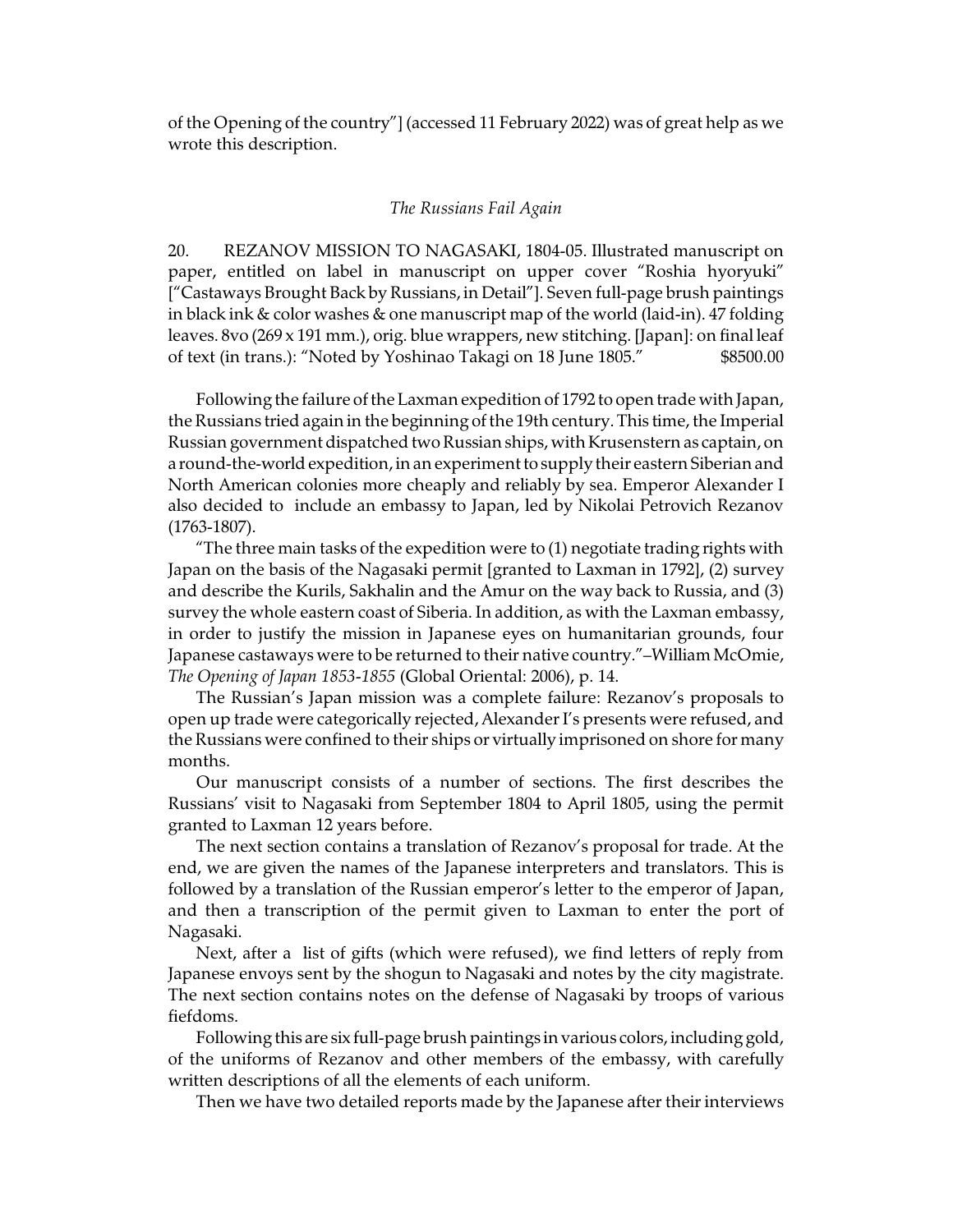with the castaways, with information on their care, travels, and experiences while away from Japan. We are given a list of the possessions brought back by the four castaways (compasses, illustrated materials, clothes and shoes, fur coats, accessories, and maps), and, at the end, the four castaways' names: Sahei, Tsudayu, Gihei, and Taju(ro).

A final sheet has been pasted-in with a color illustration reproducing a Japanese newssheet depicting the Russian ship entering Nagasaki, the Russian imperial crest, and details of the Russian arrival. A manuscript of a world map has been laid-in.

In fine condition, preserved in a *chitsu.*

## *Dangerous Words from Nariaki Tokugawa & Shoin Yoshida; Printed by Movable Type*

21. SHOKA SONJUKU MOVABLE TYPE BROADSIDE. Broadside on paper (228 x 334 mm.), mounted on a hanging scroll, printed with wooden movable type, entitled *Mito Nariaki kyo hekisho* [*Words for the Students by the Honorable Nariaki of Mito*]. Shoka Sonjuku Academy, Hagi, Yamaguchi Prefecture: Printed by (in trans.) "movable [type]," 1858. \$12,500.00

An extremely rare and unusual example of movable wooden type printing in Japan. Movable type books enjoyed a considerable popularity in Japan in the first four decades of the 17th century, but gradually this technology withered away in favor of xylography. The use of wooden movable type was revived again in the late 18th century for small private editions, oftentimes to print controversial texts and issued *sub rosa*. The texts of some of these works might have faced censorship if commercially published. These kinds of movable type printings from after 1653 are called *mokkatsujiban* (for a fascinating discussion, see Kornicki, *The Book in Japan*, pp. 159-63).

The present broadside is just such an example. It was printed at the famous Shoka Sonjuku ("village school under the pines"), in the castle town of Hagi in Yamaguchi Prefecture. This school produced, in a two-year period, some 70 future leaders who contributed to the Meiji Restoration and the development of modern Japan, including two prime ministers. Its dynamic principal and main teacher at that time was the magnetic Shoin Yoshida (1830-59), educator, scholar, and political activist. He had studied Western and Chinese military strategy and science and openly supported the emperor against the shogunate. In 1854, he and a friend, Jusuke Kaneko, tried to stow away on Commodore Perry's flagship, the *Powhatan,* anchored off Shimoda. Perry refused, and the two young men were imprisoned by the shogunal authorities. Kaneko soon died, but Yoshida was released in January 1856 and, while under house arrest, soon became principal of the Shoka Sonjuku, which was owned by his uncle. During his brief tenure there, Shoin attracted an extraordinary group of future leaders. Through lectures and his many writings (memorials, proposals, and letters to his students), he "deplored the superficiality of upper samurai life at a time of national danger, and proposed that the domain ignore rank, and even status, in its appointments. If the country was to be opened he wanted the bakufu to do it actively and purposefully, rather than, as it seemed, cravenly and hesitantly. Students should be sent abroad to each country; Japan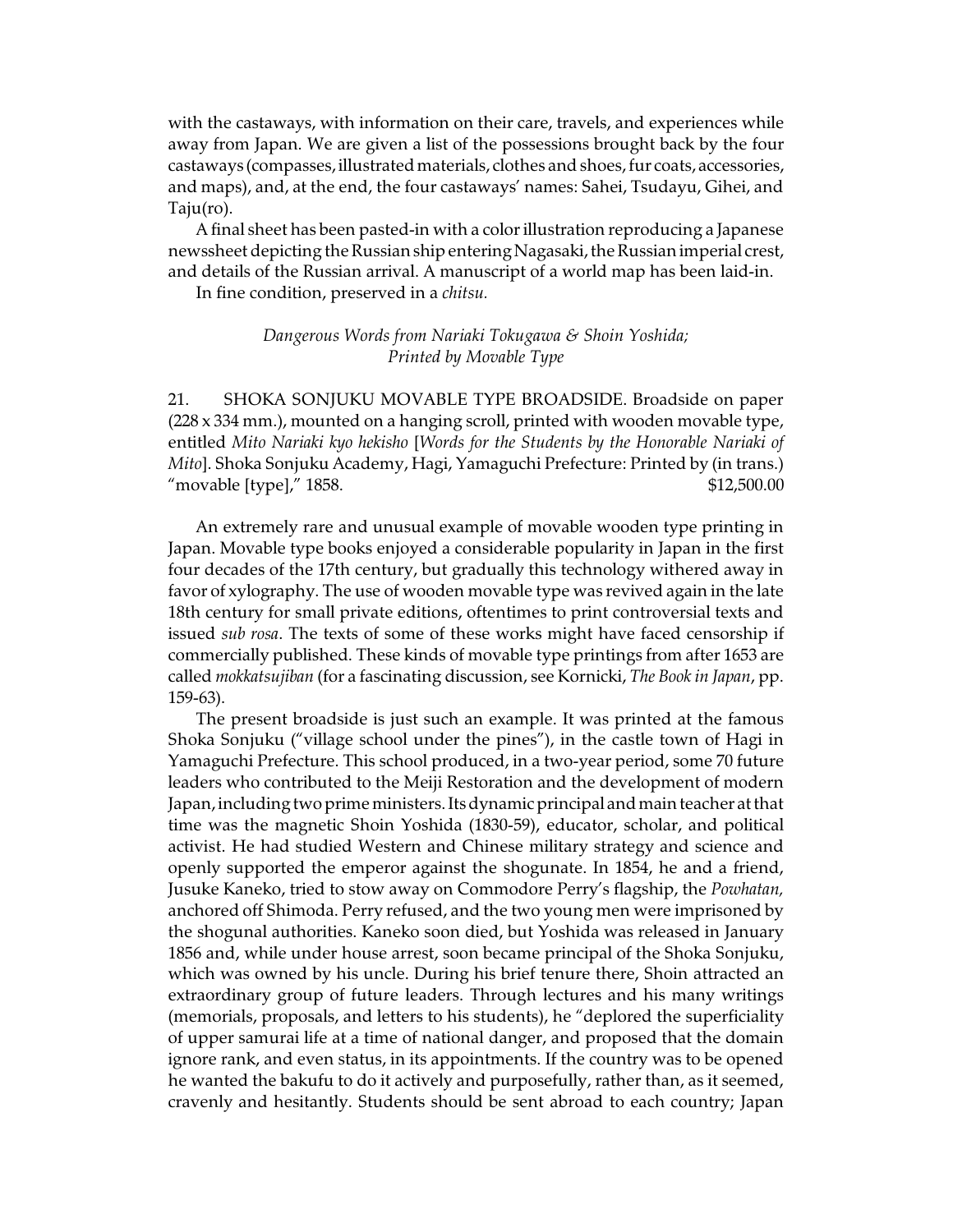should have a fleet, and trade, and become a presence on the world stage instead of remaining a victim."–Jansen, *The Making of Modern Japan,* p. 293. However, during the Ansei purge in 1859, Yoshida was arrested and beheaded. He is considered one of the intellectual fathers of modern Japan.

This broadside, printed by movable type at the school, contains two dangerous texts, both very much in the *Mitogaku* tradition, one of the driving forces behind the Meiji Restoration. On the right side, we find five instructions of moral guidance by Nariaki Tokugawa (1800-60), the one-time lord of Mito fiefdom, who supported loyalty to the emperor, war with foreigners, and devotion to the *sonno-joi* movement ("revere the emperor, expel the foreigners"). Nariaki had founded his own academy, the Kodokan, to foster practical Western learning in order to defend the nation. Shoin's earlier studies at Kodokan had reinforced his ideas of the future of Japan.

The five apothegms of Nariaki all concern the need to appreciate the military and its soldiers: one must be grateful to them and their sacrifices for the comforts civilians enjoy. The Japanese should thank the soldiers for food, clothes, homes, comfortable living conditions, and traditional social relations, all of which the members of the military had given up, in service to their country. These maxims are dated Spring 1854.

On the opposite side of the broadside, which is divided by a "pillar," are Shoin Yoshida's responses. In essence, he writes: "The incompetent government and their confusions must be ignored. Discipline yourself, behave ethically as an example to your family, and this behavior will spread to others. My students must learn from the words of Nariaki. Printed by movable [type]." At the start of Shoin's comments is printed the zodiac date of "Winter 1857," and at the close, the date "Good Day January 1858." At the end, "Shoka Sonjuku" is printed.

PROVENANCE: This broadside has several manuscript notes in one hand. The first states (in trans.): "Selected and written by Nijuikkai sensei [=Shoin Yoshida]." Around the borders of the broadside, the same annotator has written, again in translation: "Mito Nariaki's words in movable type. January 1858. Hagi. Shoka Sonjuku *ban* [edition]."

Accompanying this broadside is a sheet of notes by the next unnamed owner, who has written (in abbreviated & rough trans.): "Purchased from the family of Shoin's disciple Chuzaburo Terashima [he was one of the closest followers of Shoin and died in the Hamaguri Gate Rebellion of 1864]. In the article in the journal *Sonjuku sakumon ichido*, dated 12 April 1858, we learn that the Shoka Sonjuku Academy was equipped with a wooden movable type press that was primitive and imperfect but highly valued. This broadside is rare and probably the only surviving example. Let us consider its historical and technological importance."

We know that Shoin's responses printed here are included in his collected works, *Yoshida Shoin zenshu*, printed in Tokyo in 1934-36 in ten volumes.

Our scroll is preserved in a wooden box, which has the inscription on the lid of Mr. Mori, the chief bibliographer to the great Japanese bookseller Shigeo Sorimachi. Mori has written (in trans.): "Words for the Students by Nariaki Tokugawa. Hagi. Shoka Sonjuku. Katsujiban [movable type]."

In fine condition.

<sup>a</sup> Maida Stelmar Coaldrake, "Yoshida Shoin (1830-1859) and the Shoka Sonjuku" (online Ph.D. thesis, 1985).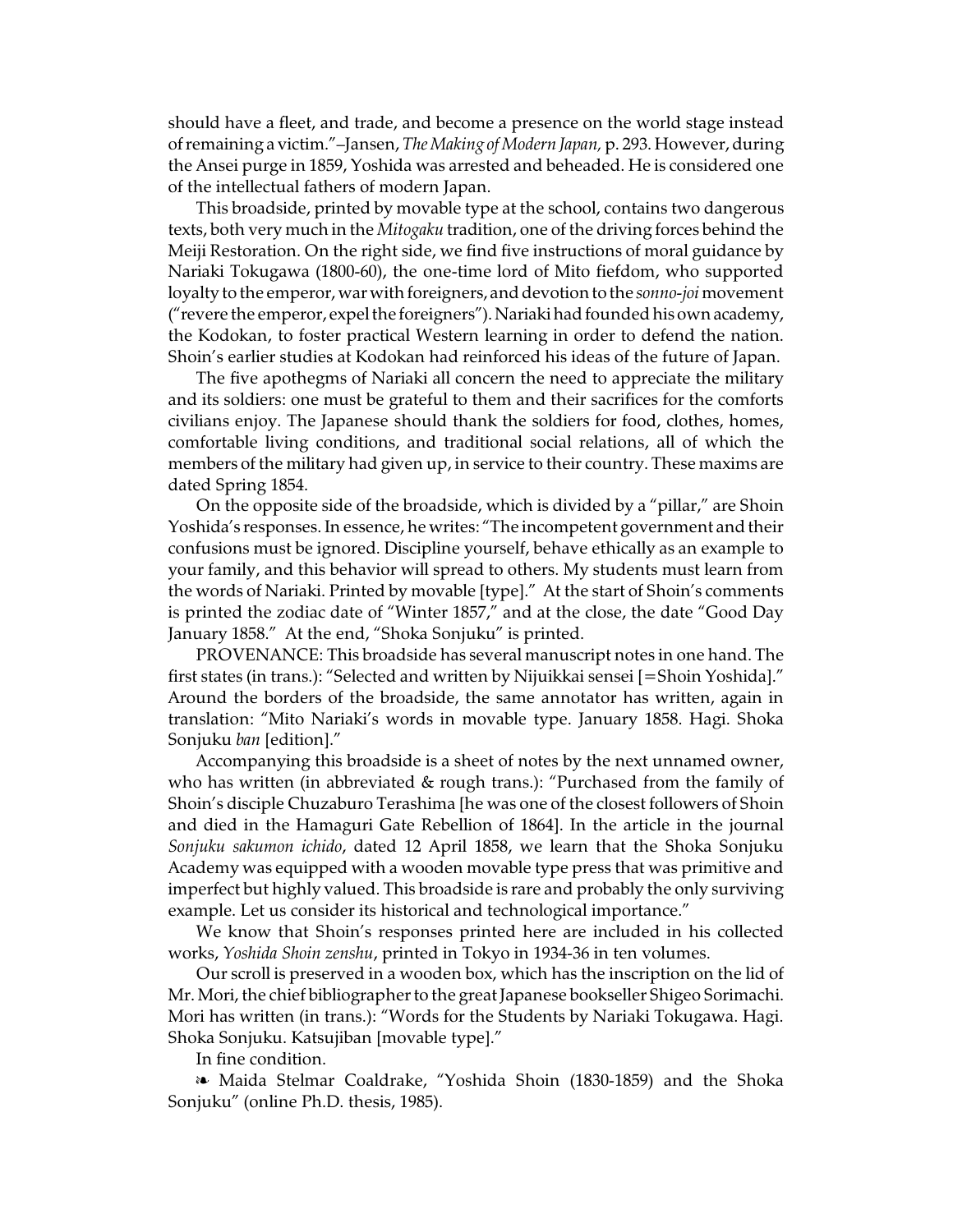22. SUTRA OF PERFECTION OF WISDOM: KAROKU-BAN SCROLL (KASUGA-BAN). Block-printed scroll of Vol. 423 of the *Sutra on the Great Perfection ofWisdom*or*Mahaprajnaparamitasutra,*text starting "Daihannya haramitta kyo…". 20- 24 columns per sheet, 17 characters per column (column height 203-04 mm.), printed on 19 joined sheets (263 mm. high, sheet lengths from 382 to 443 mm., total length 8170 mm.), attached at end to a wooden roller. [Nara: 1222-27]. \$15,000.00

A rare early printed sutra scroll, part of the Karoku-ban edition printed in 1222-27. It has been printed on high-quality thick paper (*gampi,* or mulberry fibers), and printed in bold, thick strokes, using black *sumi* ink, typical of Kamakura and Muromachi *kasuga-ban* printings (*kasuga-ban* is a general term for publications of the Nara monasteries).

The *Mahaprajnaparamitasutra* is a massive compilation of scriptural literature said to have been preached by the Buddha in four different places to 16 discrete assemblies. It includes seminal works such as the *Prajnaparamita in One Hundred Thousand Lines* and the *Diamond Sutra*. "This recension of the scripture is only extant in a Chinese translation made in six hundred rolls by Xuanzang and his translation team between the years 660 and 663. Xuanzang's recension is by far the largest of all the prajnaparamita scriptures in the Chinese Buddhist canon…The *Mahaprajnaparamitasutra* also often holds pride of place as the first sutra found in many traditional East AsianBuddhist scriptural canons."–Buswell&Lopez, eds.,*The Princeton Dictionary of Buddhism,* p. 505.

The translator of the *Perfection of Wisdom,* Xuanzang (596?-664), was a Chinese Buddhist pilgrim, monk, scholar, and patriarch of the Chinese Yogacara tradition. Along with Kumarajiva (344-413), Xuanzang was one of the two most influential and prolific translators of Indian Buddhist texts into Chinese. In 627, he embarked on an epic journey to India where he studied Sanskrit, and returned to China in 645 with over 600 hundred Sanskrit manuscripts in his luggage, along with images, relics, and other artifacts. Settling in the Tang capital of Chang'an, he established a translation bureau where he oversaw a team of monks who transcribed the texts. In the process, the monks clarified texts, made translations, polished the renderings, and certified both their meaning and syntax.

The Karoku-ban edition was published from Jouo 1 (1222) to Karoku 3 (1227). For a brief discussion of this edition, see Nobuko Inagi, "The Printing and Circulation of Buddhist Scriptures during the Kamakura Period: With Special Attention to the Kasuga Edition of the Sutra of Great Wisdom (Daihannyakyo)" in *Bulletin of the National Museum of Japanese History,* Vol. 72 (March 1997), pp. 34-35.

A very good copy, with some minor worming repaired, preserved in a box. This was sold by Colin Franklin to a private collector.

**EX.B. Gardner, "Centres of Printing in Medieval Japan: late Heian to early Edo** period" in *British Library Occasional Papers 11. Japanese Studies* (ed. by Yu-Ying Brown), London: 1990, p. 159–"The term *Kasuga-ban* became used more loosely, in a wider sense, to denote publications of the Nara monasteries in general, not only of the Kofukuji. The printing of *Kasuga-ban* in this broader sense flourished throughout the Kamakura period and up to the end of Muromachi (ca. 1570)." Mizuno, *Buddhist Sutras. Origin, Development, Transmission,* pp. 178-79.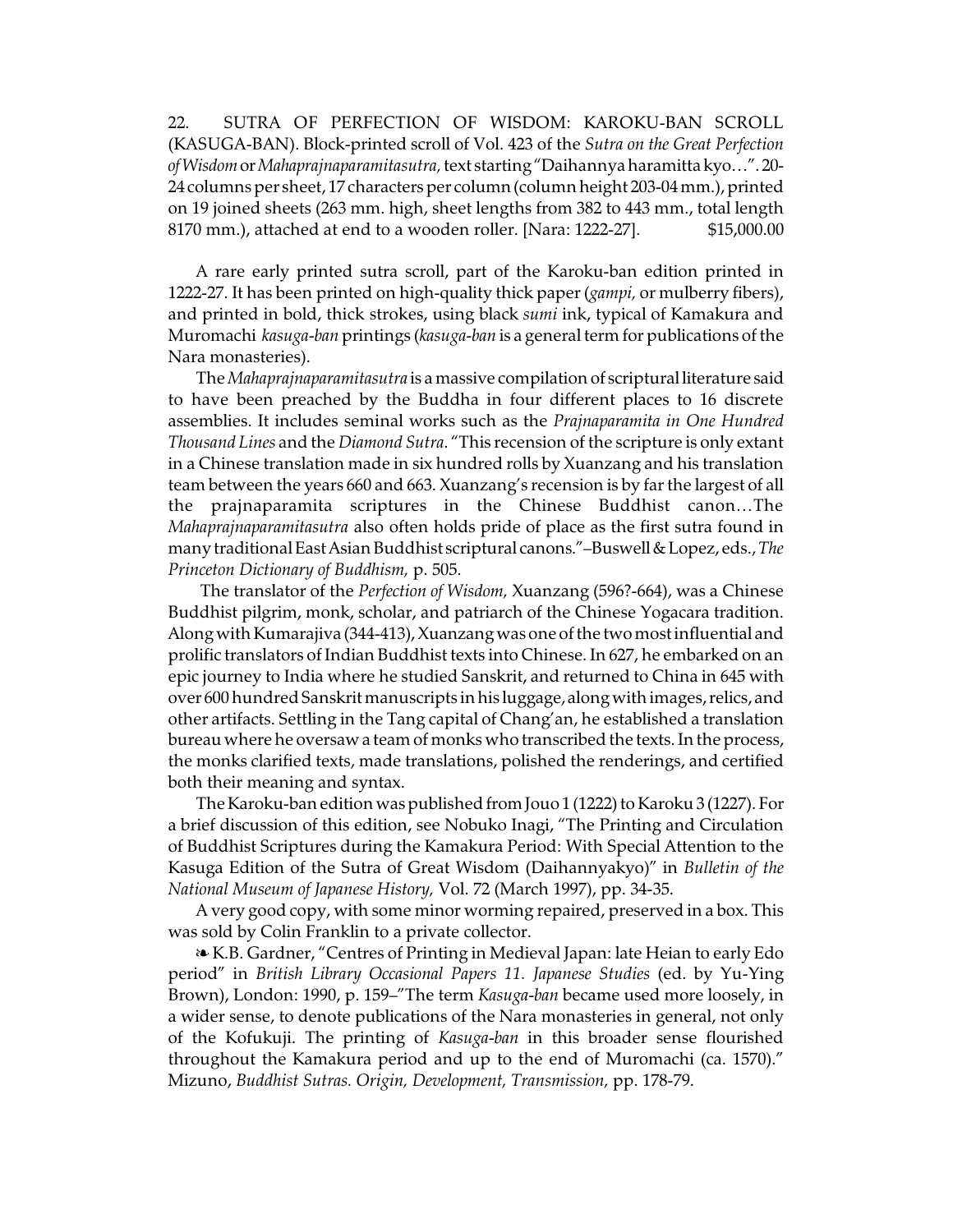23. SUTRA OF PERFECTION OF WISDOM: CHIKAN BAN (or KAN). *Orihon* (accordion) woodblock-printed book of Vol. 151 of the *Sutra of Perfection of Wisdom* or *Mahaprajnaparamitasutra,* Japanese title reading: "Daihannya haramitta kyo kan dai hyaku gojuichi." Six columns per page, 17 characters per column, text block height 205 mm. 15 joined sheets. 74 pages, one blank leaf at end. Tall narrow 8vo (275 x 115 mm.), orig. semi-stiff boards with flap. [Kanto region?]: at end "Chikan, August 1368." \$8500.00

An extremely rare dated sutra, printed by the monk Chikan in 1368, apparently in the Kanto region. It has been printed on fine thick paper (*gampi* or mulberry fibers), with bold, thick strokes, using black *sumi* ink.

According to the blog of a local printing historian in Yamanashi Prefecture, who is a member of the Hobundo Company (the author does not give his name), the Chikan edition of the *Sutra of Perfection of Wisdom* was carved in the Kanto region around Tokyo between 1356 and 1410. Chikan was a Buddhist priest with the rank of *Biku*. Chikan's most important sponsors were members of the ruling Ashikaga clan, including Takauji Ashikaga (1305-58), the first shogun of the Ashikaga shogunate, and his two sons. The author of the above-mentioned blog speculates that, as the Ashikagas resided in the Kanto region, the Chikan edition was printed nearby.

The *Mahaprajnaparamitasutra* is a massive compilationof scriptural literature said to have been preached by the Buddha in four different places to 16 discrete assemblies. It includes seminal works such as the *Prajnaparamita in One Hundred Thousand Lines* and the *Diamond Sutra*. "This recension of the scripture is only extant in a Chinese translation made in six hundred rolls by Xuanzang and his translation team between the years 660 and 663. Xuanzang's recension is by far the largest of all the *prajnaparamita* scriptures in the Chinese Buddhist canon…The *Mahaprajnaparamitasutra* also often holds pride of place as the first sutra found in many traditional East Asian Buddhist scriptural canons."-Buswell & Lopez, eds., The *Princeton Dictionary of Buddhism,* p. 505.

The translator of the *Perfection of Wisdom,* Xuanzang (596?-664), was a Chinese Buddhist pilgrim, monk, scholar, and patriarch of the Chinese Yogacara tradition. Along with Kumarajiva (344-413), Xuanzang was one of the two most influential and prolific translators of Indian Buddhist texts into Chinese. In 627, he embarked on an epic journey to India, where he studied Sanskrit, and returned to China in 645 with over 600 Sanskrit manuscripts in his luggage, along with images, relics, and other artifacts. Settling in the Tang capital of Chang'an, he established a translation bureau, where he oversaw a team of monks who transcribed the texts and, in the process, made translations, polished the renderings, clarified texts, and certified both their meaning and syntax.

A very good copy, preserved in a modern *chitsu*. There is some inoffensive worming, touching some characters.The author of the above-mentioned blog states that in the blank areas of each sutra, the names of the donors have been supplied in manuscript. In our copy, the names have been erased in the eight blank areas.

É Blog: https://gamp.ameblo.jp/hdayori/entry-12520441077.html. Mizuno,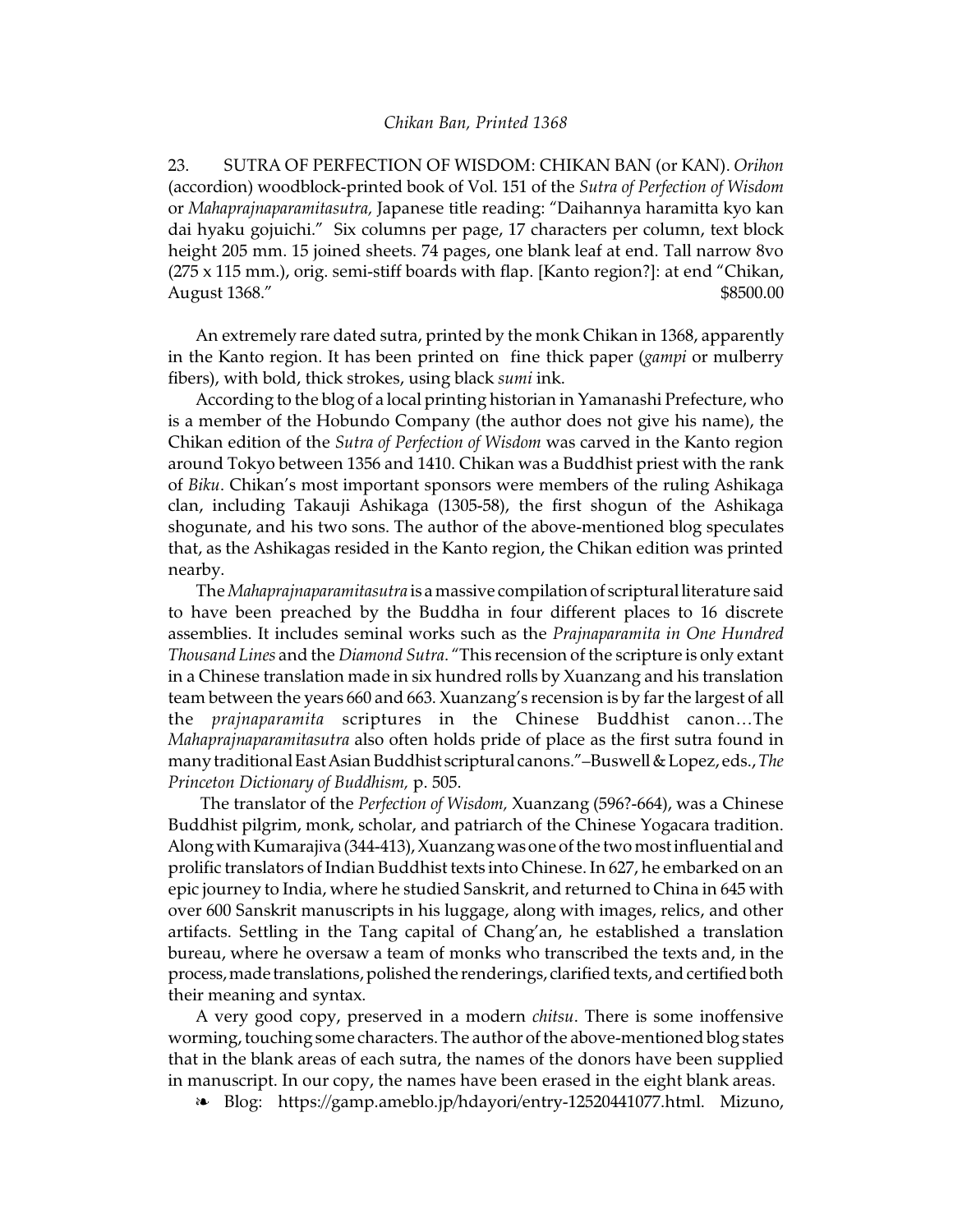*Buddhist Sutras. Origin, Development, Transmission,* pp. 178-79. With many thanks to Prof. Peter Kornicki of Cambridge University for pointing us in the right directions.

## *Of "Supreme Interest"*

24. TOKUGAWA, Ieyasu. Manuscript on paper, entitled on first leaf "Goyuijo [gohozoiri] hyakkajo ["The One Hundred Articles of Testimony"]. 17 folding leaves. 8vo (265 x 191 mm), orig. patterned wrappers with paintings on each cover, old stitching. On the antepenultimate page, in a later hand using red ink in trans.: "Yakushiji Temple Horinin…copied August 1795." \$2500.00

An important text, which has been shrouded in secrecy for several centuries. Manuscript copies, such as the present example, were quietly made, but the *Legacy of Ieyasu* was not published until the early 19th century.

Ieyasu Tokugawa (1543-1616) "left behind him a document, called the *Legacy of Ieyasu*, which to those desirous of studying the character and motives of the founder of the Tokugawa dynasty possesses a supreme interest. Some doubt has been thrown by Japanese critics on the authenticity of this composition. It has been asserted that it was not the work of Ieyasu and therefore not worthy of the reverence in which it has been held. But whether the *Legacy* was originally composed by him or approved and sanctioned by him, matters little for our purpose. It dates from the time of the founding of the Tokugawa shogunate, and has been an unimpeachable authority during all its history. One of the singular features in the disposition of the *Legacy*, to which Professor Grigsby directs attention, was the secrecy in which it was kept. The original was preserved in Kyoto and was never seen, while an authenticated copy was kept at the shogun's court in Yedo, and once a year was open to the inspection of all above a certain rank…

"The *Legacy of Ieyasu* consists of one hundred chapters, arranged without any attempt at logical order. Each chapter treats of a single, separate subject, and is usually of a very moderated length. As Professor Grigsby has pointed out: 'Sixteen chapters consist of moral maxims and reflections; fifty-five are connected with politics and administrations; twenty-two refer to legal matters, and in seven Ieyasu relates episodes of his own personal history.' The moral maxims are quoted chiefly from the works of the Chinese sages, Confucius and Mencius. While the collection on the whole has a military aspect, and plainly encourages and promotes the wellbeing of a military class, yet we see in it the mild and peaceful nature of Ieyasu."–David Christie Murray, *Japan,* p. 151.

Our manuscript, written in *sumi* (black) ink, contains a number of notes and additional commentary in red ink, with a few further modern annotations in blue ink. The manuscript label on the upper cover states "Momijiyama gohozoiri hyakkajo hisho" ["The One Hundred Articles of Testimony kept in the collections of the Shogun in Edo, a Secret Text"]. Throughout the manuscript, an annotator, writing in red ink, has made a number of corrections and additions to the text. An inscription in blue ink on the first leaf states that the red ink annotations derive from a comparison with the manuscript at the Yakushiji Temple in Nara.

The upper wrapper has a lovely painting of Momijiyama and the surrounding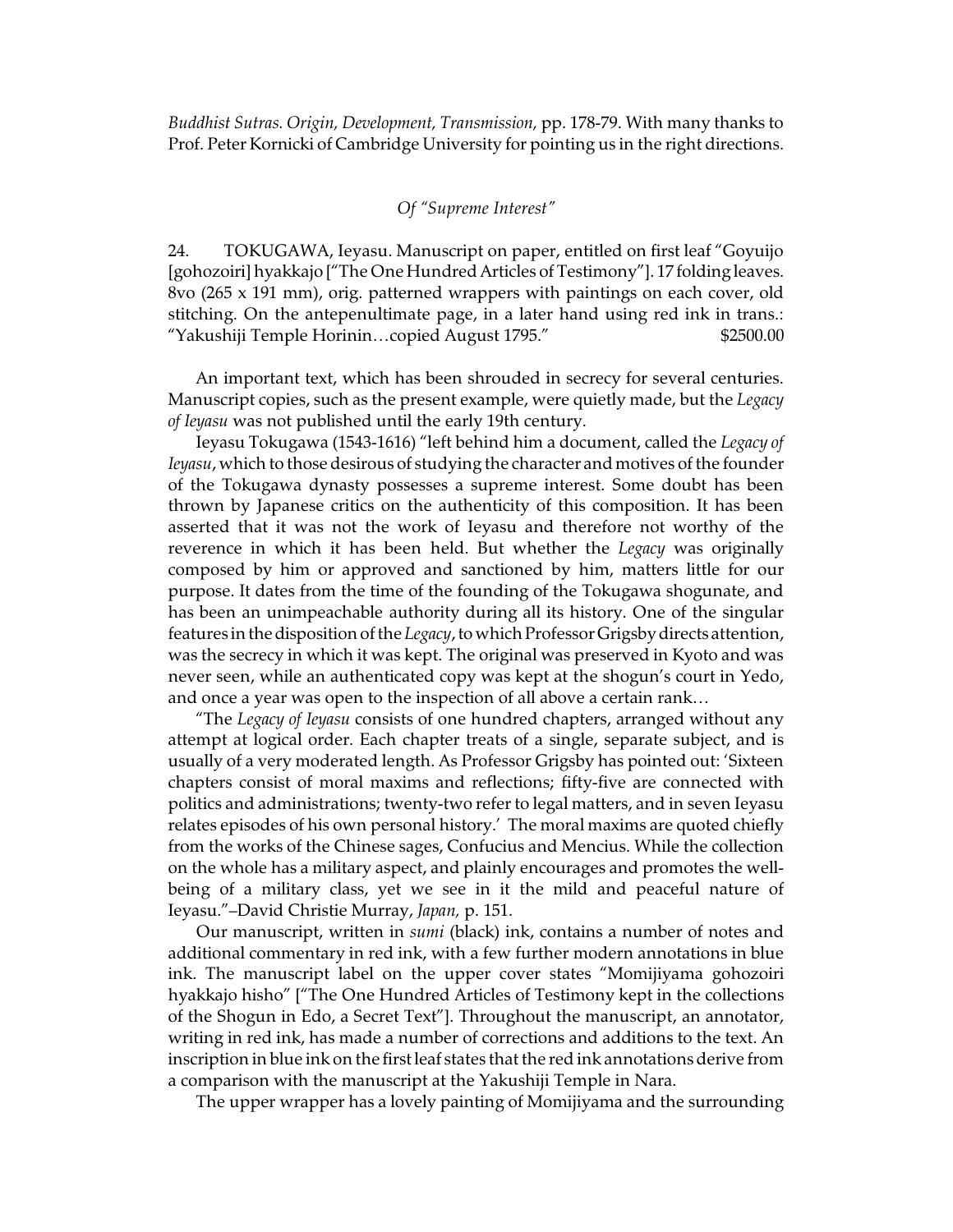landscape. The lower wrapper depicts another landscape of the area.

In very good condition. The wrappers and text have some worming, touching characters, but the text is legible.

25. VIEWS OF THE TEA CEREMONY GROUNDS & STRUCTURES. Scroll on paper, with six scenes, in brush & color washes, of the tea ceremony building  $\&$ related areas. Scroll (260 x 2160 mm.), with six fine illustrations pasted on, decorative endpaper at beginning. [Japan: late Edo].  $$6500.00$ 

A very attractive scroll on the tea ceremony building and its surroundings, illustrated with six fine scenes in brush and colors from different directions and perspectives. We have not encountered anything like this before. Our scroll offers six perspectives of the tea ceremony building, its surrounding highly designed gardens, and other features.

The six scenes are as follows:

1. The first scene, looking to the east from the tea ceremony room, shows the *koshikake machiai* (waiting room with a bench for seating) in the distance, with a traditional fence extending to the left. We see the *roji* (the garden path leading to the tea hut) and *fumi-ishi* (stepping stones), adjacent trees, and mossy grounds. As we near the tea hut, there is a *tsukubai* (the low wash basin where the guests must wash their hands and rinse their mouths). Above the *tsukubai* is a stone *toro* (lantern). All the trees, including pines, have been selected and planted with meaning.

2. Our next scene looks west from the waiting room towards the tea hut with its *nijiriguchi* (the small entrance). We see a lovely depiction of the grounds and the tea ceremony building, which is shown with considerable architectural detail.

3. The third view is from the east and is slightly elevated. We are outside of the property, looking over the wall, with its gates, onto the entire grounds, including the *machiai* and the tea ceremony building. This elevated views offers an excellent sense of perspective of the tea ceremony property's layout.

4. The fourth scene, from the west, offers a very different view, showing the back of the tea ceremony building and looking towards the *machiai* with its bench.

5. This prospect is towards the north and is slightly elevated. It offers a very revealing view of the structure of the *machiai*, its bench, and simple roof. This image offers a much closer and detailed look at the stone pathway, the lantern, the washing basin, and the carefully considered landscape architecture.

6. Now we are looking south, with another important view of the tea ceremony building, showing other features including the back entrance and the exterior of the *machiai* with another seating area.

Fine condition.

## *The Natural History of Wakayama*

26. WAKAYAMA, Natural History of. Illustrated manuscript on paper, entitled on manuscript labels on all upper covers "Nangoku kidan" ["Southern Province of Kii Province"]. One three-pagemanuscript map&about 30 natural history paintings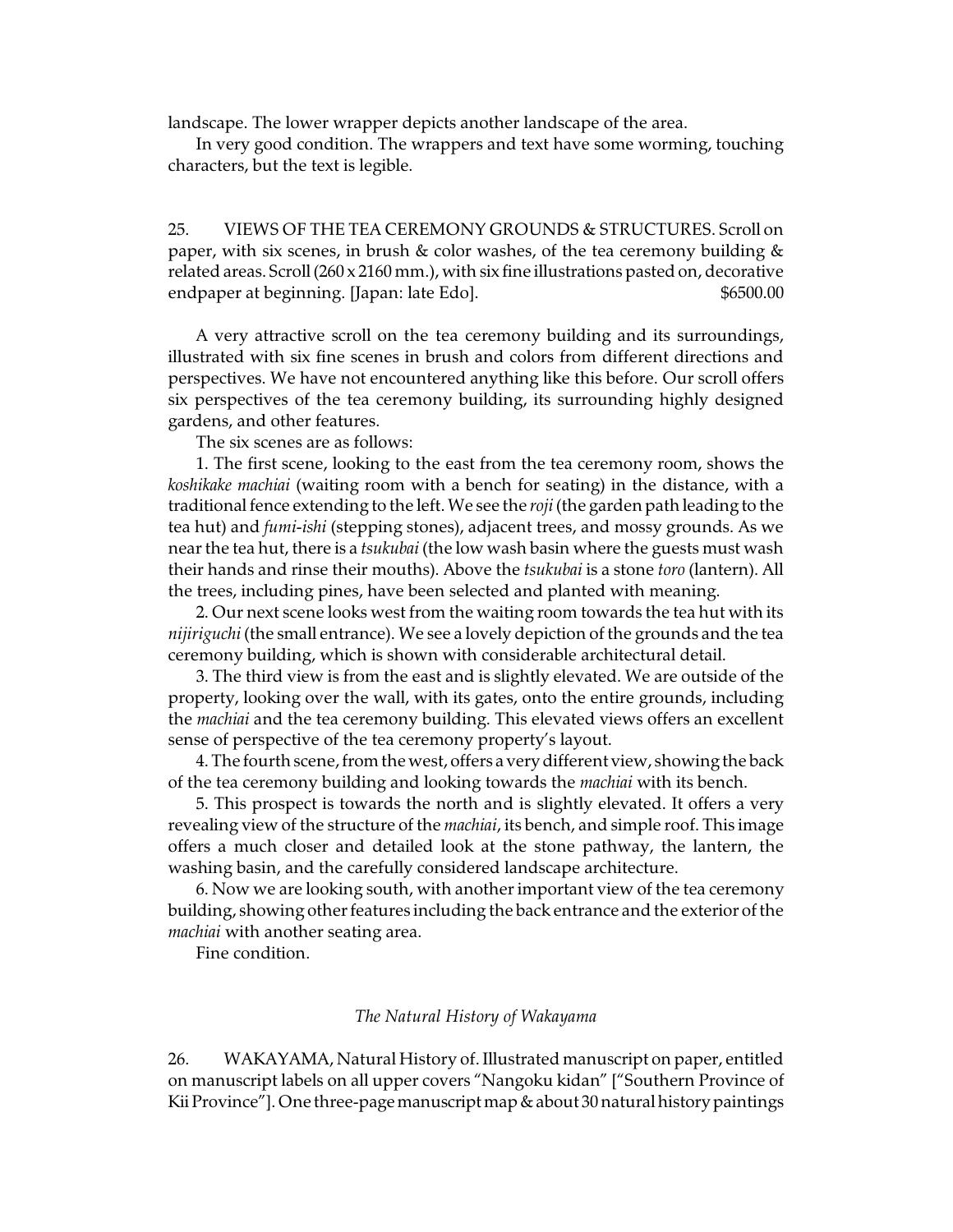in the text (some full-page or double-page). 26; 24; 28; 30; 29 folding leaves. Five vols. 8vo (247 x 168 mm.), orig. pale blue patterned wrappers, manuscript labels on upper covers, new stitching. [Osaka]: at end of Preface in Vol. I (in trans.): "Tsuneo recorded in 1855."  $$9500.00$ 

Kii Province (today's Wakayama Prefecture but in ancient times known as Nangoku, as given in *Nihon shoki*) is just southwest of Osaka. It has always been a prosperous region with a varied landscape, rich in fishing and agriculture, and with excellent communications by river and inland sea. The province was closely allied with many branches of the ruling Tokugawa family.

This is a record of the natural history of the region in 1855, just at the time of the opening of Japan. There are a number of references in the text to sightings of "foreign ships" (American, Dutch, and Chinese) in the waters off Wakayama.

The first volume begins with a description and a three-page map of the coastline and notable geographical features of the region. The author then turns his attention to the native plants and crops of the region (especially citrus, for which Wakayama is famous). This is followed by descriptions of the local costumes and garb of the male and female inhabitants, of all ranks. The author proposes his theory of the origin of earthquakes. The cuisine of the region is described, with accounts of the different kinds of soy sauce made. Techniques of preserving fresh fish are given. Remarkably, the author describes a dish of steamed meat and wheat flour, described as the latest recipe to come from the United States! There are also extensive comments on the indigenous people, folktales, etc. The most famous temples of the area are described. The minerals of Wakayama are discussed.

Vol. II contains many descriptions of the botany and ornithology of the region, the fishing and hunting possibilities, and the natural history in general.

Vols. III and IV are concerned with the many varieties of sea creatures found off the coasts of Wakayama Prefecture. The author gives a history of whaling in the region.

The fifth volume begins with the market price of fish when traded. The author describes the fishing techniques (with excellent illustrations of fishhooks of many styles, nets, etc.), following this with descriptions of the many shellfish and seaweeds. He then shifts to describing the fossilized rocks of Wakayama and, next, the mushrooms of the area. Finally, the author lists the local festivities, with comments on the seasonal cuisines, entertainments (dancing, singing, musical instruments), alcoholic beverages, etc.

The attractive paintings, well-colored, depict plants, fish, wild animals, and fossilized rocks of Wakayama Prefecture.

Fine set. Some marginal worming in the final two volumes.We find other copies of this manuscript in the libraries of Kyoto and Tokyo universities and Tokyo National Museum.

## *The Earliest Calligraphy Collection of China*

27. WANG, Zhu, editor. *Song ta chun hua ge tie you xiang ben* [*Model Books of Calligraphy from the Imperial Archives of the Chunhua Reign Period*]. More than 400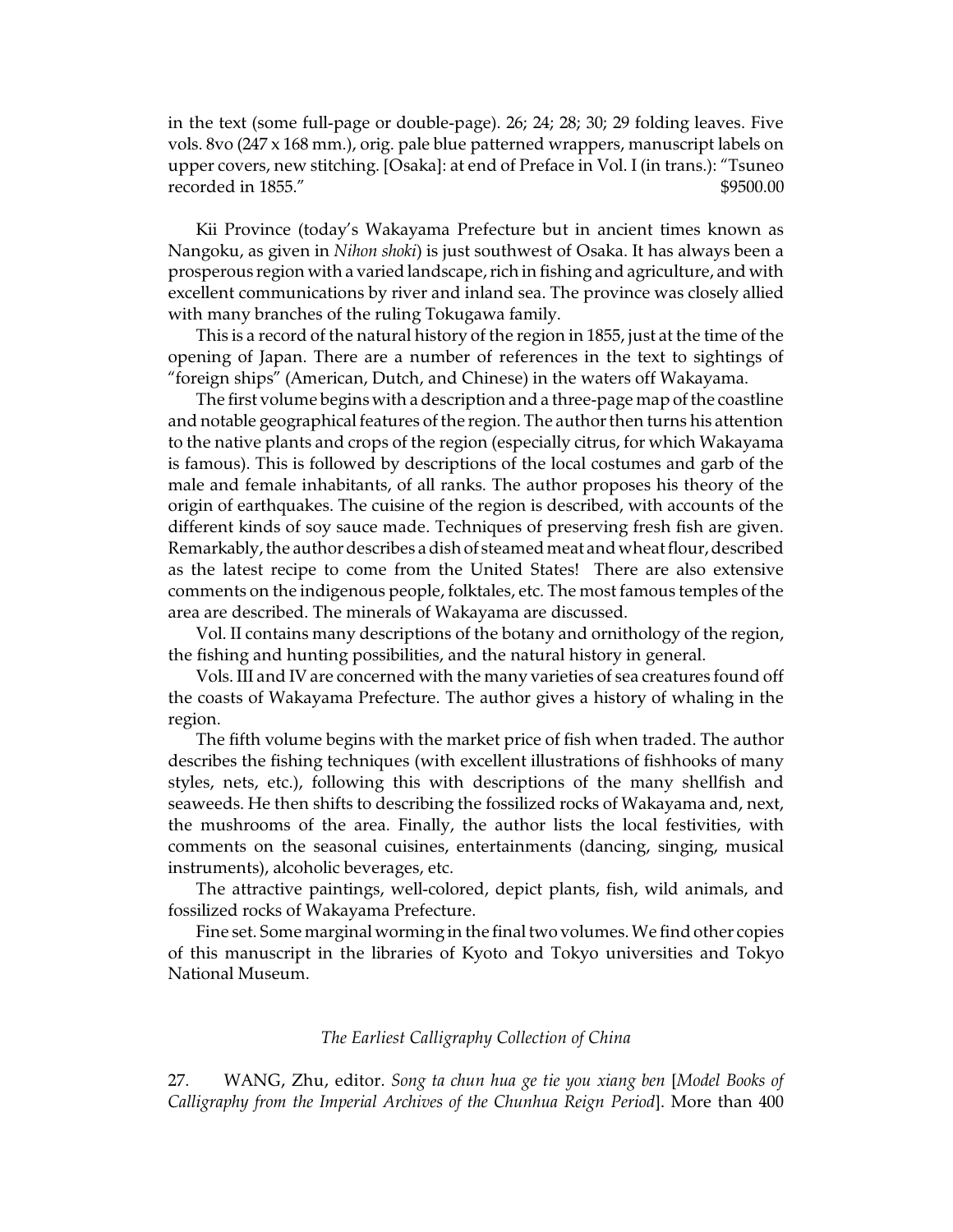collotypes. Ten vols. Small folio, orig. blue wrappers, orig. block-printed title labels on upper covers, orig. stitching. From the colophon (in trans.): Shanghai: Shang wu yin shu guan, 1924. \$4000.00

A fine and very rare edition of the earliest calligraphy collection of China. "In 992, the third year of the Chunhua reign (990-995), by command of the Song dynasty Emperor Zhao Jiong (reigned 976-998), the Court Calligrapher Wang Zhu selected masterpieces of calligraphy in the imperial collection. He had them carved in stone, and then had rubbings made which were mounted into an album. As a collective album of calligraphic copies, it consists of ten volumes featuring calligraphic copies by former emperors, eminent officials, and calligraphy masters…

"Creating rubbings of calligraphic masterpieces is one ancient printing technique. First, workers traced a piece of writing on to a horizontal stone or woodblock: after writing the characters on a piece of paper, they used vermillion ink to outline them on the back. With a few more pieces of paper on top, they pressed the back of the paper against a stone or a woodblock to transfer the red impression from which they did the engraving. Finally, they used durable paper to make ink rubbings from the stone or wood engravings…

"The first volume includes works by the deceased emperors and kings of past dynasties. Volume two to four gathers calligraphy by eminent officials. The fifth volume contains masterpieces of different calligraphers while volume six, seven, and eight feature Wang Xizhi (ca. 303-361), and nine to ten features Wang Xianzhi (344-386, Wang Xizhi's seventh son)…

"According to the Yuan painter and calligrapher Zhao Mengfu (1254-1322), the album was comprised of calligraphic masterpieces dating from Xia, Shang, Zhou to the Tang dynasty (618-907)...Because the number was limited, the album was highly prized by later generations…

"*Model Books of Calligraphy from the Imperial Archives of the Chunhua Reign* is the earliest calligraphy collection of China. Despite the inclusion of counterfeit works due to the incompetence of the compiler, the album is still precious enough for its success in maintaining the copies of predecessors calligraphic works. Therefore, it is honored as 'ancestor of exemplary ink rubbings' (*fatie zhizu*)."–from the Beijing Palace Museum webpage (accessed 24 Jan. 2022).

Very fine and fresh set, preserved in a *hantao.*

a Amy McNair, "The Engraved Model-Letters Compendia of the Song Dynasty" in *Journal of the American Oriental Society*, Vol. 114, No. 2 (April-June 1994), pp. 209-25. WorldCat Accession number: 1016173142.

### *Takuhon*

28. [From the label on the upper cover]: WANRYU SHINSATSU [NEW VOLUME OF STRUNG-TOGETHERWILLOWS (= HAIKUS)].*Orihon* (accordion) format woodblock-printed book. .5, 22, .5 folding pp. Narrow 8vo (228 x 83 mm.), orig. wooden boards, orig. block-printed title label on upper cover. From the final page (in trans.): "Mie Prefecture, southern Ise, Watarai: 1834." \$2750.00

This book, provincially printed, is most unusual. It is a so-called *takuhon* (book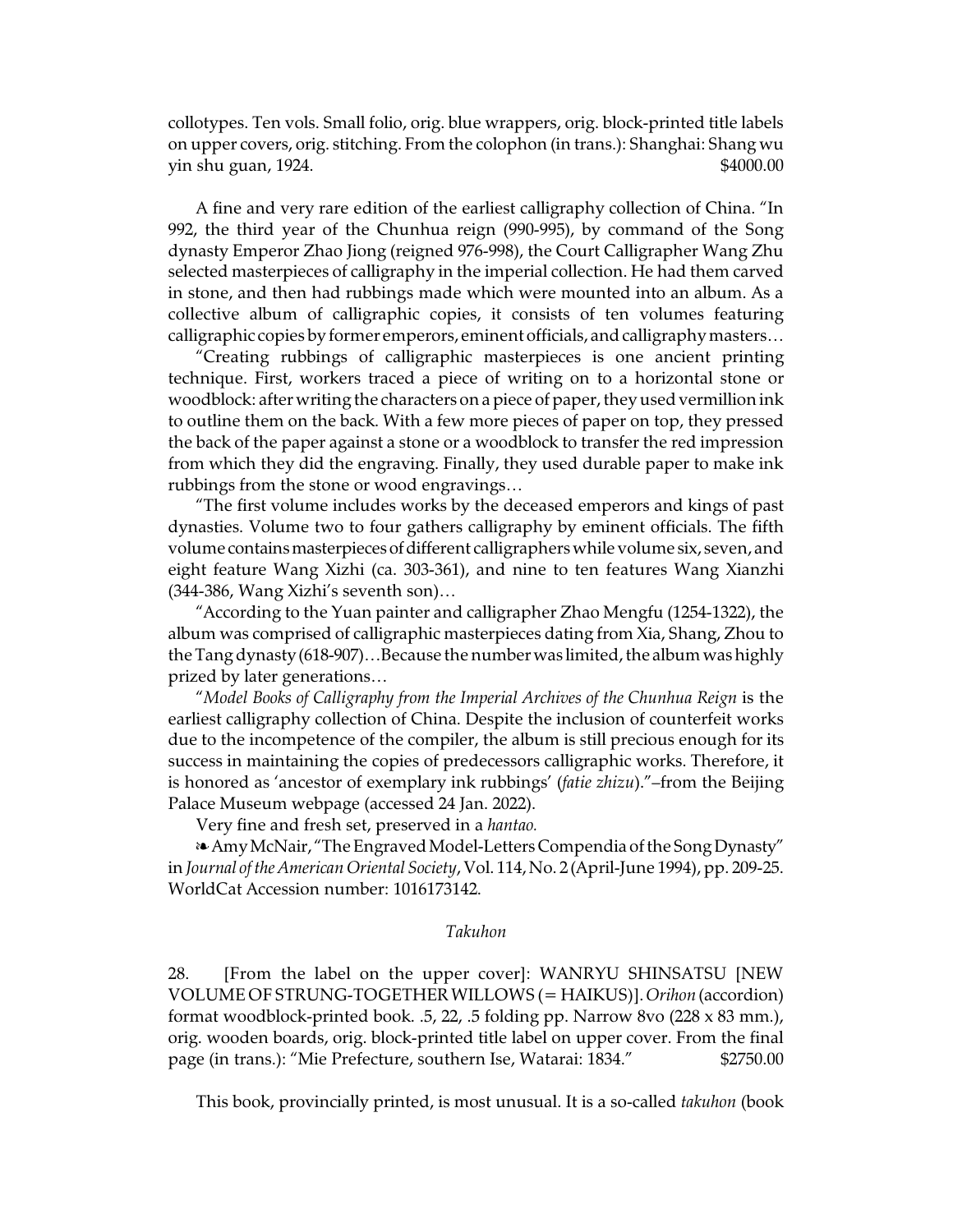of rubbings), using an old printing technique revived in Japan by Jakuchu, which reversed black (or, in this case, blue) and white. The technique derived from the Chinese practice of taking rubbings from engraved pictures or calligraphy on stone monuments. According to Hillier, "the manner in which the imitation 'stone-print' was created could not have been more complicated or more demanding on the printer."–*The Art of the Japanese Book*, p. 311–(with an account of the complex technique).

This is a collection of haiku, each printed in a column, with the poet's name or pen-name at the bottom. What makes this volume so unusual and attractive is that the text has been printed in reverse: the characters are white, and the background has been printed in a beautiful blue ink, resembling a Chinese book of rubbings.

A fine copy, with minor worming. Very rare, with no copy in WorldCat; we find two copies in Japan, at Tenri and Waseda universities.

#### *Dream Castles*

29. YAMAGA RYU. Four *orihon* (accordion) volumes, entitled on gold paper manuscript label on upper cover of eachvolume, "Yamaga ryuon sunagata utsushi" ["Copy of Yamaga School of Gungaku, Sites & Plans of Castles"]. 447 double-page brush & multi-colored paintings (all 384 x 375 mm.), mounted on mica-treated boards of planned & realized sites for forts & castles and their structures. Four vols. Small thick folio (425 x 205 mm.), orig. silk-covered boards, gold-speckled endpapers. [Japan]: mid to late Edo.  $$16,500.00$ 

These four magnificent large-format *orihon* volumes contain 447 highly skilled color paintings of sites for castles (*sunagata*) and plans for actual castles (*nawa*[*bari*]), all illustrated in the form of ground plans or bird's-eye views. These have all been gathered by a member of the Yamaga ryu school of military science.

*Sunagata* suggests "sand" and is related to the construction castles and fort foundations, which all used sand as a major building component. Nawabari (literally, "stretched rope") has the meaning "castle plan," a general term for the layout of a castle and its component structures. The meaning is derived from the original use of a rope stretched between stakes, positioned at intervals, to determine the placement of the castle compound and components.

Soko Yamaga (1622-85), military strategist and Confucian philosopher, set forth the first systematic exposition of the missions and obligations of the samurai (warrior) class. These included martial spirit, weaponry skills, loyalty to one's lord, a sense of personal honor, devotion to duty, and a willingness to sacrifice one's own life. His teachings became the central core of what was later known as *Bushido* (Code of Warriors), which guided Japan's military class throughout the Tokugawa period and to the end of World War II.

Yamaga made many important innovations in military strategy and tactics, weapons, and military intelligence. He servedas military instructor to the lord of the fiefdom of Ako and founded a military school, the Yamaga ryu. In this school, students learned *gungaku* (military learning), which focused on archery, horse riding, swordsmanship, ethical behavior, proper strategy, logistics, and castle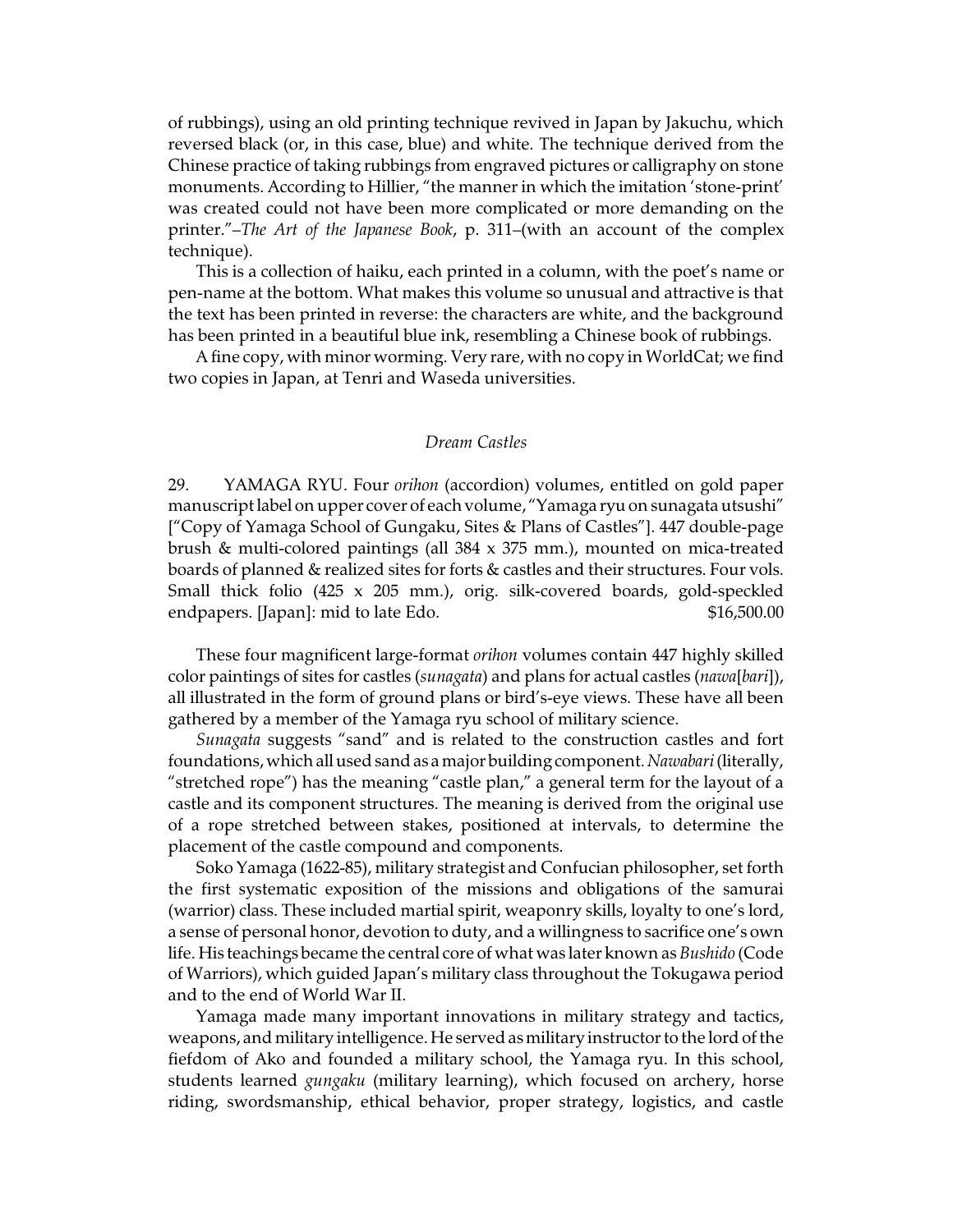construction. He wrote several important works on military science, most notably *Heiho shinbu yubishu* (ca. 1642) and *Bukyo zensho* (1656), both of which have substantial sections on castle construction.

Our albums contain illustrations for both the foundations (*sunagata*) and the actual castle construction plans (*nawabari*), intermixed throughout. The designs for each range from rather simple to incredibly complex. There is a great variety of sites: for example, on hills, next to a river, or overlooking the sea.

Many of the castle plans — all different, depending on the location, size, and purpose — depict water-filled and dry moats; "kill zones" of many kinds; confusing mazes of pathways leading to the castle keeps; watchtowers; walls built from timber or stone; bridges and walkways; storage areas for food and supplies; arrow slits or shooting holes (*sama*) in the form of circles, triangles, squares, and rectangles; defensive fences; gates (including *uzume mon*, or "embedded gates," built directly into the stone walls, and timber-frame gates); *tenshu* (the main tower of the castle); etc.

Beginning in the early 17th century, there was a strict limit to the number of castles allowed to stand (Ieyasu issued a law in June 1615, referred to as the *ikkoku ichijo no rei* [one castle per province order]). We believe these four splendid albums of plans for forts and castles were created by the Yamaga ryu to maintain the knowledge of castle building in times of peace.

It is interesting to note that some of the elements of castle plans have suggestions of kanji characters, including *fuku* (happiness) and *shichi go san* (three, five, seven).

In very fine condition. All the volumes have some relatively inoffensive worming, touching images.

É NIJL lists something similar, but that has only ten sheets.Accompanying these albums is a large slip of paper with some additional information, which may or may not be correct, stating that these albums were copied in Kyogoku fiefdom. The owner's name has been blacked out, but we can decipher it as "Kihei Ujiie."

## *Forgery*

30. YONGLE DADIAN FORGERY. Five random folding leaves in excellent facsimile of the Ming *Yongle Dadian* manuscript encyclopedia: *juan* 15,957:1; *juan* 8,841:4; *juan* 8,841:7; *juan* 8,841:13; & *juan* 8,841:15. Folio (473 x 290 mm.), "orig." wrappers, "orig." title label on upper cover, stitched as issued. N.d.: n.p. [but probably somewhere in China sometime in the last century]. \$1650.00

The *Yongle Encyclopedia* [*Yongle Dadian*], the world's largest encyclopedia, was completed in 1408 through the efforts of 2169 scholars working in the then capital of Nanking. It consisted of 22,877 manuscript fascicles (*juan*) and was bound in 11,095 volumes, with a total of about 370,000,000 characters. This manuscript was later lost in unknown circumstances but not before the Jiajing emperor (1507-67; r. 1521-67) had ordered a copy of the entire original manuscript be made; it was completed in 1567.

This 16th-century copy was placed in the Hanlin Academy during the reign of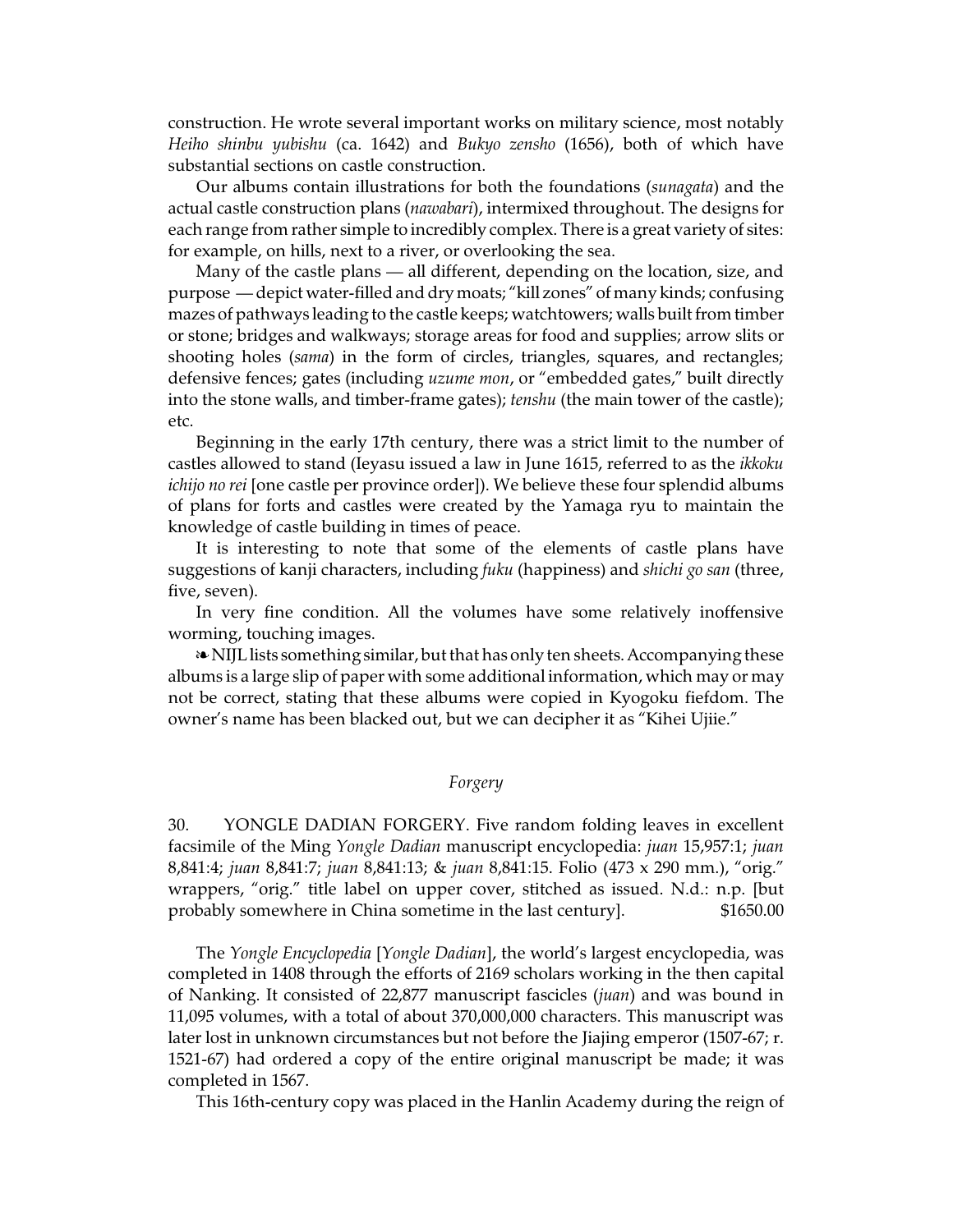Yongzheng (1678-1735; r. 1722-35). Scholars made free use of the manuscript and removed numerous volumes, so that by 1893, only ca. 600 volumes remained. In 1900, the Boxers set fire to the Hanlin Academy, and during the confusion, allied soldiers, officials, and scholars took several hundred volumes. Today, nearly half of the surviving manuscript volumes exist outside of China.

The present facsimile volume was clearly created to be represented as authentic. Indeed, under magnification, it is not easy to visually confirm that the leaves were not handwritten manuscripts. We asked a leading scholar of Chinese book history to inspect this volume. He has provided us with a report, which we would be happy to provide to prospective buyers.

Like all forgeries, our volume has a telltale flaw: "The strongest evidence that the leaves are all printed is the failure of perfect registration between red and black in the two-step printing process, resulting in a differential of circa two mm. between the black (main text) and red (commentary text, center column text, borders, dividing lines, and punctuation marks) portions of the page…I assume that the actual (photo-lithographic/photo-offset) facsimiles used to create this forgery were earlier 20th century facsimiles, perhaps printed and published informally, that do not appear in standard library catalogues" (scholar's email of 14 February 2022).

The report concludes: "While this report is conclusive, it cannot be said to be complete or final. Therefore, I will continue to search for more complete explanations of how the forgeries were carried out." There is more to learn!

The paper in our volume has been deliberately stained and discolored to make it appear old and distressed.

É For a detailed account of the *Yongle Dadian*, its history and importance, see Duncan Campbell's "The Huntington Library's Volume of the Yongle Encyclopaedia (*Yongle Dadian*): A Bibliographical and Historical Note" in *East Asian History*, No. 42 (March 2018), pp. 1-13. Endymion Wilkinson, *Chinese History. A New Manual*, 4th ed., pp. 958-59.

## *Chinese for Korean Children*

31. YUHAP [*CombinedCategories*]. 21.5 folding leaves. 8vo, orig. yellowish-brown wrappers, new stitching. [Korea]: n.d.  $$5500.00$ 

*Yuhap* is a common primer for children dating from the early Chosen period. The book teaches Chinese characters by giving their Sino-Korean pronunciation along with a vernacular Korean translation. Both the pronunciation and the translation are given in *han'gul*, the Korean alphabet promulgated in 1443. The characters are arranged by category, as indicated by the title. The end of a list of characters belonging to a certain category is indicated by a short sentence in classical Chinese.

*Yuhap* was widely used in Chosen Korea alongside the *Thousand Character Essay* for the teaching of written classical Chinese to children. Yet, unlike the *Essay*, which is Chinese in origin, *Yuhap* is apparently a Korean text, even its Chinese characters. The Chinese text of this book must have been written for Korean children, not Chinese children.

An early edition of *Yuhap* was compiled by Yu Hui-chun (1513-77), a noted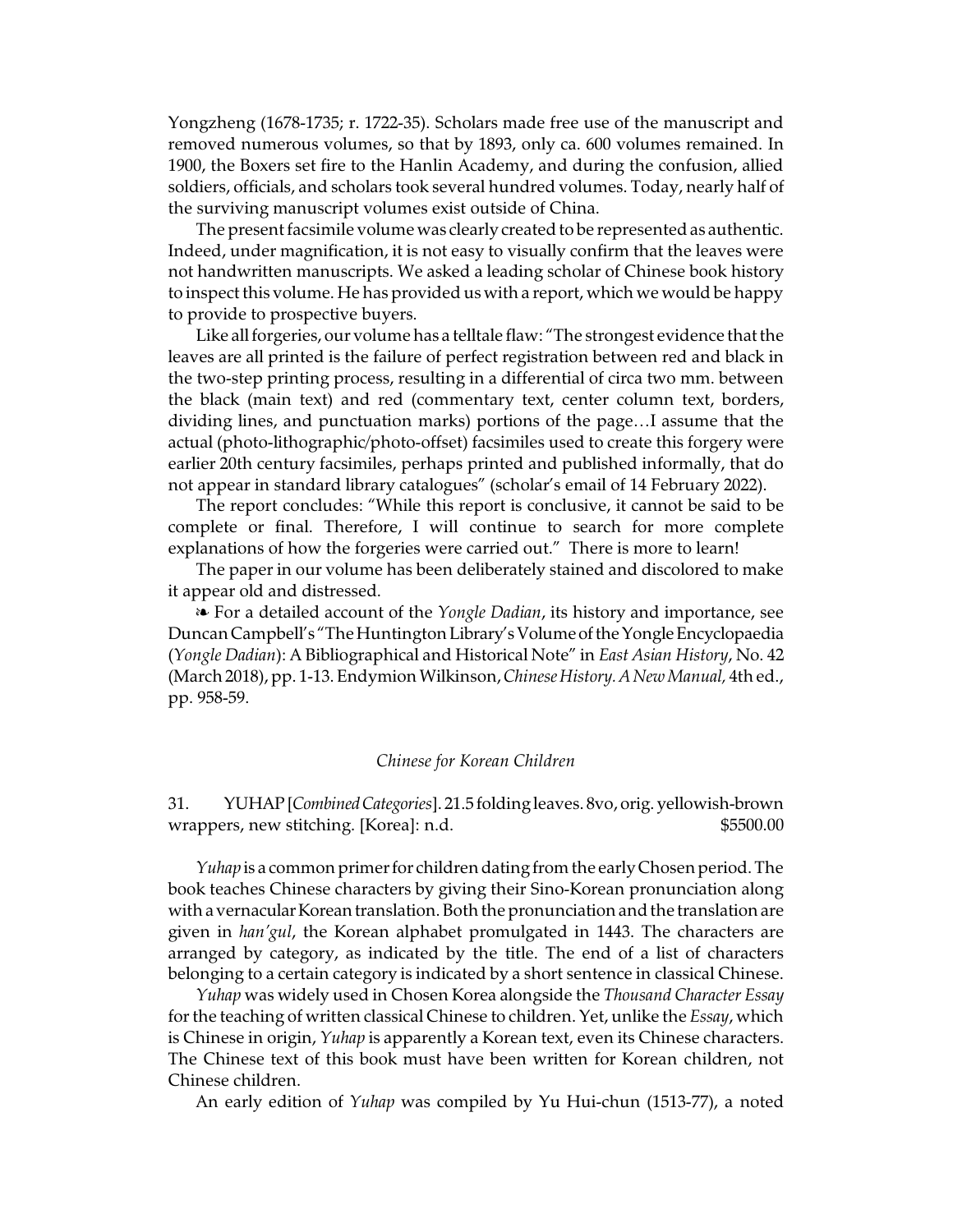Confucian scholar during the reign of Kings Myeongjong and Seonjo, who served as the Keeper of the Royal Papers and Counselor to the king for many years. His revised and expanded edition of *Yuhap* appeared in 1576. Our edition is another work with a different number of characters.

About ten editions of our *Yuhap* are known. The earliest that can be dated is from 1664 and was published at a temple. Kyujanggak in Seoul holds five copies of woodblock-printed editions. They are not all dated, but those with dates are from the second half of the 19th century. Based on its appearance, we believe our edition is 18th or early 19th century.

Nice copy of a rare edition, preserved in a *chitsu.*

## *"The Definitive Record of Japanese Diplomatic Relations"*

32. ZUIKEI SHUHO. *Zenrin kokuhoki* [*An Account of Good Neighborly Relations as a Treasure of Our Country*]. 46; 40; 19 folding leaves. Three vols. Large 8vo, orig. pale brown wrappers (somewhat rubbed), orig. block-printed title labels on upper covers, new stitching. [Edo: 1657]. \$3750.00

Second and best early edition. The extremely rare first edition appeared in Kyoto in 1477, but our edition, a so-called *Meireki-bon*, is judged to be most complete.

"In1464 the shogunAshikaga Yoshimasa (1436-1490) askedthe Zen monk Zuikei Shuho (1391-1473) to compose an official letter from the shogun to the Ming emperor. His interest in diplomatic history aroused, Zuikei Shuho began a compilation of pertinent documents. The result of his efforts, *Zenrin kokuhoki*, completed in 1470, was the first book-length chronicle of Japan's foreign relations…

"While the Chinese dynastic histories included separate chapters on foreign countries and relations with them, the Japanese had not followed this pattern. The six national histories had instead integrated records of foreign relations from the prehistoric period to the ninth century into their chronological-annals format....Zenrin kokuhoki far surpassed such earlier works in the comprehensiveness of its coverage, the fullness of its citations, and the range of sources from which it drew, and it remains today the definitive record of Japanese diplomatic relations from 600 to Zuikei Shuho's own time."–Charlotte von Verschuer, "Japan's Foreign Relations 600 to 1200 A.D. A Translation from *Zenrin Kokuhoki*" in *Monumenta Nipponica*, Vol. 54, No. 1 (Spring 1999), p. 1 (& see the entire article & her other two articles in the same journal, Vol. 57, No. 4 [Winter 2002], pp. 413-45 & Vol. 62, No. 3 [Autumn 2007], pp. 261-97. Our description is very largely dependent on her excellent articles).

Zuikei Shuho was abbot and monastic administrator of the Rokuon'in temple, which was within the precincts of Shokokuji temple complex in Kyoto. His *Zenrin kokuhoki* has three chapters: the first is a chronological account of external relations from mythological times to 1392. The second is an anthology of diplomatic documents dated 1398-1475, and the final chapter serves as an addendum, with documents dated 1433-86.

The text describes the active trade between Japan and other Asian countries; diplomacy between Japan, China, and Korea; the spread of Buddhism; and the